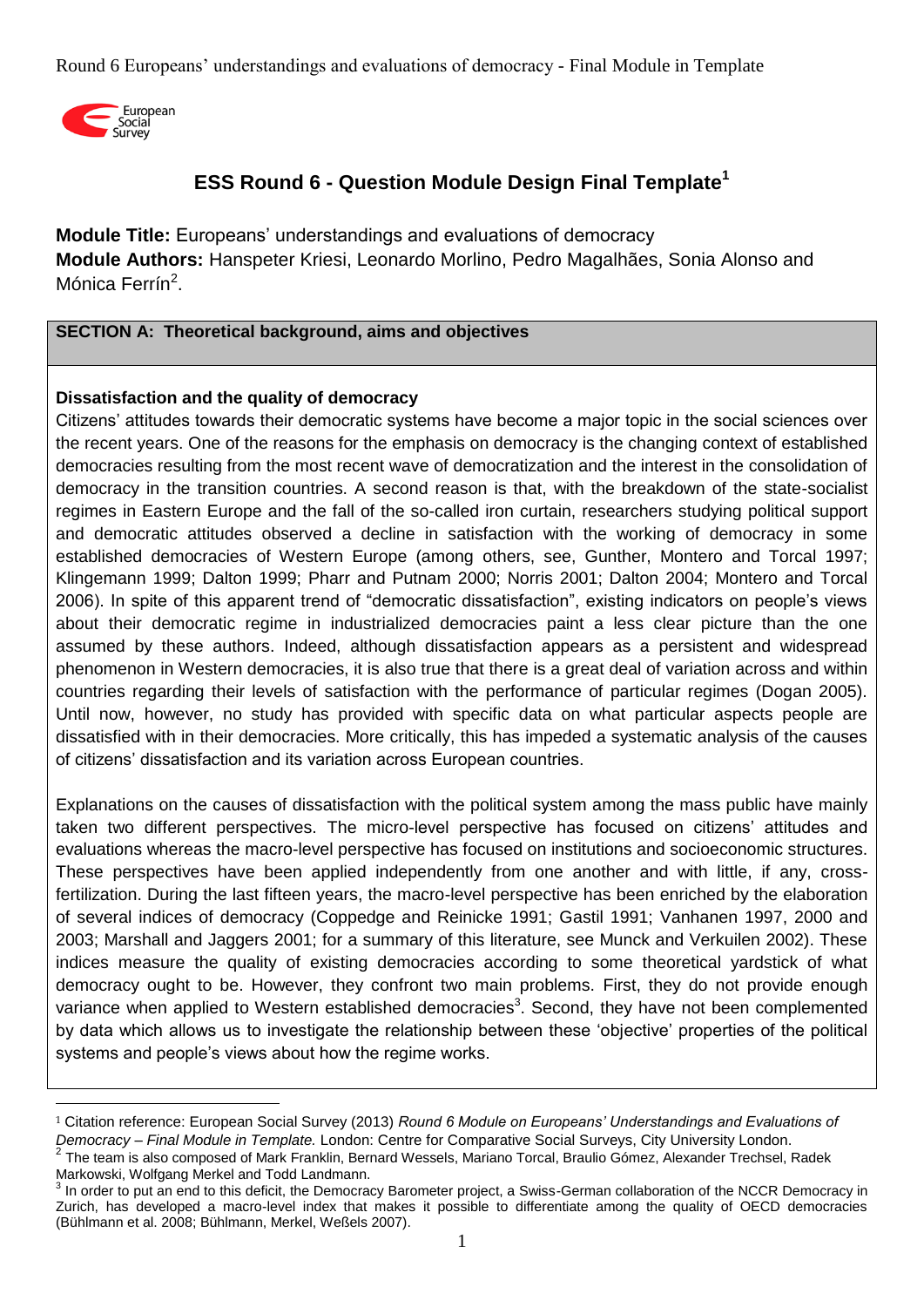Concerning the micro-level perspective, and despite the historical evolution towards a nearly universal acceptance of democracy as the best form of government, it has not yet been empirically established what people think about their democracies, and how they evaluate them. Firstly, neither regarding support nor regarding satisfaction has there been a clear concern for the need to relate these indicators to a referent, that is, to ascertain what sort of democracy is supported by citizens, or what it is about democracy that they find unsatisfactory. Secondly, existing indicators- support and satisfaction- have yielded somewhat frustrating results both as dependent and independent variables. Particularly missing is and understanding of the relationship between support (or satisfaction) on the one hand and political behaviour on the other. We need therefore better specified and more exhaustive measures of people's standards regarding what democracy is as well as people's concrete evaluations of regime performance in different dimensions so as to be able to comprehensively investigate the role of democratic attitudes in people's political behaviour.

This project shall address these limitations regarding both the macro and the micro perspectives. First, we shall bring clarity to the often used indicators of *support for* and *satisfaction with* democracy. Second, we shall create individual-level indicators designed to permit comparison with the existing macro-level indices on the quality of democracy. Thirdly, we shall be able to tackle on the causes of dissatisfaction and the effects of democratic attitudes on people's political behaviour. In order to do this, we shall focus our analysis on (a) people's beliefs and expectations about what a democracy should be, and (b) people's evaluations of their own democracies.

# **Understanding support for democracy and satisfaction with democracy**

Few concepts have been so confusedly used in the literature as political support. Departing from Easton's conceptualization (1975), the same indicators have indistinctly been used both to measure different concepts and different indicators have been employed to assess the same concept. This has made research on this field particularly difficult. The module proposed here intends to bring more clarity to this area of research. Two specific deficits are addressed.

Democracy is a highly contested notion, difficult to conceptualize and to operationalize. Most indicators of democratic support and satisfaction with democracy circumvent these conceptual difficulties by using the term democracy without any further specification as to what it may mean. Accordingly, previous attempts to study public attitudes to democracy incorporate at least two strong assumptions: first that all respondents have in mind the same concept when responding to the unspecific stimuli; and, as a consequence, that we can compare their responses. Both of these assumptions may be invalid and may lead to erroneous inferences and conclusions. In fact, recent research in the field has been challenging these assumptions, providing evidence that individuals do not share a common view of democracy (Schedler and Sarsfield, 2004; Baviskar and Malone, 2004). To correctly assess citizens' support for democracy and satisfaction with democracy, we need data on citizens' understanding of democracy, i.e. on their expectations with respect to democratic regimes under contemporary circumstances. We need to avoid applying incorrect interpretations of democracy to individuals. Although some cross-national surveys have included some indicators related to the preferred dimensions of democracy (see, for example, WVS 2005), their scope has been limited in that they do not clarify what citizens themselves mean by *democracy*.

In addition, questions on support for democracy (*democracy as the best system*) and satisfaction with democracy (*how satisfied are you with the way democracy works*) have been used as measures of citizens' evaluations of their democratic systems. Yet, these measures are only partial and indirect indicators. On the one hand, it is still unknown what is it in particular that they are evaluating when asked about their satisfaction with democracy. On the other hand, most of their evaluations have been interpreted as output oriented. Indeed, in the vast literature on political support, output performance is assumed to be the driving force behind citizens' evaluations. By contrast, we believe that there is more to democracy than just the evaluation of what it delivers in terms of material goods in comparison with what it ought to deliver (in line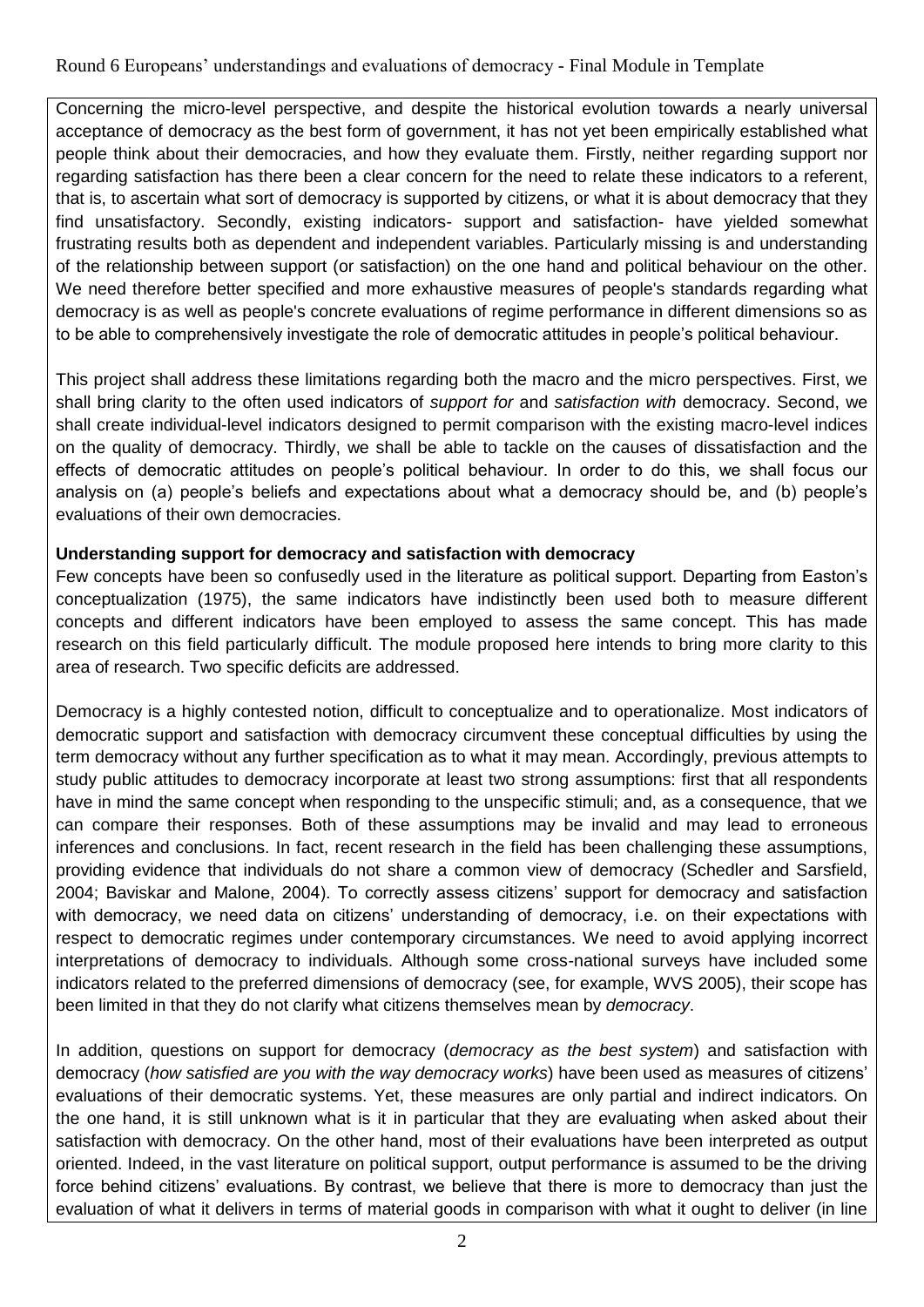with Linde and Eckman 2003). David Easton has laid the conceptual ground for most of the empirical research done so far (Easton 1976; 1975; 1965; 1979). The criteria used by Easton to evaluate the degree of political support for democracy are based, mainly, on outcome-related performance, despite the prominent role played in his approach by evaluative orientations towards the authorities and the regime. Further refinements of Easton's perspective have conceptualized the evaluative basis of political support for democracy in more detail (Fuchs 1993; 1989; Fuchs, Guidorossi, Svensson 1995). Still, the evaluation criteria applied are rather limited and mainly oriented either toward the behaviour of authorities or to particular outputs (or outcomes). The latest work emphasizing the outcome dimension of democracy's performance-based support is Stein Ringen's "What democracy is good for" (Ringen 2007). The problem with this perspective is that it restricts people's evaluations of their democratic system to a singular aspect, which might not be the most important in terms of democratic performance. Correctly addressing people's evaluations of their democratic system implies broadening the number of dimensions to be evaluated. Only then will we be able to assess how citizens evaluate the quality of their democracies.

Summing up, both major perspectives in the study of democracy have been insufficiently concerned with the need to relate indicators of satisfaction with or support for democracy to individual standards of reference – that is, to assess evaluations of democracy in relation to individuals' understanding of what democracy is or ought to be. Seen in this light, available data for the systematic study of attitudes towards democracy are incomplete. Only a small number of surveys have included appropriate questions about attitudes towards democracy, usually country specific studies (for countries of Latin America see Ai Camp 1998, Baviskar and Malone 2004 or Lagos 2005; for Africa see Bratton, Mattes and Gyimah-Boadi 2005; and for the ex-U.S.S.R see Reisinger, Miller, Hesli and Miller 1995, Whitefield and Evans 1996). These countries have had special characteristics as democracies: either they are "under democratized" countries or countries that experienced a transition recently. These studies, however, suffer from lack of comparability, both in terms of sampling and in terms of questionnaire design. The proposed ESS module is intended to provide, for the first time, a rigorous and systematic study of attitudes to democracy in Europe.

# **Objectives**

As already mentioned above, this project derives from the combination of two different perspectives, which help to support it theoretically: on the one hand, the literature on public opinion on democracy (particularly, literature focusing on the explanations of political support) and, on the other, the literature on the quality of democracy. Four main objectives underlie this innovative approach:

- 1. The study of the quality of democracy: what do citizens mean by it?
- 2. The study of the quality of democracy: how do citizens evaluate their democracy?
- 3. The study of people's dissatisfaction with democracy: why are they dissatisfied?
- 4. The study of the quality of democracy at the micro and macro levels: is there a relationship?

# **1. The study of the quality of democracy: what do citizens mean by it?**

Most of the research on public attitudes towards democracy has placed emphasis on the lack of sophistication among the citizenry. It has been said that the average citizen can hardly say what politics are about (Converse 1963). This is particularly so in relation to the concept of democracy, because of its complexity. People are often assumed to express support for democracy simply as a consequence of social desirability (Inglehart and Welzel 2005, for example), without having a clear understanding of what democracy means or what it should be. Only recently new studies have shed some light on people's conceptions of democracy (Baviskar and Malone 2004; Bratton, Mattes and Gyimah-Boadi 2005). According to these new findings, people understand what democracy is, although they do it with different levels of sophistication. This has implications of extreme relevance for the study of public attitudes towards democracy. Indeed, if people did not have what we might call a "democratic" definition of democracy, their evaluations would be nonsensical. It is therefore very important to investigate how people define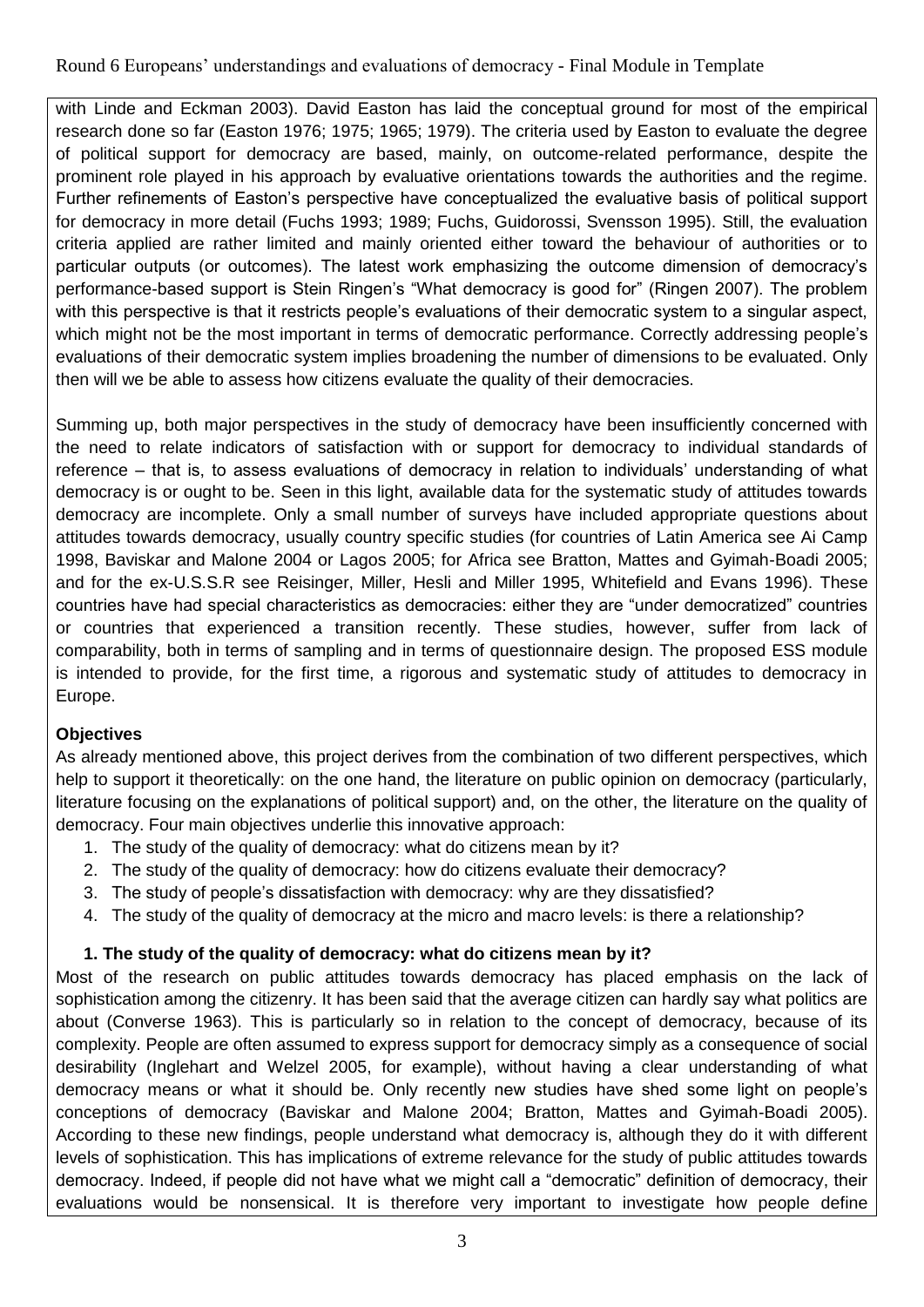democracy (*what democracy is and what democracy ought to be*). We will argue, in addition, that people's understandings of what democracy ought to be strongly affect their expectations about the functioning of concrete democracies. In other words, if a particular citizen considers that democracy is primarily about freedom, she will expect to enjoy freedom if she lives in a democracy.

As the concept of democracy has been so recurrently used and there are so many different definitions in existence, we expect that there will be a great deal of variation among the citizens. Of special interest here is the conception of political representation, which is allegedly suffering from a crisis. We are persuaded by Rehfeld (2009) and Mansbridge (2003) that there are recently invented ways of thinking about representation that should be empirically considered by means of looking at other actors than just parties and governments. We must try to encompass the difference between what Mansbridge calls "promissory representation" (the mandate or trustee version) with other understandings of representation.

# **2. The study of the quality of democracy: how do citizens evaluate their democracy?**

Few studies have considered citizens' evaluations of democracy as a measure of the quality of democracy. Except for the Costa Rican example of the Democratic Audit (Vargas Cullel 2004), the Asian (Chu and Chang 2009) and Afrobarometer (Mattes 2010) from 2005 on, and the Spanish and Portuguese surveys on the quality of democracy performed by researchers signing this application (Fortes, Palacios, Vargas-Machuca 2009; Magalhâes 2009), no previous research has incorporated the publics' opinions in an assessment of the quality of democracy. Although these evaluations cannot substitute for expert judgements, we affirm that they provide valuable material to complement and provide nuance for indices derived from expert judgements. As the main consumers of democracy, citizens will give us with a richer evaluation on how their democratic systems are performing.

In order to provide such an evaluation, the classical questions on support for and satisfaction with democracy are not enough. High levels of support for democracy have been interpreted, on the one hand, as a sign that citizens in Western countries preferred democracy to any other type of political regime. On the other hand, the question on satisfaction with democracy has been mainly used to test the impact of the political context, as an item which basically captures citizens' satisfaction with the main political actors. However, by using a unique question to evaluate the state of democracy, we are unable to trace which of the components of democracy is been pointed by the citizens; in other words, we are unable to know whether dissatisfaction is the result of a bad functioning of the justice, the lack of transparency of the system, or of any other aspect. We need instead to provide citizens with an adequate instrument to evaluate their democracies. Such an instrument needs to evaluate democracy in all its dimensions, in order to provide a full picture on how citizens judge their democracies. This is the second objective of this project.

# **3. The study of people's dissatisfaction with democracy: why are they dissatisfied?**

The two questions posed above appear to be of fundamental relevance for explaining why people are dissatisfied. Different explanations have been developed to explain levels of satisfaction with democracy: the economic and performance of the system – outputs (McAllister 1999; Listhaug 2006); the procedure of the system – inputs (Miller and Listhaug 1999); the institutional design in a democracy (Frey and Stutzer 2001); the availability of parties with which to identify (Anderson and Guillory 1997), and so on. However, none of these studies has investigated a possibly more proximate source of dissatisfaction: the existence of a gap between citizens' expectations and citizens' evaluations of the democratic system.

Although some studies have tried to incorporate this argument in their explanations of levels of satisfaction with democracy (Pharr and Putnam 2000; Norris 2010), lack of data has made this task impossible. In fact, most of these attempts have been limited to interpretation of the available data and therefore have tested this relationship indirectly. This is therefore the third objective of this project.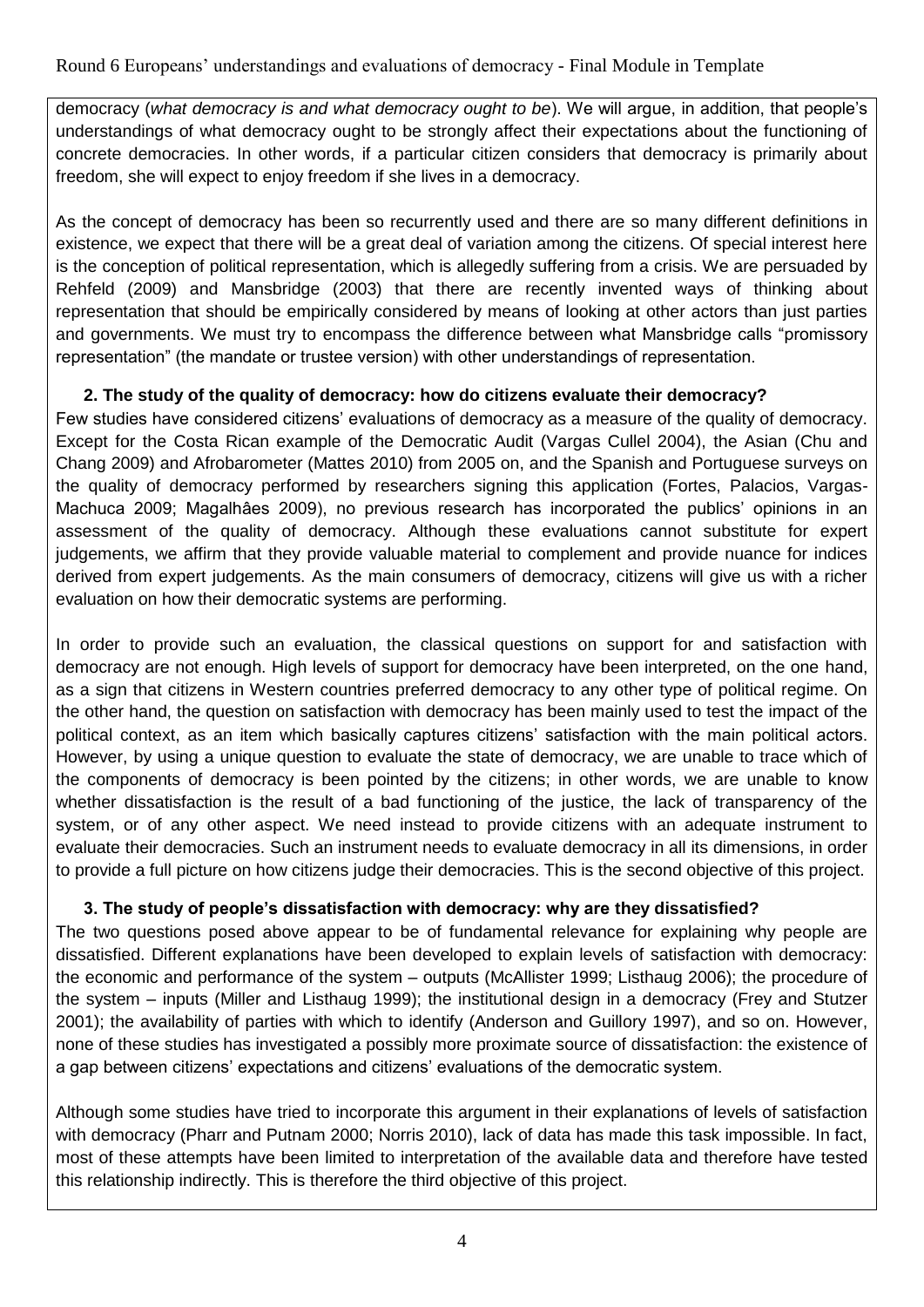**4. The study of the quality of democracy at the micro and macro levels: is there a relationship?** Lastly, our project deals with a recurrent question in many writings from the early 60s onwards (Almond and Verba 1963; Sniderman, 1975; Putnam 1993; Klingemann and Fuchs 1995; Gibson, 1997; Nevitte 1996; Inglehart, 1997; Pettigrew, 1998, etc.): whether there is correspondence between citizens' orientations and the objective political system. Our aim is to compare citizens' evaluations of the quality of democracy with objective indicators of the quality of democracy. This is interesting for two reasons:

- Firstly, it aims to address for the first time the question to what degree citizens' attitudes line up with the institutions and practices of democracy – a question underlying (but not directly addressed) in political culture studies.
- Secondly, it aims to play a role in providing a more proximate or "democratic" view of how democracies really work. Indeed, citizens' satisfaction with their democracies is also an indicator of the quality of a democracy.

Together with the ESS, the NCCR Barometer is the complementary tool to accomplish these two tasks (see footnote 2). It is therefore of great relevance for our project.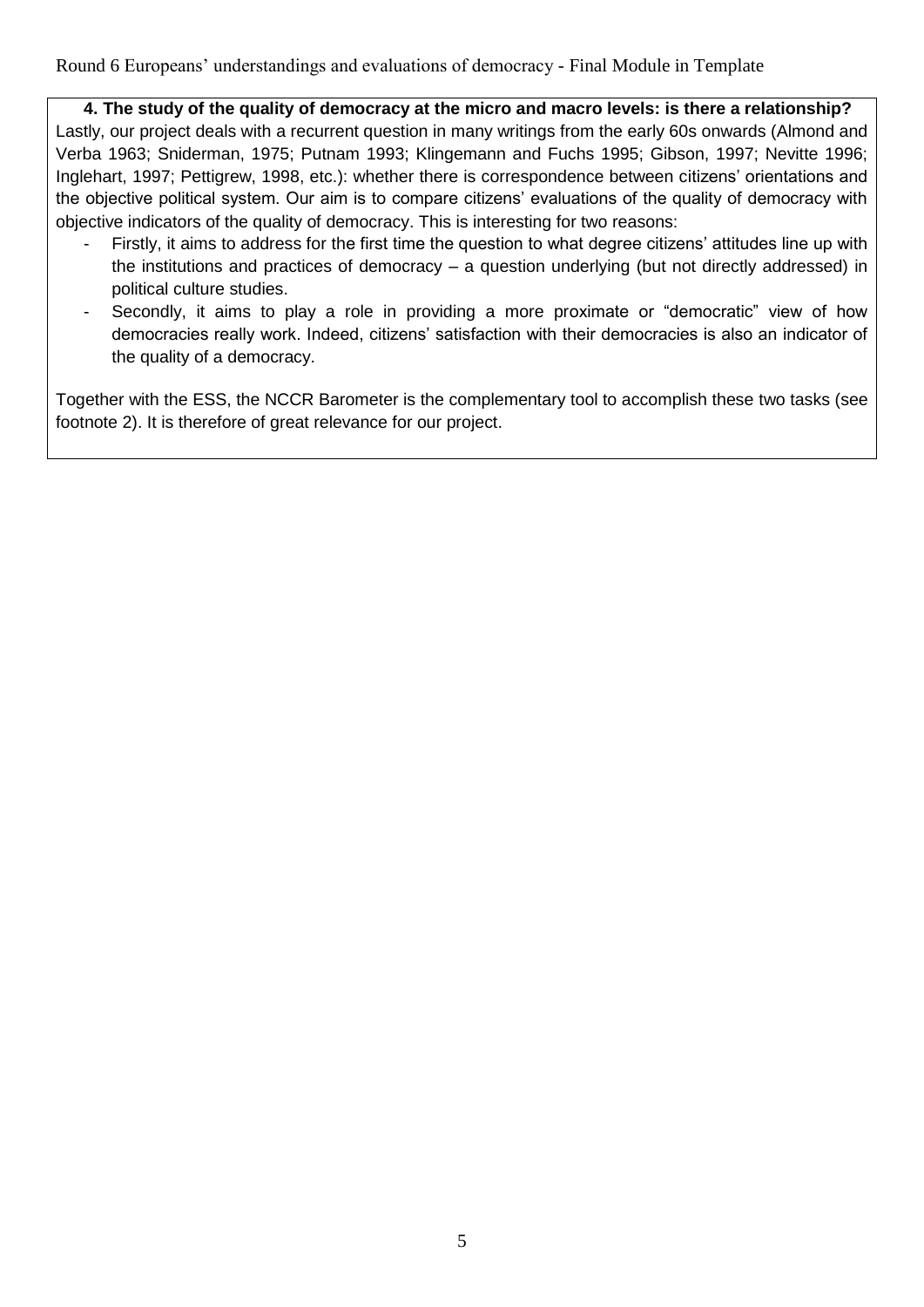# **SECTION B. Brief description of all the concepts to be measured in the module and their expected relationships, either verbally or diagrammatically. Specific details about the concepts and sub concepts are specified in SECTION C.**

A complex concept underlies this module: democracy. Although this concept has repeatedly been discussed in the literature, there is no consensus either about its meaning or about how it should be operationalised. It is therefore extremely difficult to select a valid definition of democracy, to be applied in different contexts and to many different people. In order to partially omit this difficulty, we have decided for a broad concept of democracy, by numbering a set of attributes that compose a democracy – based on Diamond and Morlino's (2005, later on reformulated by Morlino, 2009), and the NCCR's (Bühlmann et al. 2008) conception of democracy. We ended up with 10 attributes (concepts from now on): rule of law, vertical accountability, horizontal accountability, participation, competition, representation, responsiveness, freedom, equality, and support for democracy. These are briefly discussed in the following lines. We expect that these concepts will help to shed new light on the confuse indicators of support for and satisfaction with democracy. First, they allow covering all possible 'democratic' definitions of democracy people have in mind when they think of democracy, and having meaningful answers about people's attitudes towards democracy. Second, they result in precise information on citizens' evaluations of their democratic systems. Third, they allow for comparison between respondents' meaning and evaluations of democracy.

# **CONCEPT 1: RULE OF LAW (rullaw) – Complex concept**

*Rule of law* designates the independence, the primacy, and the absolute warrant of and by the law against the state. This requires the same prevalence of rights as well as formal and procedural justice for all individuals (Bühlmann 2010: 7). In the words of Morlino, *Rule of law* refers "not only to the enforcement of legal norms. It basically connotes the principle of supremacy of law, that is the *Ciceronian legum servi sumus*, and entails, at least, the capacity, even if limited, of authorities to enforce the law, and to have laws that are non-retroactive and in public knowledge universal, stable, predictable and unambiguous." (Morlino 2009: 34). Rule of law ensures, then, that each individual respects the law, but also that he/she is protected against the abuses from the state or any other person.

# **CONCEPT 2: VERTICAL ACCOUNTABILITY (vertacc) – Complex concept**

*Vertical accountability* is defined as the mechanism through which the people control their representatives. It refers to the obligation of incumbent governments to assume responsibility for their acts and to enable voters to respond with electoral sanctions, if the political output does not correspond to their preferences. Accountability combines an obligation of justification on the part of the representatives (they have to explain and justify their decisions to their voters) with the possibility of control on the part of the voters (they can sanction their representatives, if they do not deliver) (Papadopoulos 2007: 470).

One sub-concept measuring vertical accountability is transparency. Another one of the five criteria for a democratic process according to Dahl (1989: 112) is the 'criterion of enlightened understanding': 'Each citizen ought to have adequate and equal opportunities for discovering and validating (within the time permitted by the need for a decision) the choice on the matter to be decided that would best serve the citizen's interests'. If the process of opinion formation is to lead to enlightened understanding, it presupposes transparency (open access to government information); accessibility to the relevant information about government policies (information about available options), the policy outputs, and the implications of these decisions (policy outcomes); clarity of responsibilities for the decisions taken; and critical evaluations from a diversity of viewpoints. Fiorini (2005: 16) claims that transparency is 'the most important concept for global democracy in the twenty-first century'.

# **CONCEPT 3: HORIZONTAL ACCOUNTABILITY (horacc) – Simple concept**

*Horizontal accountability* – sometimes called institutional accountability (Morlino 2009) – "is the obligation of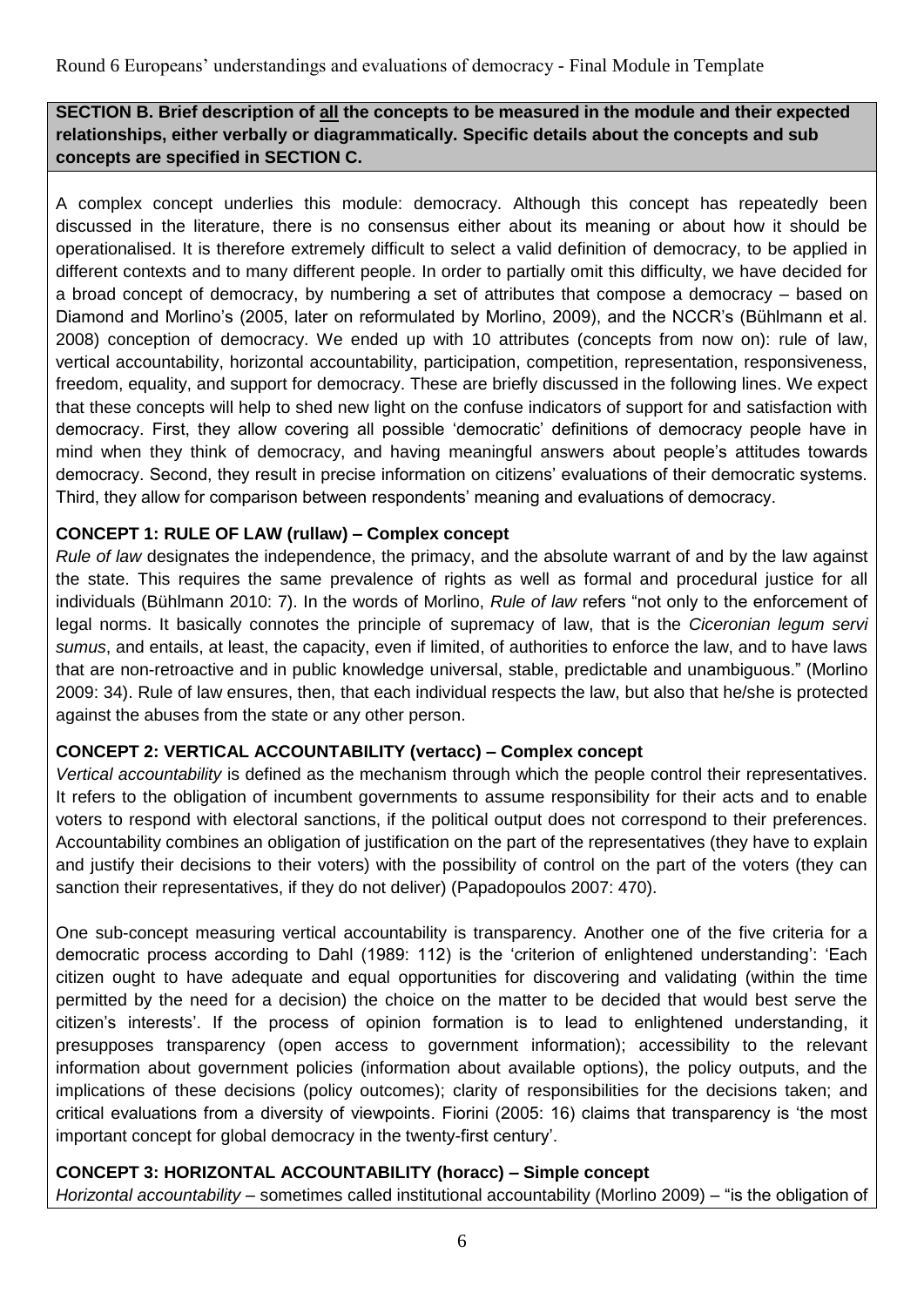the elected political leaders to 'account', to be responsible, to answer for their political decisions to other institutions or collective actors that have the expertise and power to control the behaviour of their governors." (Morlino 2009: 37). It is the system of 'checks and balances' of power among several institutions in a state (executive, legislative and judicial), which allows for effective mutual control.

# **CONCEPT 4: PARTICIPATION (particip) – Complex concept**

According to Morlino, participation is "the entire set of behaviours, be they conventional or unconventional, legal or borderline vis-à-vis legality, that allows women and men, as individuals or group, to create, revive or strengthen a group identification or try to influence the recruitment of and decisions by political authorities (the representative and/ or governmental ones) in order to maintain or change the allocation of existing values." (Morlino 2009: 39). *Participation* refers, therefore, to the citizens' capacity and possibilities to take part in a democracy. For Dahl (1989, 2000: 37), effective participation is one of five criteria to be fulfilled by democracies: 'Before a policy is adopted...., all the members must have equal and effective opportunities for making their views known to the other members as to what the policy should be'. 'Inclusion of all adults' is another one of these criteria for Dahl (1989, 2000: 38): 'All, or at any rate most, adult permanent residents should have the full rights of citizens that are implied by the first four criteria'.

## **CONCEPT 5: COMPETITION (compet) – Complex concept**

*Competition* is a key attribute in any democracy (above all for minimalist theories of democracy). Elections must be competitive in order to be democratic. Competition guarantees that elections are free, open, and fair; and that the leaders are successfully replaced in the government. Competition is crucial, not merely as a defensive mechanism against Leviathan, but because it is a precondition for responsiveness – it obliges the elite to take into account the preferences of the voters.

## **CONCEPT 6: REPRESENTATION (reprst) – Complex concept**

The concept of *representation* makes reference to the translation of votes into policies that represent people's choices. It is the inclusion of citizens' preferences into the political arena (Bühlmann 2010). This classical definition of representation, however, is currently at stake. Indeed, although Western democracies have for a long time been called 'representative democracies', nowadays there is a debate on the function of representation in a democratic regime (Mair 2009). Some voices speak of a crisis of representation and the need to reform it or to replace it by a more participative form of democracy (Pitkin 2004). For that reason, in this module we will put particular emphasis on the question of whether citizens feel that "representative" democracies should be transformed into "participative" democracies (for the explanation on how the concepts of representation and participation will be combined, see section C).

# **CONCEPT 7: RESPONSIVENESS (responsv) – Complex concept**

*Responsiveness* is understood as "the capacity to satisfy the governed by executing [government] policies in a way that corresponds to [public] demands". (Morlino 2009: 41). In the words of Powell, responsiveness is understood as the formation and implementation of policies that citizens want, which requires the formulation and the translation of the wishes of the citizens (Powell 2004: 91).

# **CONCEPT 8: FREEDOM (freed) – Complex concept**

*Freedom* refers to the whole set of rights and liberties available to the citizens in a given democracy (Morlino 2009). It ensures not only personal dignity, but also civil and political rights, which should be equal for everybody.

# **CONCEPT 9: EQUALITY (equal) – Complex concept**

Traditionally, *Equality* has been given two different interpretations in the discussion on democracy. On the one hand, it is understood as *Political Equality*. On the other hand, it may refer to *Social Equality*. *Political Equality* ensures that all citizens have equal opportunities to participate politically in a society, equal opportunities to access the law, and to receiving equal treatment before the law and the political institutions. *Social Equality* is the elimination of social and economic differences that would stand in the way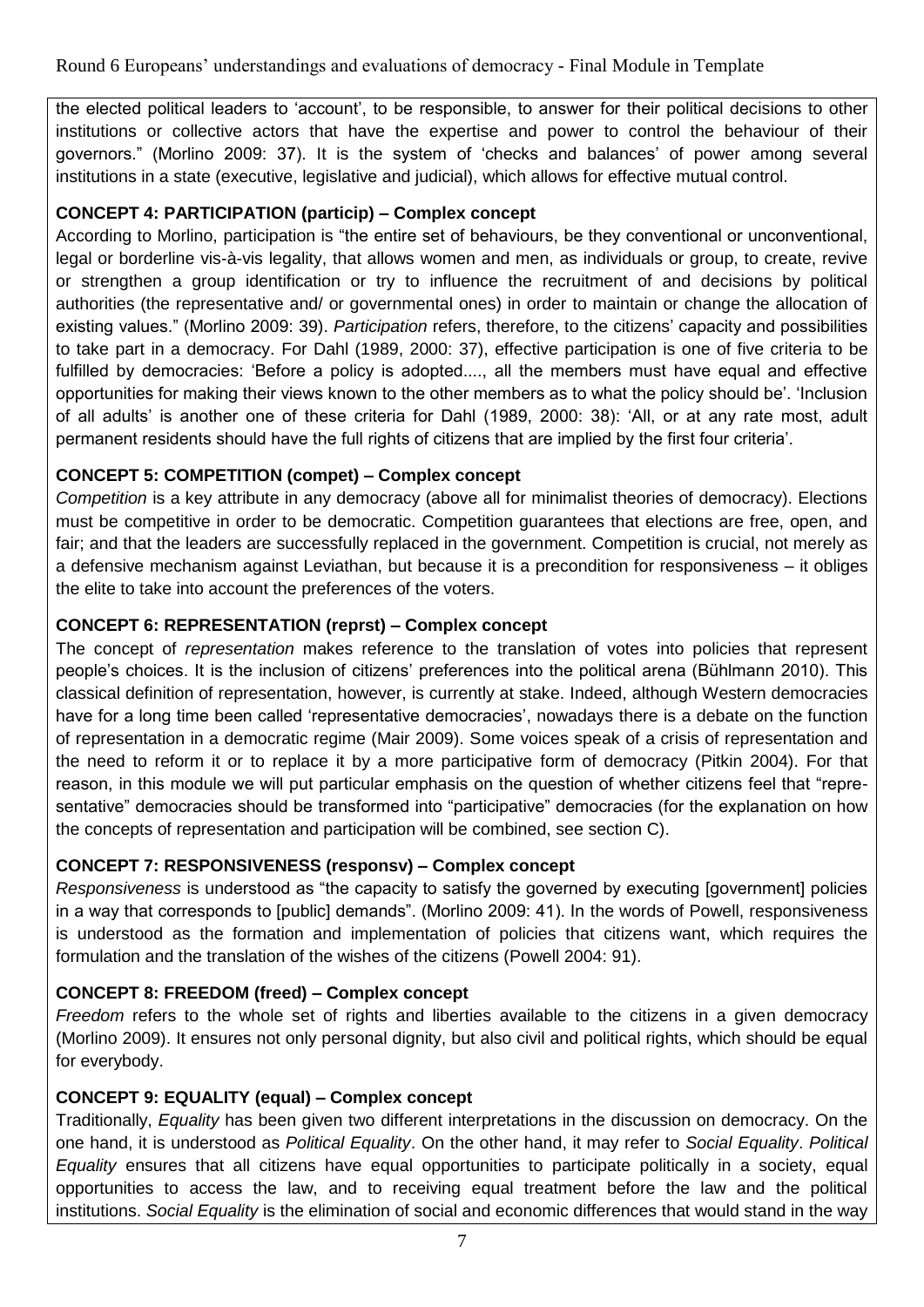of the exercise of political equality.

## **CONCEPT 10: SUPPORT FOR DEMOCRACY (support) – Simple Concept**

This concept provides an overall assessment of support for democracy and specifically for living in a democratic country.

#### **EXPECTED RELATIONSHIPS**

Because all these concepts are linked to the definition of democracy, we expect them to be positively related to one another. On the one hand, from a theoretical point of view, there are strong interdependencies among the different concepts. It is hard to think of accountability, for example, without the existence of rule of law; or to ensure representation without responsiveness. On the other hand, from an empirical perspective, it is predictable that a democratically oriented person cannot have a strong preference for one of these concepts and radically reject all the others. We expect that a respondent with a democratic orientation will have positive attitudes towards all these concepts, although her attitudes might vary in degree.

Still, there are also some tensions between these concepts, which may be reflected in the respondents' answers. A negative relationship may appear, for example, between representation and participation (liberal democracy vs. participatory democracy); or between freedom and social equality (liberal democracy vs. social democracy). Possible relationships are described in more detail in the next section.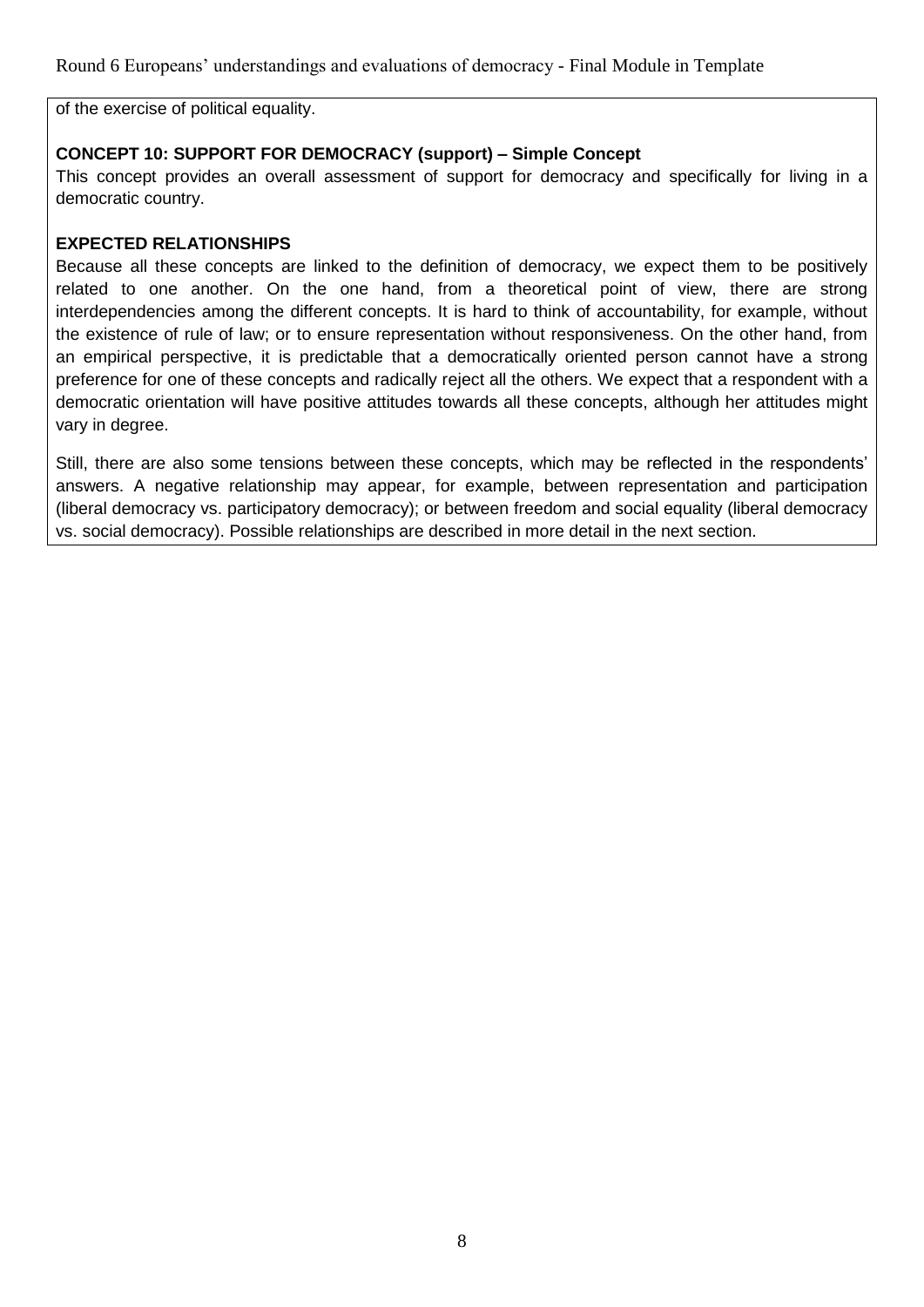# **SECTION C: Complex Concepts**

# **COMPLEX CONCEPT NAME: RULE OF LAW (rullaw)**

#### **Complex Concept Description**

The rule of law is the principle that the state is bound to the effective law and acts according to clearly defined prerogatives. The rule of law concerns contention and limitation of state power, but also puts limits to the acts of all individuals or groups, so that each particular individual is protected against arbitrary acts of the others. Four basic, interdependent characteristics are needed so that rule of law is effective.

First, the protection of essential civil rights needs to be guaranteed by the state. This means protecting each citizen against the state and any other possible aggression from other citizens, as well as ensuring basic liberties for the citizens. In a state of rule of law, everybody respects the law and is protected against the abuses of power. (rullaw1: Individual security and civil order)

Second, all citizens must be equally protected by the law: all must have equal access to the judicial system, and be equally treated by the judicial system. (rullaw2: Accessibility and equality of the judicial system)

Third, for these two previous characteristics to be fulfilled, the judicial system must be independent, so that no arbitrary decision is taken against any person; and to ensure that all citizens are equal before the law, both in terms of rights and obligations.

Fourth, the law must be enforced by the institutions, so that it effectively takes form. Institutions and public administration must be able to ensure that the law is enforced.

We are only able, due to space constraints to include two of these sub concepts in the questionnaire: individual security and civil order, and accessibility and equality of the judicial system.

## **Expected relationship with other complex and simple concepts**

The principle of rule of law is transversal to all the other attributes of democracy, as the primacy of the law is required so that the other attributes can exist. Stronger positive relationships are expected, though, with *freedom*.

# **SUB CONCEPT NAME: ACCESSIBILITY AND EQUALITY OF THE JUDICIAL SYSTEM Sub-Concept Description**

All citizens are equally treated by the law, independently of their social, economic or political status. We expect this sub concept can be measured by a single item, about people's equality before the law. The question refers to the key institution of the legal system – the courts. It would also have been possible to ask about equal treatment by the police, but the courts were given priority due to space limitations.

#### **Question item wording – Meaning**

**STILL CARD 37** And still thinking generally rather than about [country], how important do you think it is for democracy in general...**READ OUT...**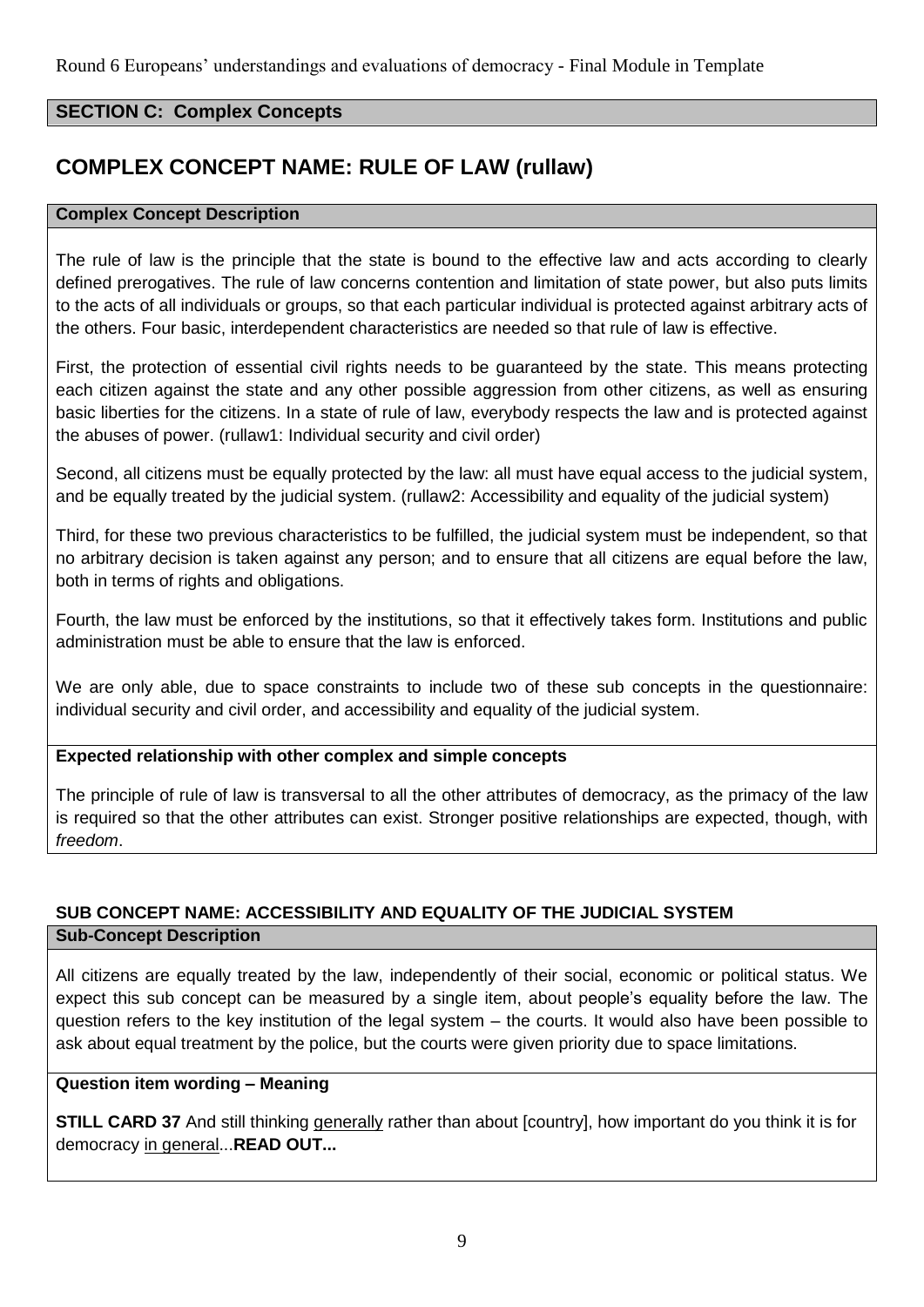|                 |                                                                                                                                                                                                                          | Not at all<br>important for<br>democracy in<br>general <sup>4</sup> |    |    |    |    |    |    |    |    |    | <b>Extremely</b><br>important for<br>democracy in<br>general |    | (Don't<br>know) |
|-----------------|--------------------------------------------------------------------------------------------------------------------------------------------------------------------------------------------------------------------------|---------------------------------------------------------------------|----|----|----|----|----|----|----|----|----|--------------------------------------------------------------|----|-----------------|
| E <sub>10</sub> | that the courts treat <sup>5</sup><br>everyone the same <sup>6</sup> ?                                                                                                                                                   | 00                                                                  | 01 | 02 | 03 | 04 | 05 | 06 | 07 | 08 | 09 | 10                                                           |    | 88              |
|                 | <b>Question item wording - Evaluation</b><br>(STILL CARD 38) Using the same card please tell me to what extent you think each of these statements<br>applies in [country]. READ OUT EACH STATEMENT AND CODE IN THE GRID. |                                                                     |    |    |    |    |    |    |    |    |    |                                                              |    |                 |
|                 |                                                                                                                                                                                                                          | Does not<br>apply at all                                            |    |    |    |    |    |    |    |    |    | <b>Applies (Don't</b><br>completely know)                    |    |                 |
| E25             | The courts in [country]<br>treat <sup>7</sup> everyone the<br>same <sup>8</sup> .                                                                                                                                        |                                                                     | 00 | 01 | 02 | 03 | 04 | 05 | 06 | 07 | 08 | 09                                                           | 10 | 88              |

<sup>&</sup>lt;sup>4</sup><br><sup>5</sup> The full scale and the end labels MUST appear on the showcard<br><sup>5</sup> 'treat' in the sense of 'deal with'<br><sup>6</sup> 'the same' in the sense of 'exactly the same way in the same situation'<br><sup>7</sup> 'treat' in the sense of 'deal w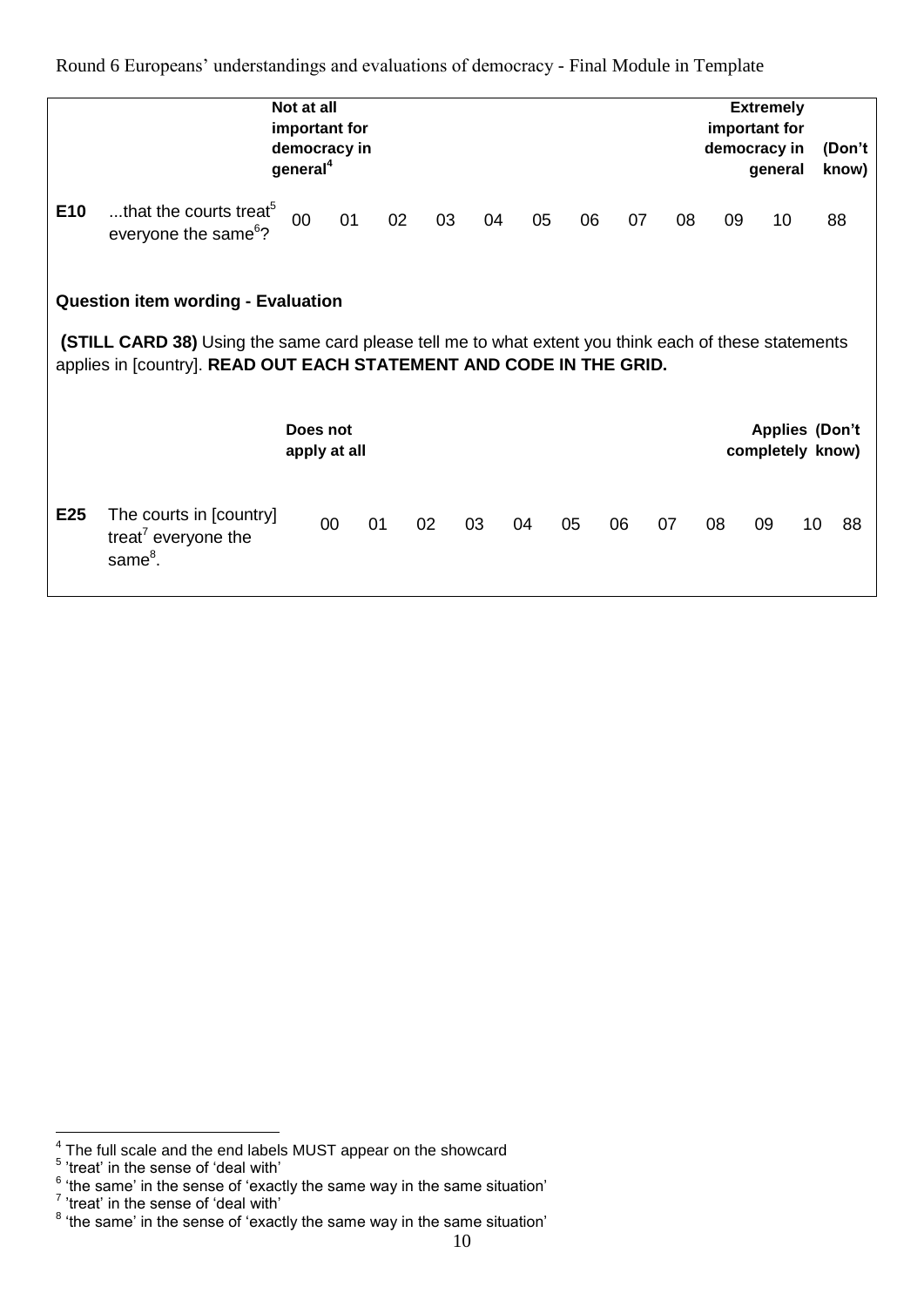# **COMPLEX CONCEPT NAME: VERTICAL ACCOUNTABILITY (vertacc)**

#### **Complex Concept Description**

Vertical accountability relates to the citizens' control of the government. It is the process through which the citizens ensure that the government remains responsive. The term 'accountability' has no exact equivalent in other languages, such as French, Spanish, German, Dutch or Japanese, which do not distinguish semantically between 'responsibility' and 'accountability' (Bovens 2007). The English meaning of the term is twofold (Strom 2000: 267): an agent (e.g. the government) is accountable to his principal (e.g. the voter) if he is obliged to act on the latter's behalf, and the latter is empowered to reward or punish him for his performance in this capacity. Strom (2000: 267): 'Indeed, what makes democratic regimes democratic, is precisely that they contain mechanisms by which the people, the ultimate principals in democratic societies, can select and control their representatives'.

The most evident mechanism of vertical accountability is elections, which allow citizens to control the government. It is during the elections that the citizens can decide whether to vote for (to reward) or not (to punish) the actual government, depending on how they perceive it has been performing. More precisely, it is the *regular repetition* of elections which constitutes the crucial mechanism that allows voters to influence the decisions of those who govern, i.e. to incite their representatives to be responsive and to hold them accountable (Manin 1995). Based on this repetitive mechanism, the elected representatives are forced to take into account the retrospective (and, we should add, the prospective) judgement of the voters about the policies they have adopted (or are promising to adopt). Repetition creates *anticipatory pressure* on elected representatives to take into consideration the preferences of the voters (i.e. to be responsive to them), which allows the voters to have an influence on their representatives on a daily basis. However, such pressure only exists, if there is political *competition*.

#### **Expected relationship with other complex and simple concepts**

This concept is expected to be positively related to the dimensions of competition and responsiveness, in particular, as competitive elections are the principal mechanism through which accountability is ensured, and because vertical accountability is the best guarantee for the government's responsiveness.

#### **SUB CONCEPT NAME: RETROSPECTIVE ACCOUNTABILITY Sub-Concept Description**

Although we can theoretically distinguish between prospective and retrospective accountability, me measure here only retrospective accountability, as it seems very difficult to formulate a question that correctly taps prospective accountability.

vertacc1. Retrospective accountability: citizens reward or punish the government according to what it has done in the preceding legislature. Because elections are the basic mechanism of accountability, retrospective accountability basically functions through the elections. Citizens vote for a party if they feel this party has done a good job when it was in the government; and they use instead the elections to punish the party if they feel it has done a bad job – that is, they vote for another party or do not vote. An item is employed to measure this sub concept.

# **Expected relationship with other sub concepts**

A positive relationship is expected between transparency and retrospective accountability, and between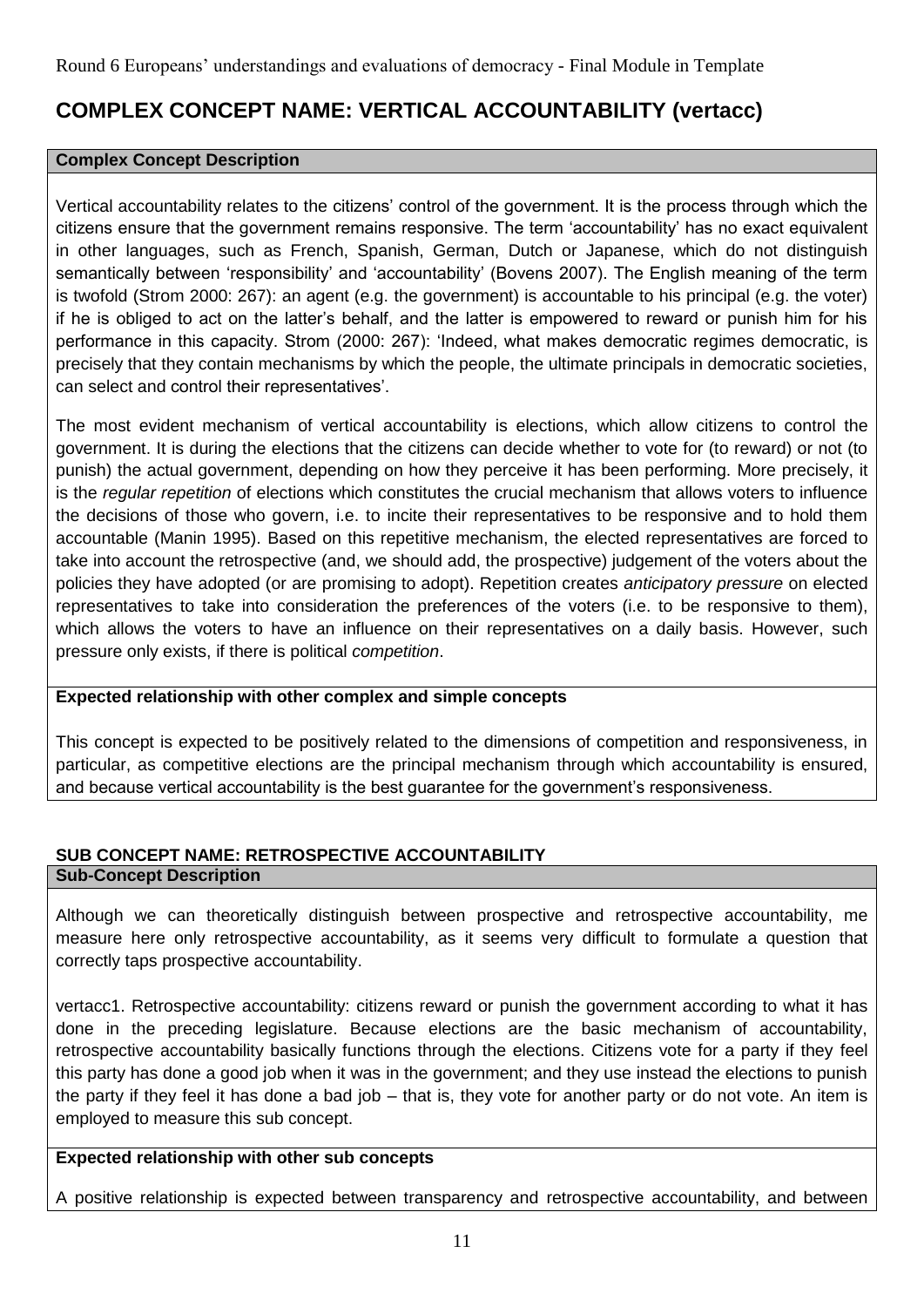|     | transparency and responsiveness.                                                                                                                                                |                                                        |    |    |    |    |    |    |    |    |    |                                              |                              |
|-----|---------------------------------------------------------------------------------------------------------------------------------------------------------------------------------|--------------------------------------------------------|----|----|----|----|----|----|----|----|----|----------------------------------------------|------------------------------|
|     | Question item wording - Meaning                                                                                                                                                 |                                                        |    |    |    |    |    |    |    |    |    |                                              |                              |
|     | <b>STILL CARD 37</b> And still thinking generally rather than about [country], how important do you think it is for<br>democracy in generalREAD OUT                             |                                                        |    |    |    |    |    |    |    |    |    |                                              |                              |
|     |                                                                                                                                                                                 | Not at all<br>important for<br>democracy in<br>general |    |    |    |    |    |    |    |    |    | <b>Extremely</b><br>important for<br>general | democracy in (Don't<br>know) |
| E12 | that governing<br>parties are punished<br>in elections <sup>9</sup> when<br>they have done a<br>bad job?                                                                        | 00                                                     | 01 | 02 | 03 | 04 | 05 | 06 | 07 | 08 | 09 | 10                                           | 88                           |
|     | Question item wording - Evaluation                                                                                                                                              |                                                        |    |    |    |    |    |    |    |    |    |                                              |                              |
|     | (STILL CARD 38) And using the same card please tell me to what extent you think each of these<br>statements applies in [country]. READ OUT EACH STATEMENT AND CODE IN THE GRID. |                                                        |    |    |    |    |    |    |    |    |    |                                              |                              |
|     |                                                                                                                                                                                 | Does not<br>apply at all                               |    |    |    |    |    |    |    |    |    | Applies (Don't<br>completely know)           |                              |
| E26 | Governing parties in<br>[country] are punished<br>in elections <sup>10</sup> when<br>they have done a bad<br>job.                                                               | 00                                                     | 01 | 02 | 03 | 04 | 05 | 06 | 07 | 08 | 09 | 10                                           | 88                           |

# **SUB CONCEPT NAME: TRANSPARENCY**

**Sub-Concept Description**

Transparency of the political actors is needed if the mechanisms of accountability and responsiveness are to work. There are two components of this sub concept of transparency:

transp1.1. Transparency of political decisions

transp1.2. Availability of alternative sources of information

transp1.1. According to Schedler (1999), being accountable means the obligation of decision makers to answer questions regarding their decisions and/or actions. This obligation can be formal (induced by different checks and balances) or informal (imposed by the public) and has two aspects: information and justification. Answerability implies that the policy-makers inform the public about their actions and decisions, i.e. answerability implies transparency. Evaluating and sanctioning (the following two stages of the accountability chain) are not possible in the absence of access to transparent and comprehensible information. But answerability goes beyond the simple provision of facts and figures. It also demands

 9 'Punished in elections' in the sense of 'getting fewer votes than in the previous election'

 $10$  'Punished in elections' in the sense of 'getting fewer votes than in the previous election'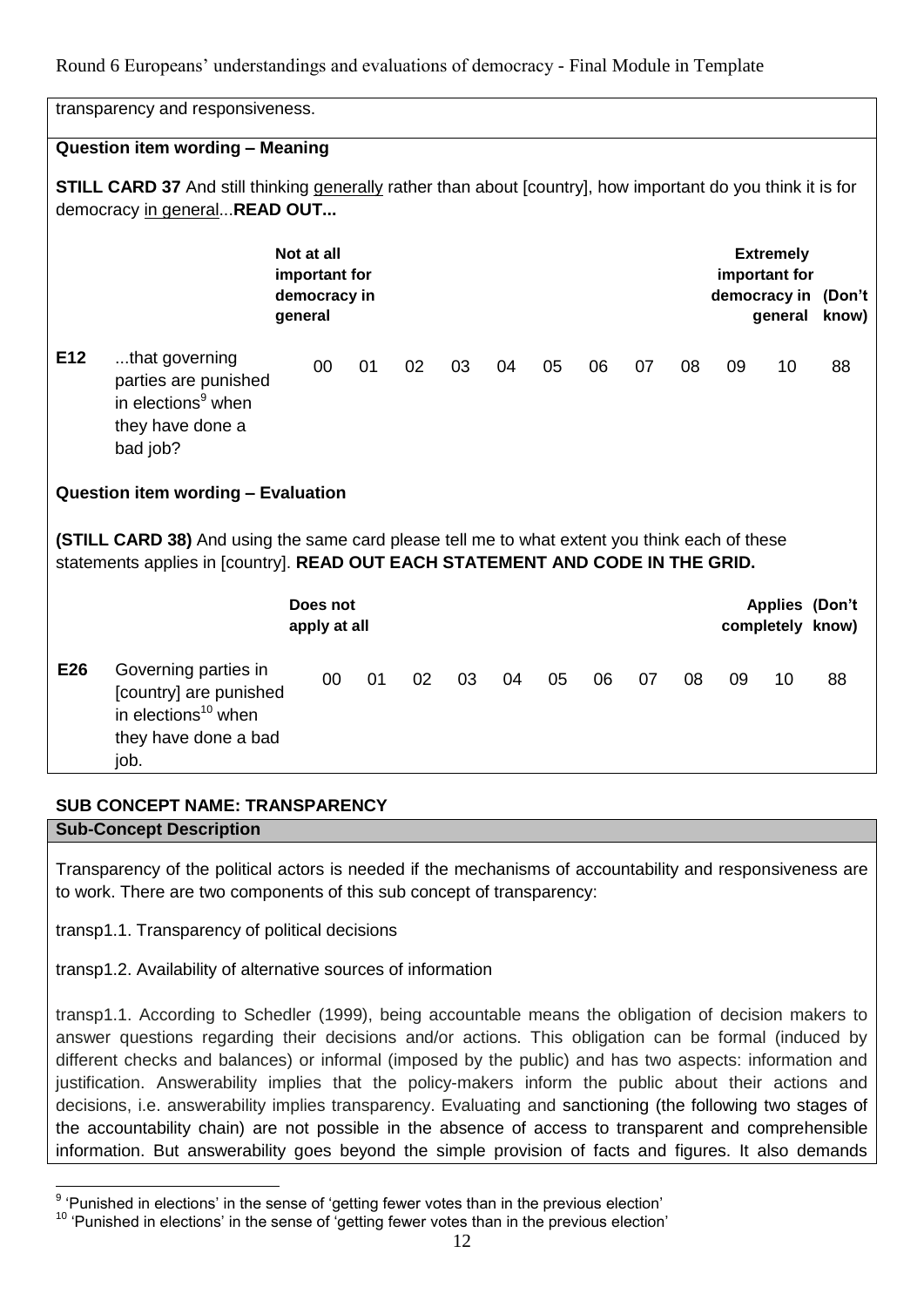explanations and justifications of actions and decisions, i.e. a dialogue between account-holders and accountees. Ideally, democracy is characterized by ongoing debates between representatives and represented. This is the idea of interactive or communicative representation (Mansbridge 2009).

transp1.2: this aspect refers to the media's information function (see above 'freedom of press')

#### **Question item wording – transp1.1. - Meaning**

**STILL CARD 37** And still thinking generally rather than about [country], how important do you think it is for democracy in general...**READ OUT...**

|                |                                                                                                                                                                                 | Not at all<br>important for<br>democracy in<br>general <sup>11</sup> |                          |    |    |    |    |    |    |    |    |    | <b>Extremely</b><br>important for<br>democracy in<br>general | (Don't<br>know)                    |
|----------------|---------------------------------------------------------------------------------------------------------------------------------------------------------------------------------|----------------------------------------------------------------------|--------------------------|----|----|----|----|----|----|----|----|----|--------------------------------------------------------------|------------------------------------|
| E14            | that the<br>government explains<br>its decisions to<br>voters?                                                                                                                  |                                                                      | 00                       | 01 | 02 | 03 | 04 | 05 | 06 | 07 | 08 | 09 | 10                                                           | 88                                 |
|                | Question item wording - transp1.1. - Evaluation                                                                                                                                 |                                                                      |                          |    |    |    |    |    |    |    |    |    |                                                              |                                    |
|                | (STILL CARD 38) And using the same card please tell me to what extent you think each of these<br>statements applies in [country]. READ OUT EACH STATEMENT AND CODE IN THE GRID. |                                                                      |                          |    |    |    |    |    |    |    |    |    |                                                              |                                    |
|                |                                                                                                                                                                                 |                                                                      | Does not<br>apply at all |    |    |    |    |    |    |    |    |    |                                                              | Applies (Don't<br>completely know) |
| E28            | The government in<br>[country] explains its<br>decisions to voters.                                                                                                             |                                                                      | 00                       | 01 | 02 | 03 | 04 | 05 | 06 | 07 | 08 | 09 | 10                                                           | 88                                 |
|                | Question item wording - transp1.2. - Meaning                                                                                                                                    |                                                                      |                          |    |    |    |    |    |    |    |    |    |                                                              |                                    |
|                | <b>STILL CARD 37</b> And still thinking generally rather than about [country], how important do you think it is for<br>democracy in generalREAD OUT                             |                                                                      |                          |    |    |    |    |    |    |    |    |    |                                                              |                                    |
|                |                                                                                                                                                                                 | Not at all<br>important for<br>democracy in<br>general               |                          |    |    |    |    |    |    |    |    |    | <b>Extremely</b><br>important for<br>democracy in<br>general | (Don't<br>know)                    |
| E <sub>6</sub> | that the media<br>provide citizens<br>with reliable <sup>12</sup>                                                                                                               | 00                                                                   | 01                       | 02 |    | 03 | 04 | 05 | 06 | 07 | 08 | 09 | 10                                                           | 88                                 |

<sup>&</sup>lt;u>.</u>  $11$  The full scale and the end labels MUST appear on the showcard

<sup>12</sup> 'reliable' in the sense of 'accurate'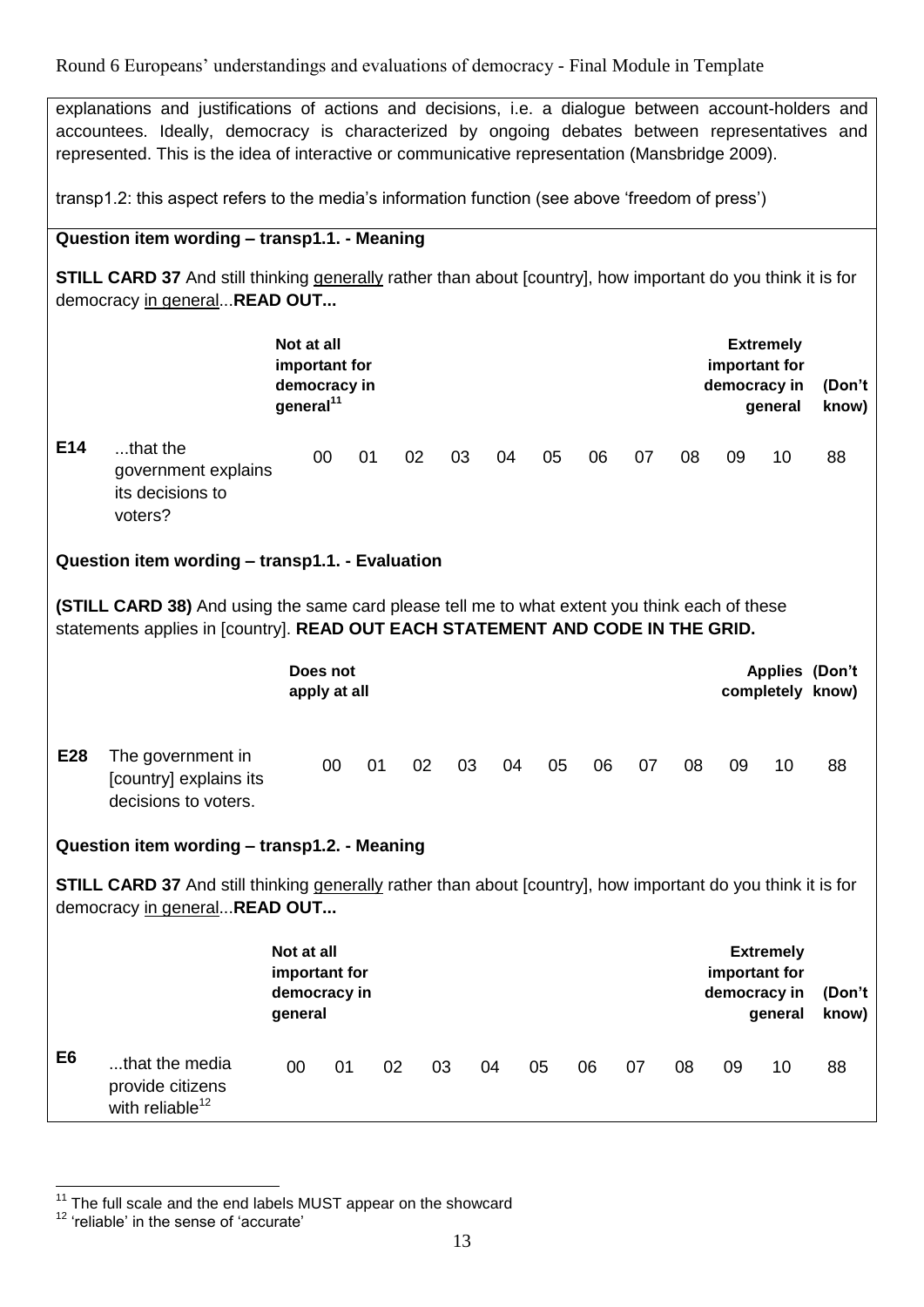information to judge $13$  the government? **Question item wording – transp1.2. - Evaluation STILL CARD 38)** Using the same card please tell me to what extent you think each of these statements applies in [country]. **READ OUT EACH STATEMENT AND CODE IN THE GRID. Does not apply at all Applies (Don't completely know) E22** The media in [country] provide citizens with  $reliable<sup>14</sup>$  information to judge $15$  the government. 00 01 02 03 04 05 06 07 08 09 10 88

<u>.</u>

 $13$  'judge' in the sense of 'to assess' or 'evaluate' any aspect of the government

<sup>&</sup>lt;sup>14</sup> 'reliable' in the sense of 'accurate'

<sup>&</sup>lt;sup>15</sup> 'judge' in the sense of 'assess' or 'evaluate' any aspect of governments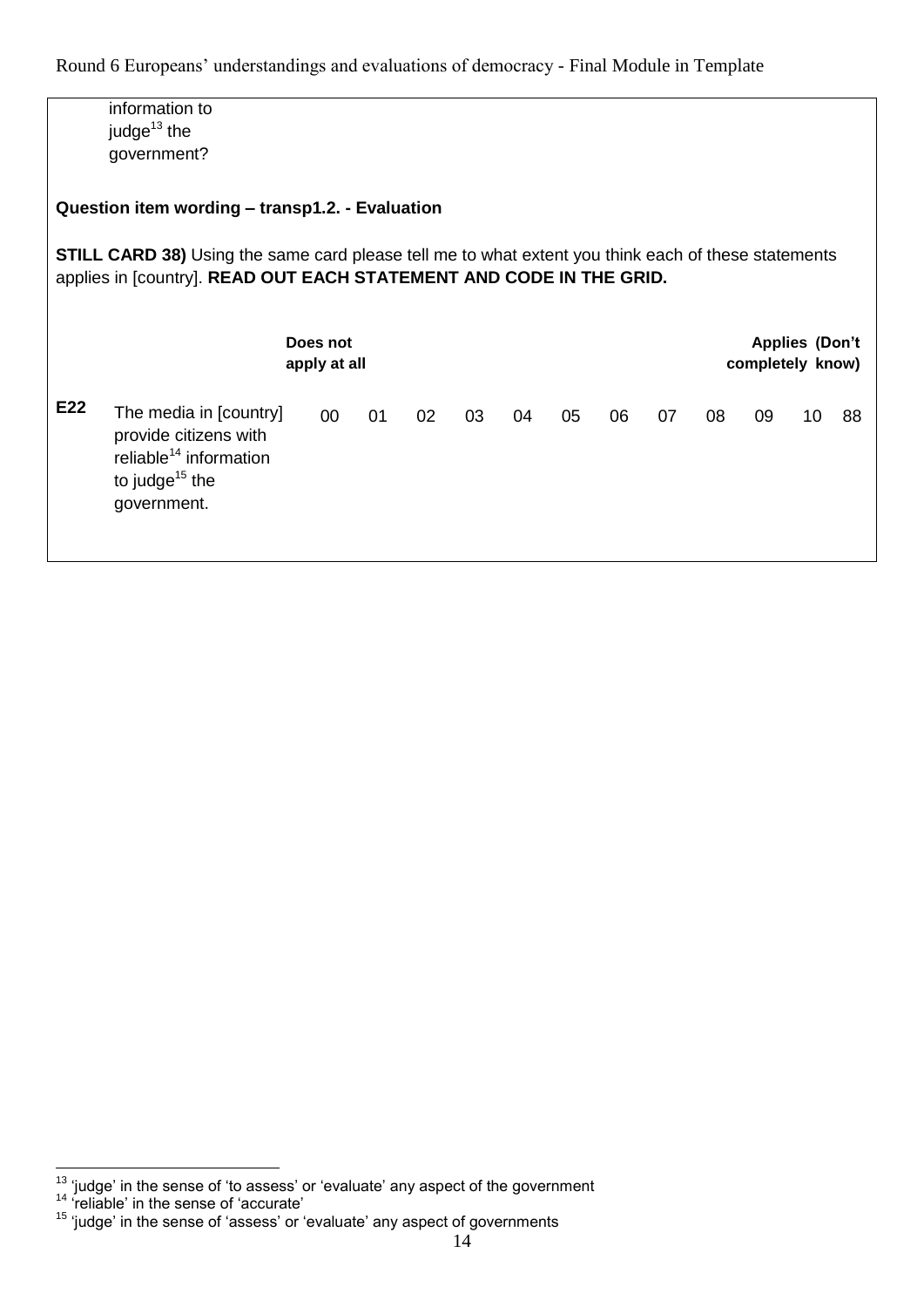# **COMPLEX CONCEPT NAME: PARTICIPATION (particip)**

#### **Complex Concept Description**

Participation refers to the existing possibilities of any citizen/resident to effectively influence the government or the policy making. We divide it here into two sub concepts: the opportunities of effective participation, that is, who can effectively participate (particip1), and the different forms of participation (particip2).

#### **Expected relationship with other complex and simple concepts**

The concept of participation is expected to be negatively related to the concept of representation. Participation and representation are indeed the two poles of a continuum. On the one side, *strong* participation is equivalent to direct democracy, where everybody directly participates in the decision-making process. On the other side, in a *strong* representation system, there is little room for participation (except from the elections); once the government has been elected citizens cannot influence politics anymore. Accordingly, we expect that stronger preferences for participation are opposed to stronger preferences for representation. Nevertheless, it is possible that the two forms of democracy are perceived to be complementary, i.e. citizens may want both, strong representation and strong participation.

# **SUB CONCEPT NAME: OPPORTUNITIES OF EFFECTIVE PARTICIPATION**

#### **Sub-Concept Description**

In a democracy, everybody must be equally entitled to participate. First, universal suffrage must be guaranteed, but also the universal entitlement to take part in any other form of participation. In addition, according to the criterion of 'inclusion of adults', immigrants should also have the right to participate in the different arenas. See Dahl (2000). On Democracy, p. 38. 'All, or at any rate most, adult permanent residents should have the full rights of citizens that are implied by the first four criteria.'

With this sub concept we want to measure how inclusive the political system is: whether it opens the possibilities to participate in politics to the immigrants, to facilitate their integration in the system and broaden their rights.

#### **Expected relationship with other sub concepts**

Universal entitlement to participate might be linked to the subjects of representation (see below). We might found both a positive (a) and a negative (b) relationship between opportunities of effective participation and forms of participation. (a) Respondents want more forms of participation and, at the same time, a more inclusive system; (b) respondents want more forms of participation, but restricted to the nationals of their country.

#### **Question item wording – Meaning**

**STILL CARD 37** And still thinking generally rather than about [country], how important do you think it is for democracy in general...**READ OUT...**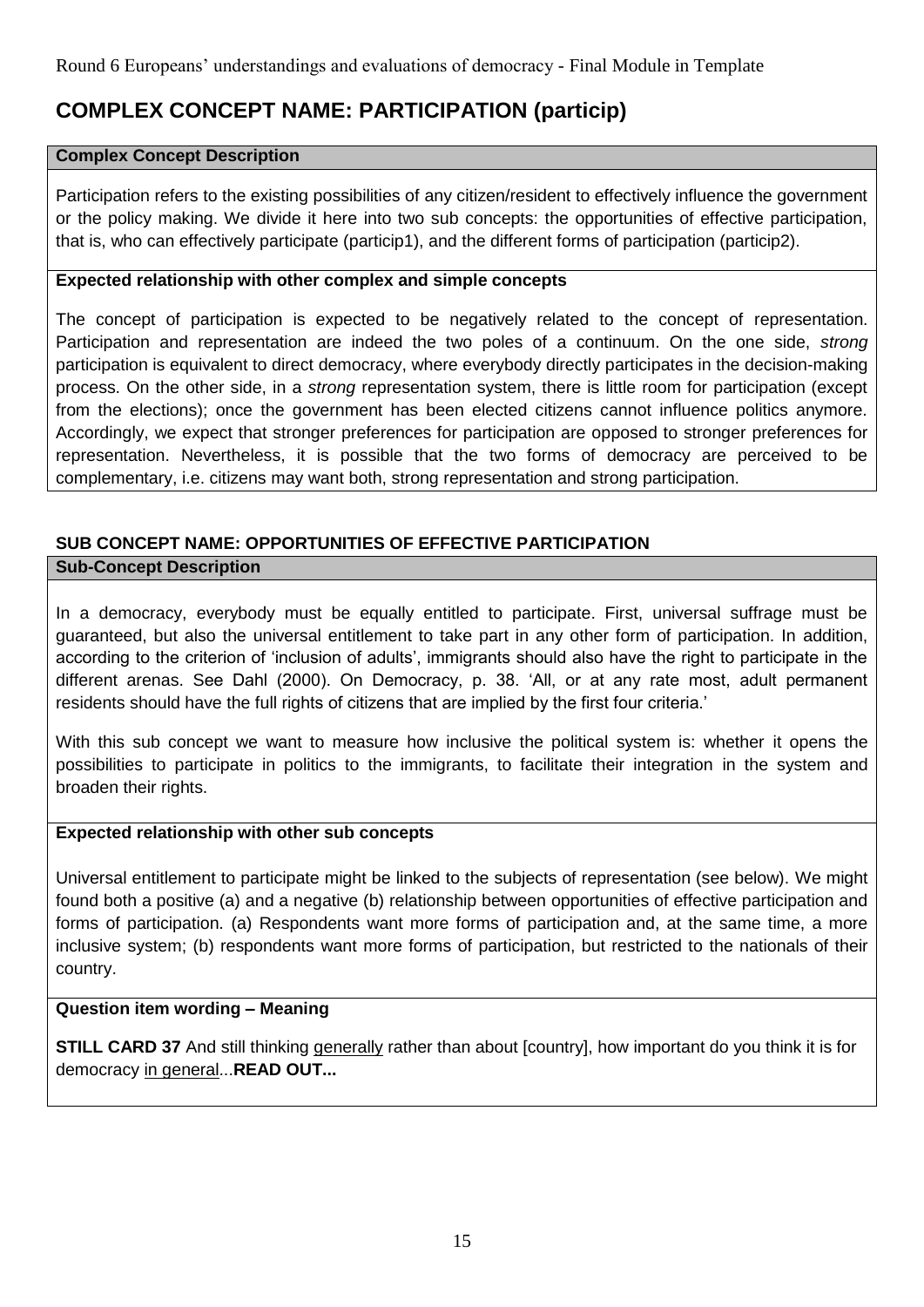|                |                                                                                                                                     | Not at all<br>important for<br>democracy in<br>general <sup>16</sup> |    |    |    |    |    |    |    |    | important for<br>democracy in | <b>Extremely</b><br>general | (Don't<br>know) |
|----------------|-------------------------------------------------------------------------------------------------------------------------------------|----------------------------------------------------------------------|----|----|----|----|----|----|----|----|-------------------------------|-----------------------------|-----------------|
| E <sub>9</sub> | that immigrants <sup>17</sup><br>only get the right to<br>vote in national<br>elections <sup>18</sup> once they<br>become citizens? | 00                                                                   | 01 | 02 | 03 | 04 | 05 | 06 | 07 | 08 | 09                            | 10                          | 88              |
|                | There is no corresponding evaluation item for this sub-concept.                                                                     |                                                                      |    |    |    |    |    |    |    |    |                               |                             |                 |

# **SUB CONCEPT NAME: FORMS OF PARTICIPATION**

# **Sub-Concept Description**

There are different, more or less demanding forms of participation in a democracy. The least demanding is probably the vote. Other, more demanding forms include participation in referenda, public deliberation or public assemblies. Because the elections are included in the competition dimension, only the other types of participation are included as sub concepts of this concept.

particip2.1. Referenda: use of referenda/ public consultations to include all citizens significantly affected by a policy question at local or national levels (Held 2006: 250). An item is used to measure this sub concept.

particip2.2. Deliberation: Manin (1987: 360) states that the majority will is legitimate because it is ascertained at the close of a deliberative process in which all the citizens (or at least those who wished to do so) have participated. The source of legitimacy, according to Manin is not the predetermined will of individuals, but rather the process of its formation, that is, deliberation itself. The major contention of deliberative democrats is to bid farewell to any notion of fixed preferences and to replace them with a learning process in and through which people come to terms with the range of issues they need to understand in order to hold a sound and reasonable political judgement (see Held 2006: 233).

# **Question item wording – Meaning - particip2.1. Referenda**

**STILL CARD 37** And still thinking generally rather than about [country], how important do you think it is for democracy in general...**READ OUT...**

|                |                                            | Not at all<br>important for<br>democracy in<br>general |    |    |    |    |    |    |    |    | important for | <b>Extremely</b><br>democracy in<br>general | (Don't<br>know) |
|----------------|--------------------------------------------|--------------------------------------------------------|----|----|----|----|----|----|----|----|---------------|---------------------------------------------|-----------------|
| E <sub>8</sub> | that citizens have<br>the final say on the | 00                                                     | 01 | 02 | 03 | 04 | 05 | 06 | 07 | 08 | 09            | 10                                          | 88              |

<sup>1</sup>  $16$  The full scale and the end labels MUST appear on the showcard

 $17$  'immigrants' in the sense of 'people who come to live in one country from another country'

<sup>&</sup>lt;sup>18</sup> 'national elections' refers to national elections for the country's primary legislative assembly. Under no circumstances should the actual name of a national parliament be included in this question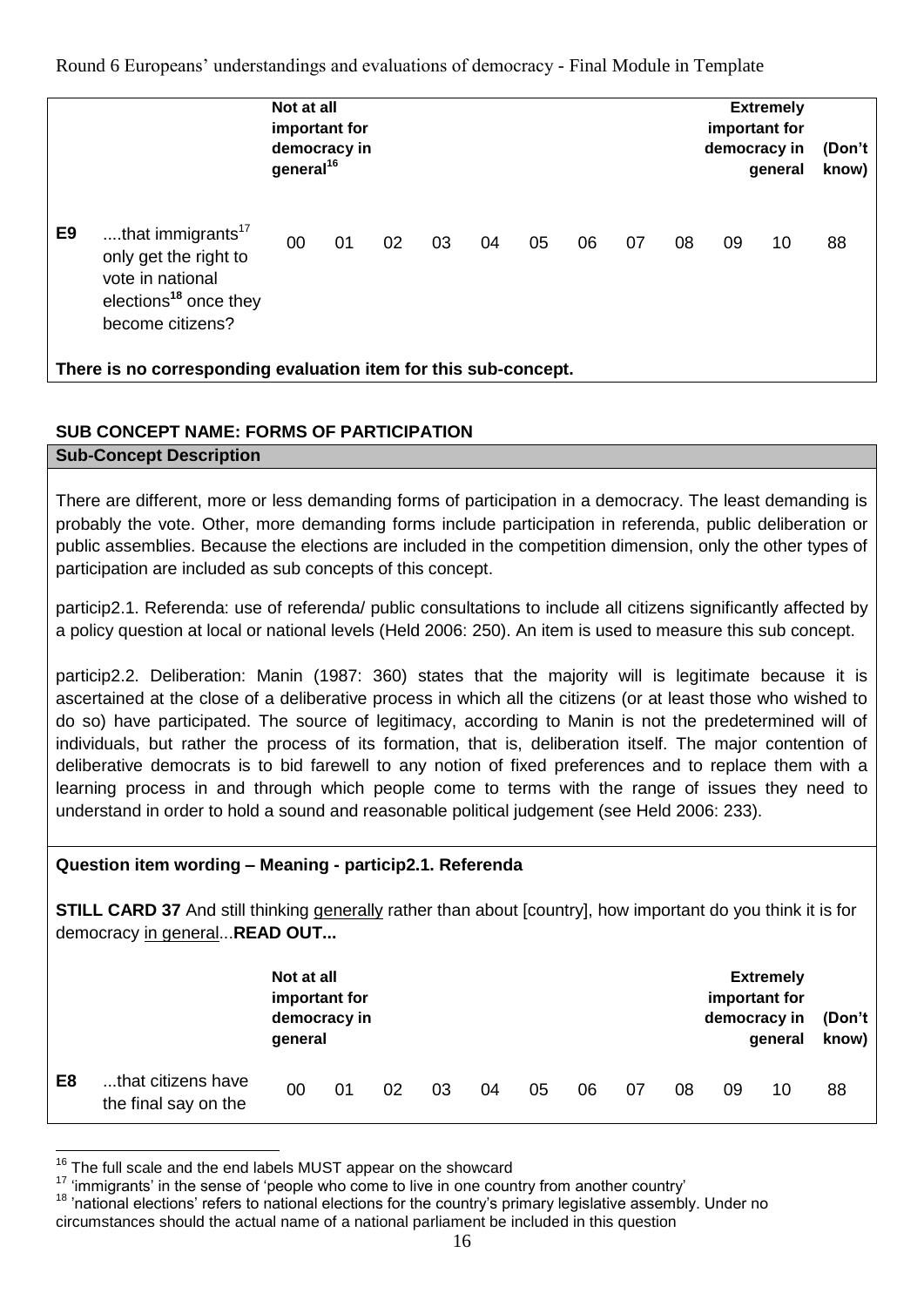|     | most important                                                                                                                                                                                                                                                                         |                               |    |    |    |    |    |    |    |          |    |            |                                           |                 |        |
|-----|----------------------------------------------------------------------------------------------------------------------------------------------------------------------------------------------------------------------------------------------------------------------------------------|-------------------------------|----|----|----|----|----|----|----|----------|----|------------|-------------------------------------------|-----------------|--------|
|     | political issues by                                                                                                                                                                                                                                                                    |                               |    |    |    |    |    |    |    |          |    |            |                                           |                 |        |
|     | voting on them                                                                                                                                                                                                                                                                         |                               |    |    |    |    |    |    |    |          |    |            |                                           |                 |        |
|     | directly in                                                                                                                                                                                                                                                                            |                               |    |    |    |    |    |    |    |          |    |            |                                           |                 |        |
|     | referendums?                                                                                                                                                                                                                                                                           |                               |    |    |    |    |    |    |    |          |    |            |                                           |                 |        |
|     | Question item wording - Evaluation - particip2.1. Referenda                                                                                                                                                                                                                            |                               |    |    |    |    |    |    |    |          |    |            |                                           |                 |        |
|     | (STILL CARD 38) Using the same card please tell me to what extent you think each of these statements<br>applies in [country]. READ OUT EACH STATEMENT AND CODE IN THE GRID.                                                                                                            |                               |    |    |    |    |    |    |    |          |    |            |                                           |                 |        |
|     |                                                                                                                                                                                                                                                                                        | Does not<br>apply at all      |    |    |    |    |    |    |    |          |    |            | <b>Applies (Don't</b><br>completely know) |                 |        |
|     |                                                                                                                                                                                                                                                                                        |                               |    |    |    |    |    |    |    |          |    |            |                                           |                 |        |
| E24 | Citizens in [country] have<br>the final say on the most<br>important political issues<br>by voting on them directly<br>in referendums.                                                                                                                                                 |                               | 00 | 01 | 02 | 03 |    | 04 | 05 | 06       | 07 | 08         | 09                                        | 10              | 88     |
|     | Question item wording - Meaning - particip2.2. Deliberation                                                                                                                                                                                                                            |                               |    |    |    |    |    |    |    |          |    |            |                                           |                 |        |
| OUT | <b>CARD 37</b> Using this card, please tell me how important you think it is for democracy in generalREAD                                                                                                                                                                              |                               |    |    |    |    |    |    |    |          |    |            |                                           |                 |        |
|     |                                                                                                                                                                                                                                                                                        |                               |    |    |    |    |    |    |    |          |    |            |                                           |                 |        |
|     |                                                                                                                                                                                                                                                                                        |                               |    |    |    |    |    |    |    |          |    |            |                                           |                 |        |
|     |                                                                                                                                                                                                                                                                                        | Not at all                    |    |    |    |    |    |    |    |          |    |            | <b>Extremely</b>                          |                 |        |
|     |                                                                                                                                                                                                                                                                                        | important for<br>democracy in |    |    |    |    |    |    |    |          |    |            | important for<br>democracy in             |                 | (Don't |
|     |                                                                                                                                                                                                                                                                                        | general                       |    |    |    |    |    |    |    |          |    |            | general                                   |                 | know)  |
| E2  | that voters discuss<br>politics with people<br>they know before<br>deciding how to vote?                                                                                                                                                                                               | 00                            | 01 |    | 02 | 03 | 04 | 05 | 06 | 07       | 08 | 09         | 10                                        | 88              |        |
|     | Question item wording - Evaluation - particip2.2. Deliberation                                                                                                                                                                                                                         |                               |    |    |    |    |    |    |    |          |    |            |                                           |                 |        |
|     | <b>CARD 38</b> Using this card, please tell me to what extent you think each of the following statements applies<br>in [country]. 0 means you think the statement does not apply at all and 10 means you think it applies<br>completely. READ OUT EACH STATEMENT AND CODE IN THE GRID. |                               |    |    |    |    |    |    |    |          |    |            |                                           |                 |        |
|     |                                                                                                                                                                                                                                                                                        | Does not<br>apply at<br>all   |    |    |    |    |    |    |    |          |    | completely | <b>Applies</b>                            | (Don't<br>know) |        |
| E18 | Voters in [country]<br>discuss politics with<br>people they know before<br>deciding how to vote.                                                                                                                                                                                       | 00                            |    | 01 | 02 | 03 | 04 | 05 |    | 07<br>06 | 08 | 09         | 10                                        |                 | 88     |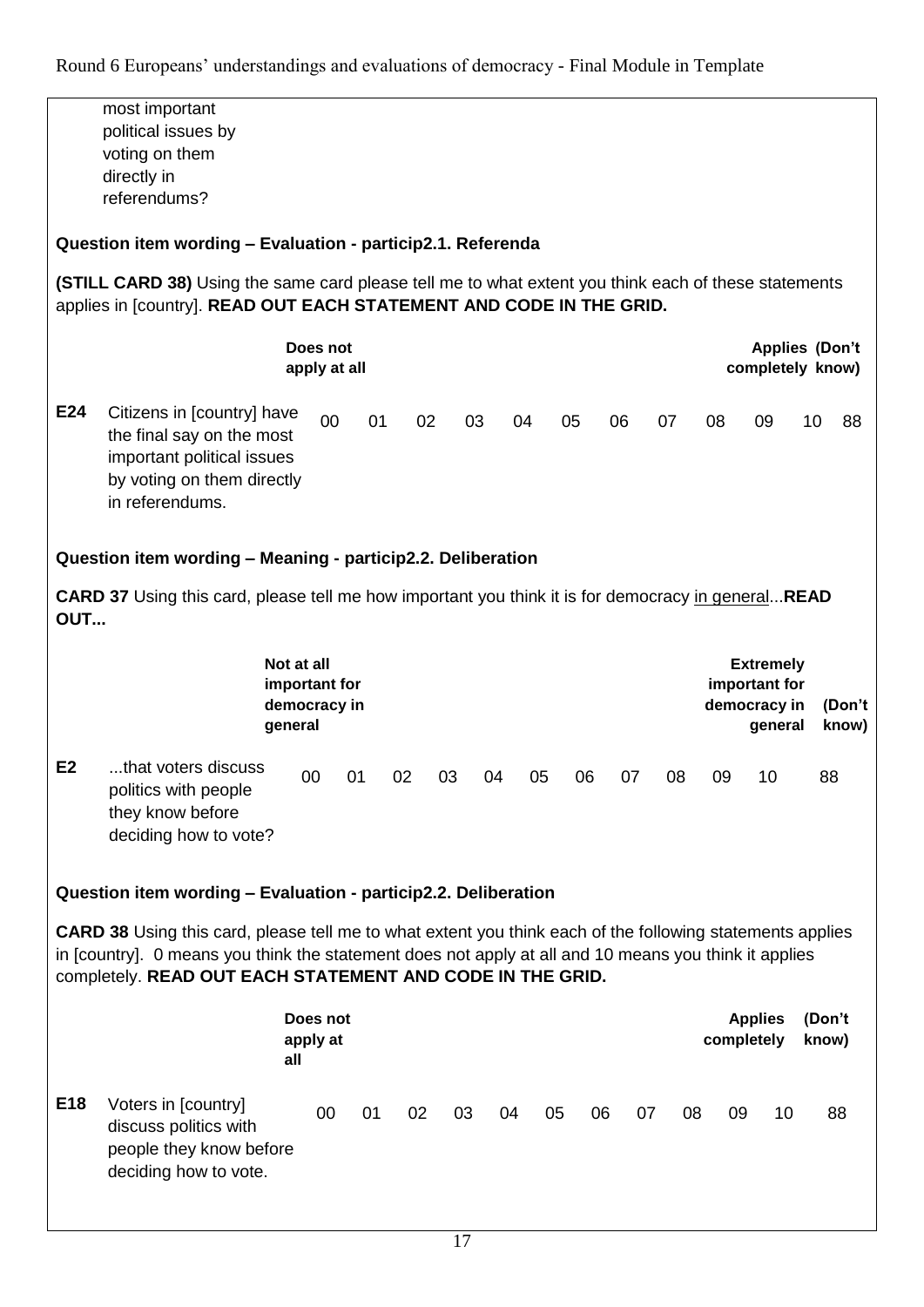# **COMPLEX CONCEPT NAME: COMPETITION (compet)**

#### **Complex Concept Description**

Free and fair elections are the key institution in a democracy. However, some characteristics have to be fulfilled if elections are to be competitive (Bartolini 1999). We distinguish between the following sub concepts:

compet1.1. Free and fair elections

compet1.2. Differentiated offer (decidability)

compet1.3. Viable opposition (vulnerability)

Bartolini (1999, 2000) discusses four concepts of political competition: contestability (open access to electoral contests), decidability (availability of distinctive political offers), availability (of the citizens public), and vulnerability (of incumbents). We originally tried to operationalize all four of them, but ended up operationalising two.

Decidability ('differentiated offer') refers to the availability of distinctive political offers. As long as the voters can only choose between more or less identical political programs, we cannot speak of political competition, even if the access to the political contest is open. In order to have a real choice, the parties competing in the elections need to offer the voters different political programs.

Vulnerability ('viable opposition') refers to the possibility of challengers to unseat the incumbents: The translation of political preferences into seats can only reflect the preferences of the citizens, if incumbents are vulnerable and not protected by gerrymandering, the asymmetrical allocation of campaign funds, or traditional loyalty of voters, and if the voters are to some extent available, i.e. open to the different options offered by the parties.

#### **Expected relationship with other complex and simple concepts**

A positive relationship is expected between all these elements and vertical accountability.

# **SUB CONCEPT NAME: ELECTIONS FREE AND FAIR**

#### **Sub-Concept Description**

The basic principle of any elections is that they are free and fair, that is, nobody is obliged to vote or constrained to vote for a party, he/she does not want to. All votes have the same weight. A single item is used to measure this sub concept.

#### **Expected relationship with other sub concepts**

All sub concepts of competition are expected to be positively related. Reflective items; the three items are expected to be part of a latent concept of competition.

#### **Question item wording - Meaning**

**CARD 37** Using this card, please tell me how important you think it is for democracy in general...**READ OUT...**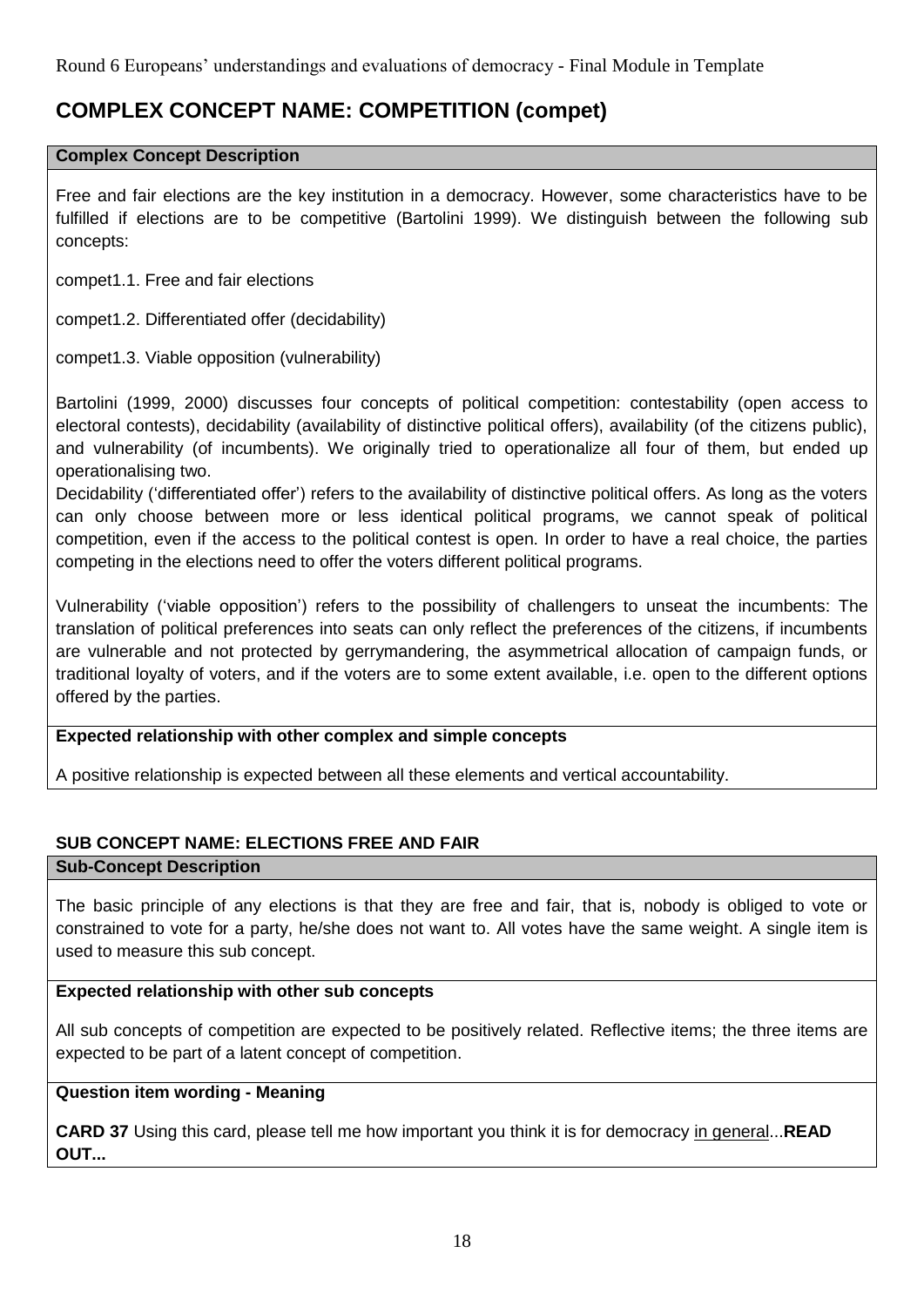|                     |                                                                                                                                                                                                                                                                                        | Not at all<br>important for<br>democracy in<br>general |    |    |    |    |    |    |    |    |            | <b>Extremely</b><br>important for<br>democracy in<br>general | (Don't<br>know) |
|---------------------|----------------------------------------------------------------------------------------------------------------------------------------------------------------------------------------------------------------------------------------------------------------------------------------|--------------------------------------------------------|----|----|----|----|----|----|----|----|------------|--------------------------------------------------------------|-----------------|
| $E1^{\frac{19}{2}}$ | that national<br>elections $^{20}$ are free<br>and fair <sup>21</sup> ?                                                                                                                                                                                                                | 00                                                     | 01 | 02 | 03 | 04 | 05 | 06 | 07 | 08 | 09         | 10                                                           | 88              |
|                     | Question item wording - Evaluation                                                                                                                                                                                                                                                     |                                                        |    |    |    |    |    |    |    |    |            |                                                              |                 |
|                     | <b>CARD 38</b> Using this card, please tell me to what extent you think each of the following statements applies<br>in [country]. 0 means you think the statement does not apply at all and 10 means you think it applies<br>completely. READ OUT EACH STATEMENT AND CODE IN THE GRID. |                                                        |    |    |    |    |    |    |    |    |            |                                                              |                 |
|                     |                                                                                                                                                                                                                                                                                        | Does not<br>apply at<br>all                            |    |    |    |    |    |    |    |    | completely | <b>Applies</b>                                               | (Don't<br>know) |
| E17                 | National elections <sup>22</sup> in<br>[country] are free and<br>fair $^{23}$ .                                                                                                                                                                                                        | 00                                                     | 01 | 02 | 03 | 04 | 05 | 06 | 07 | 08 | 09         | 10                                                           | 88              |

<u>.</u>

 $19$  For items E1 – E16 and items E31, E32, E34, E36, E37, E39, E41, E42 and E44, countries should ensure that their translation does not make reference to country-specific terms.

<sup>&</sup>lt;sup>20</sup> 'national elections' refers to national elections for a country's primary legislative assembly. Under no circumstances should the actual name of a national parliament be included in this question<br><sup>21</sup> Both concepts that an interview this concept the same of the state of the state of the state of the state of

<sup>21</sup> Both senses – 'free and fair' – MUST be expressed in all translations; this can be done by using one or two adjectives or by using an idiomatic expression, if this exists.

 $22$  'National elections' refers to national elections for the country's primary legislative assembly

<sup>&</sup>lt;sup>23</sup> Both senses – 'free and fair' – MUST be expressed in all translations; this can be done by using one or two adjectives or by using an idiomatic expression, if this exists in your language.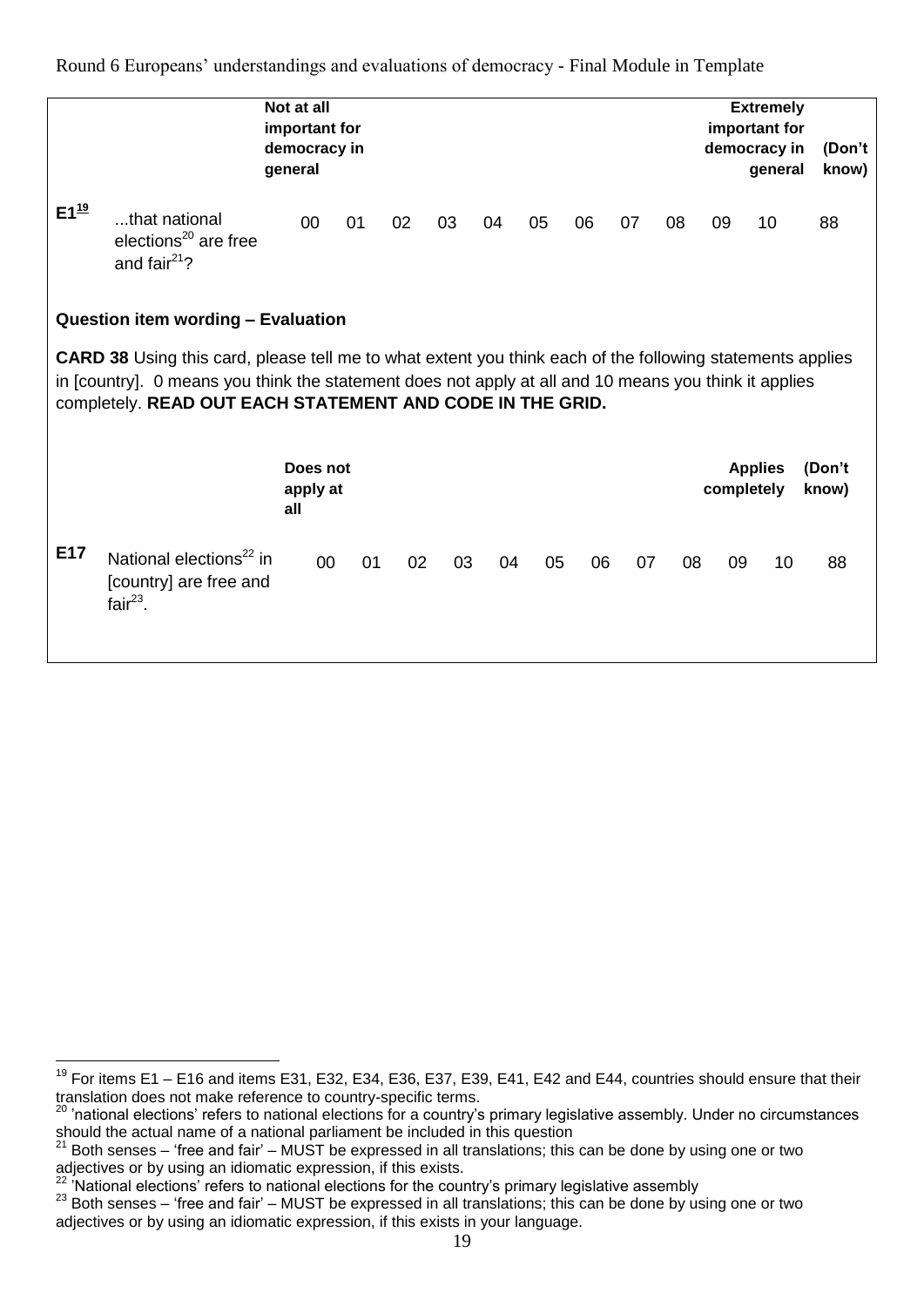## **SUB CONCEPT NAME: DIFFERENTIATED OFFER**

# **Sub-Concept Description**

There must be enough parties so as to cover all the preferences of the citizens; parties should offer nonoverlapping programs (see description of 'competition' for further details).

#### **Question item wording - Meaning**

**CARD 37** Using this card, please tell me how important you think it is for democracy in general...**READ OUT...**

|                |                                                                                                                                                                                                                                                                                        | Not at all<br>important for<br>democracy in<br>general <sup>24</sup> |                      |    |    |    |    |    |    |    |    |    | Extremely <sup>25</sup><br>important for<br>democracy in<br>general | (Don't<br>know) |
|----------------|----------------------------------------------------------------------------------------------------------------------------------------------------------------------------------------------------------------------------------------------------------------------------------------|----------------------------------------------------------------------|----------------------|----|----|----|----|----|----|----|----|----|---------------------------------------------------------------------|-----------------|
| E <sub>3</sub> | that different political<br>parties <sup>26</sup> offer clear<br>alternatives to one<br>another?                                                                                                                                                                                       |                                                                      | 00                   | 01 | 02 | 03 | 04 | 05 | 06 | 07 | 08 | 09 | 10                                                                  | 88              |
|                | <b>Question item wording: Evaluation</b>                                                                                                                                                                                                                                               |                                                                      |                      |    |    |    |    |    |    |    |    |    |                                                                     |                 |
|                | <b>CARD 38</b> Using this card, please tell me to what extent you think each of the following statements applies<br>in [country]. 0 means you think the statement does not apply at all and 10 means you think it applies<br>completely. READ OUT EACH STATEMENT AND CODE IN THE GRID. |                                                                      |                      |    |    |    |    |    |    |    |    |    |                                                                     |                 |
|                |                                                                                                                                                                                                                                                                                        | all                                                                  | Does not<br>apply at |    |    |    |    |    |    |    |    |    | <b>Applies</b><br>completely                                        | (Don't<br>know) |
| E19            | Different political parties <sup>27</sup><br>in [country] offer clear<br>alternatives to one<br>another.                                                                                                                                                                               |                                                                      | 00                   | 01 | 02 | 03 | 04 | 05 | 06 | 07 | 08 | 09 | 10                                                                  | 88              |

<sup>&</sup>lt;u>.</u>  $24$  The full scale and the end labels MUST appear on the showcard

<sup>&</sup>lt;sup>25</sup> 'extremely' in the sense of 'an end point on the scale where nothing can go beyond it. This might also be represented by 'completely', 'fully', 'absolutely', 'totally', etc. This applies to all references to 'extremely' throughout section E.

<sup>26</sup> Countries should refer to 'candidates' instead of or in addition to 'political parties' if this is more appropriate <sup>27</sup> Countries should refer to 'candidates' instead of or in addition to 'political parties' if this is more appropriate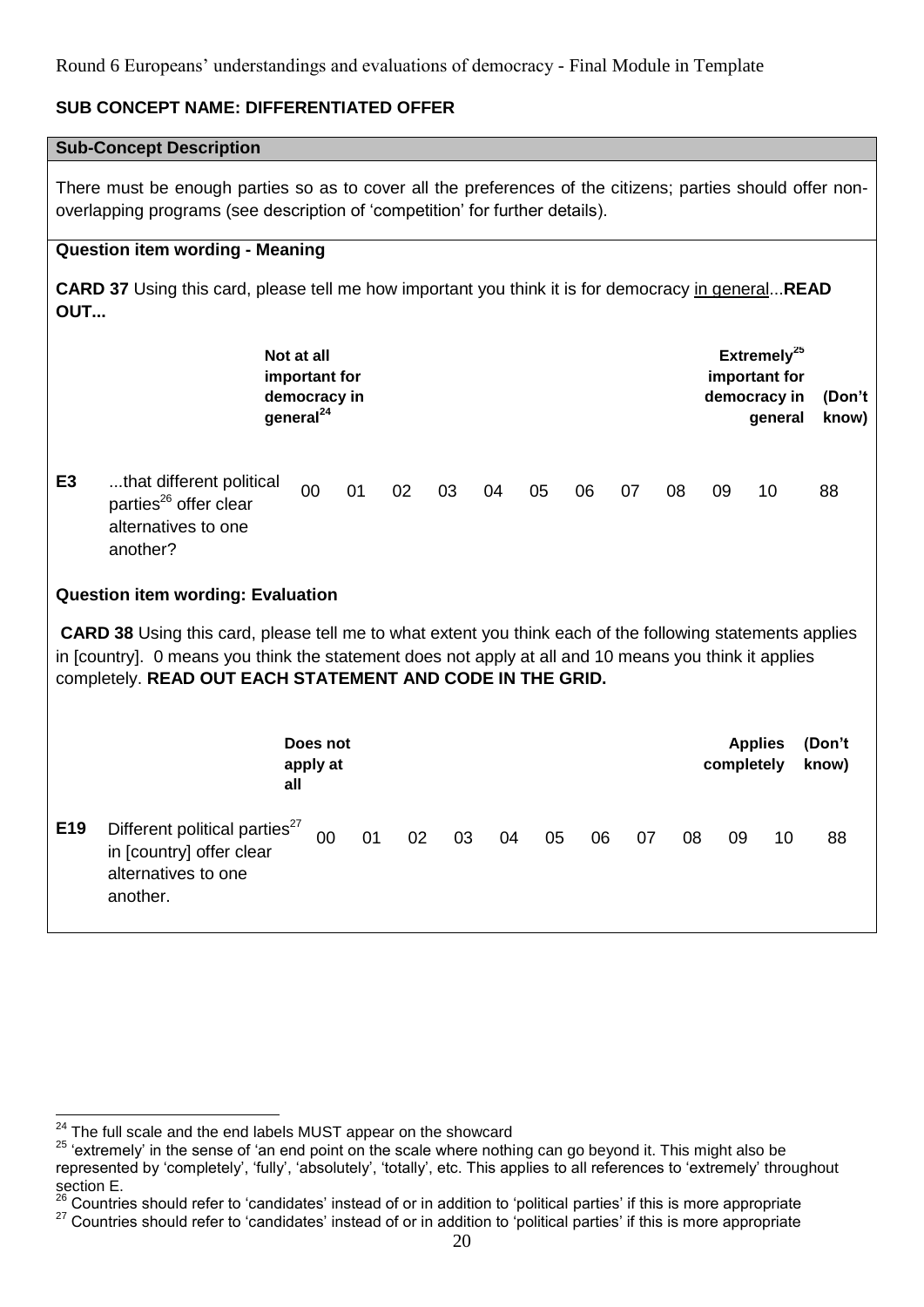# **SUB CONCEPT NAME: VIABLE OPPOSITION**

#### **Sub-Concept Description**

The opposition must be viable. It must be able to effectively oppose the governing party, to avoid the tyranny of the majority (see above: this is an attempt to measure perceived 'vulnerability of incumbents').

## **Question item wording – Meaning**

**CARD 37** Using this card, please tell me how important you think it is for democracy in general...**READ OUT...**

|     |                                                                                                                                                                                                                                                                                        | Not at all<br>important for<br>democracy in<br>general |    |    |    |    |    |    |    |    |            | <b>Extremely</b><br>important for<br>democracy in<br>general | (Don't<br>know) |
|-----|----------------------------------------------------------------------------------------------------------------------------------------------------------------------------------------------------------------------------------------------------------------------------------------|--------------------------------------------------------|----|----|----|----|----|----|----|----|------------|--------------------------------------------------------------|-----------------|
| E4  | that opposition<br>parties <sup>28</sup> are free<br>to <sup>29</sup> criticise <sup>30</sup> the<br>government?                                                                                                                                                                       | 00                                                     | 01 | 02 | 03 | 04 | 05 | 06 | 07 | 08 | 09         | 10                                                           | 88              |
|     | Question item wording - Evaluation                                                                                                                                                                                                                                                     |                                                        |    |    |    |    |    |    |    |    |            |                                                              |                 |
|     | <b>CARD 38</b> Using this card, please tell me to what extent you think each of the following statements applies<br>in [country]. 0 means you think the statement does not apply at all and 10 means you think it applies<br>completely. READ OUT EACH STATEMENT AND CODE IN THE GRID. |                                                        |    |    |    |    |    |    |    |    |            |                                                              |                 |
|     |                                                                                                                                                                                                                                                                                        | Does not<br>apply at<br>all                            |    |    |    |    |    |    |    |    | completely | <b>Applies</b>                                               | (Don't<br>know) |
| E20 | Opposition parties <sup>31</sup> in<br>[country] are free to <sup>32</sup><br>criticise $33$ the<br>government <sup>34</sup> .                                                                                                                                                         | 00                                                     | 01 | 02 | 03 | 04 | 05 | 06 | 07 | 08 | 09         | 10                                                           | 88              |

<sup>1</sup> <sup>28</sup> 'opposition parties' in the sense of 'parties which are in the legislature but are not part of the government'; if a country does not have 'opposition parties' they should refer instead to 'political parties'.

<sup>&#</sup>x27;are free to' in the sense of 'are allowed to'

<sup>&</sup>lt;sup>30</sup> 'criticise' in the sense of 'contest or dispute' rather than 'being able to disrupt'

<sup>&</sup>lt;sup>31</sup> 'opposition parties' in the sense of 'parties which are in the legislature but are not part of the government'; if a country does not have 'opposition parties' they should refer instead to 'political parties'

 $32$  'are free to' in the sense of 'are allowed to'

<sup>&</sup>lt;sup>33</sup> 'criticise' in the sense of 'contest or dispute' rather than 'being able to disrupt'

<sup>&</sup>lt;sup>34</sup> A country specific word for 'the government' may be used here if appropriate. This applies to E20, E21, E27, E28, E29, E38, E40, E43 and E45.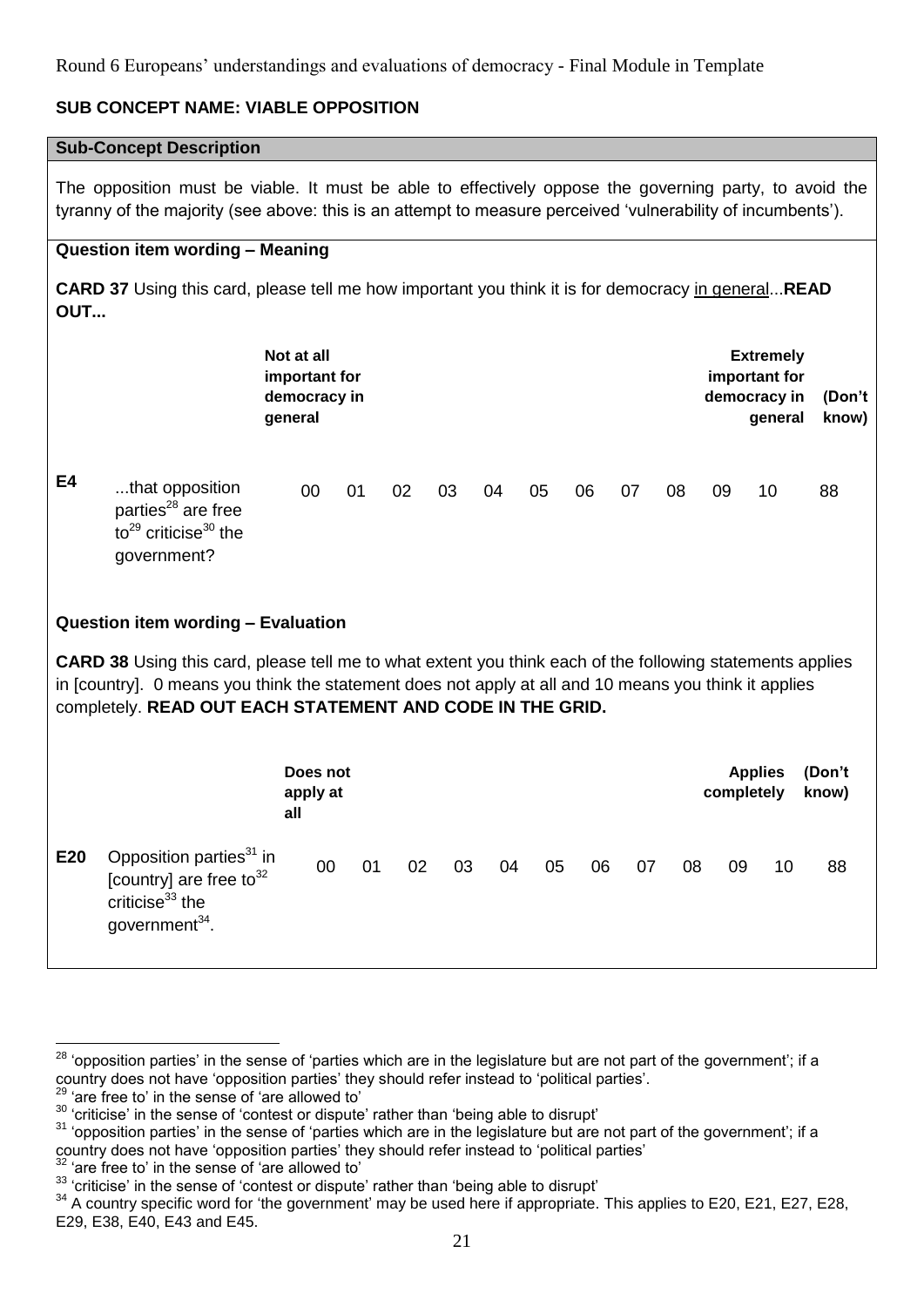# **COMPLEX CONCEPT NAME: REPRESENTATION (reprst)**

#### **Complex Concept Description**

Representation refers to the mechanisms through which the votes of the citizens are transformed into policies. Above all, it is a function of the transformation of votes into seats in parliament and government, i.e. of the composition of the two powers, and of the way they govern. There clearly are two visions of representation: a majoritarian and a proportional vision (Powell 2000). Each one of the two has its own advantages and disadvantages. According to the majoritarian vision, representation is more exclusive, according to the proportional vision it is more inclusive.

Representation requires two sub concepts to define it: the subjects of representation, and the type of electoral system. Depending on the features of these elements, we may talk about *one* representation or *another*.

reprst1. Subjects of representation: who is represented – the whole diversity of interests in a given society, or only certain interests?

reprst2. Type of electoral system: a crucial factor determining the diversity of representation is the electoral rules. Democracy is majority rule, but there are also rules to include minorities: there may be rules which guarantee a minimal representation for certain minorities, a proportional representation, or an overrepresentation of minorities (of which parity representation is a particularly conspicuous variant). There are two fundamental types of electoral systems which determine the type of representation in a democracy: proportional and majoritarian systems. The first one implies a better correspondence between votes and seats, while the second one facilitates governance, as it typically leads to one-party governments instead of government coalitions.

#### **Expected relationship with other complex and simple concepts**

A negative relationship is expected between majoritarian and/or more exclusive forms of representation, on the one hand, and more demanding forms of participation, on the other hand (see definition of participation for more details). By contrast, we expect a positive relationship between opportunities of effective participation and proportional and/or more inclusive forms of representations. There is also likely to be a positive relationship between representation and responsiveness: the more the government is responsive to the demands of the people, the better the citizens are represented.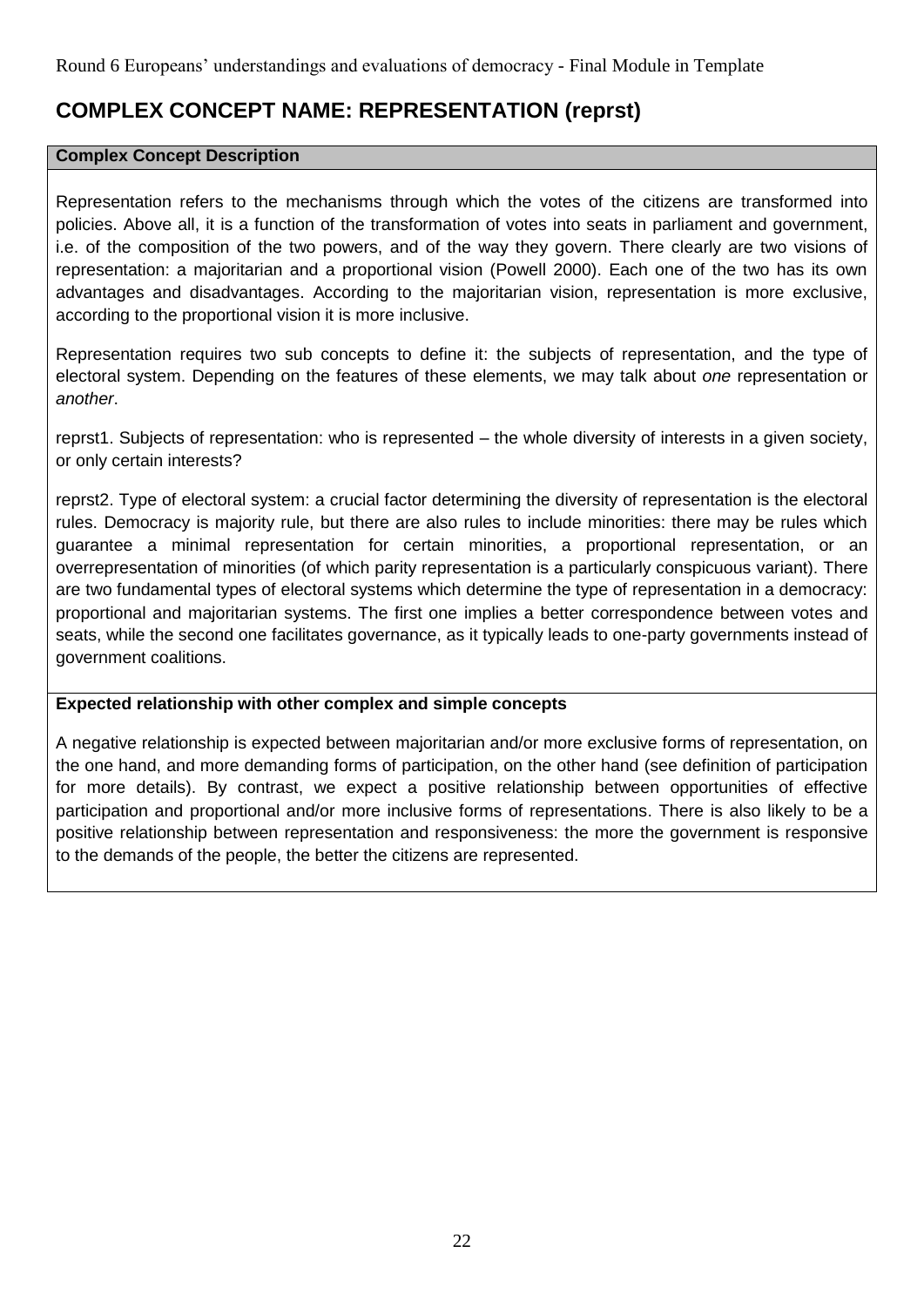# **SUB CONCEPT NAME: SUBJECTS OF REPRESENTATION**

#### **Sub-Concept Description**

Representation may refer to the whole population (including citizens and non-citizens) or to different groups. These are the subjects of representation. We operationalize the concept of subjects of representation by referring to protection of minority groups.

The protection of minority groups is a key aspect of consensus democracies, which are to be distinguished from majoritarian democracies (see Lijphart 1999). In addition to the protection of minorities, we also introduce another key aspect of consensus democracies – the power sharing in coalition governments (see reprst2).

#### **Expected relationship with other sub concepts**

There should be a relationship between subjects of representation and effective forms of participation. Respondents who prefer more inclusive forms of participation should also tend to be more in favour of an inclusive representation.

#### **Question item wording – Meaning**

**STILL CARD 37** And still thinking generally rather than about [country], how important do you think it is for democracy in general...**READ OUT...**

|    |                                                         | Not at all<br>important for<br>democracy in<br>general |    |    |    |    |    |    |    |    | important for<br>democracy in | <b>Extremely</b><br>general | (Don't<br>know) |
|----|---------------------------------------------------------|--------------------------------------------------------|----|----|----|----|----|----|----|----|-------------------------------|-----------------------------|-----------------|
| E7 | that the rights of<br>minority groups are<br>protected? | 00                                                     | 01 | 02 | 03 | 04 | 05 | 06 | 07 | 08 | 09                            | 10                          | 88              |

#### **Question item wording – Evaluation**

**(STILL CARD 38)** Using the same card please tell me to what extent you think each of these statements applies in [country]. **READ OUT EACH STATEMENT AND CODE IN THE GRID.**

|                 |                                                                 | Does not<br>apply at all |    |    |    |    |    |    |    |    | completely know) | <b>Applies (Don't</b> |    |
|-----------------|-----------------------------------------------------------------|--------------------------|----|----|----|----|----|----|----|----|------------------|-----------------------|----|
| E <sub>23</sub> | The rights of minority<br>groups in [country] are<br>protected. | 00                       | 01 | 02 | 03 | 04 | 05 | 06 | 07 | 08 | 09               | 10                    | 88 |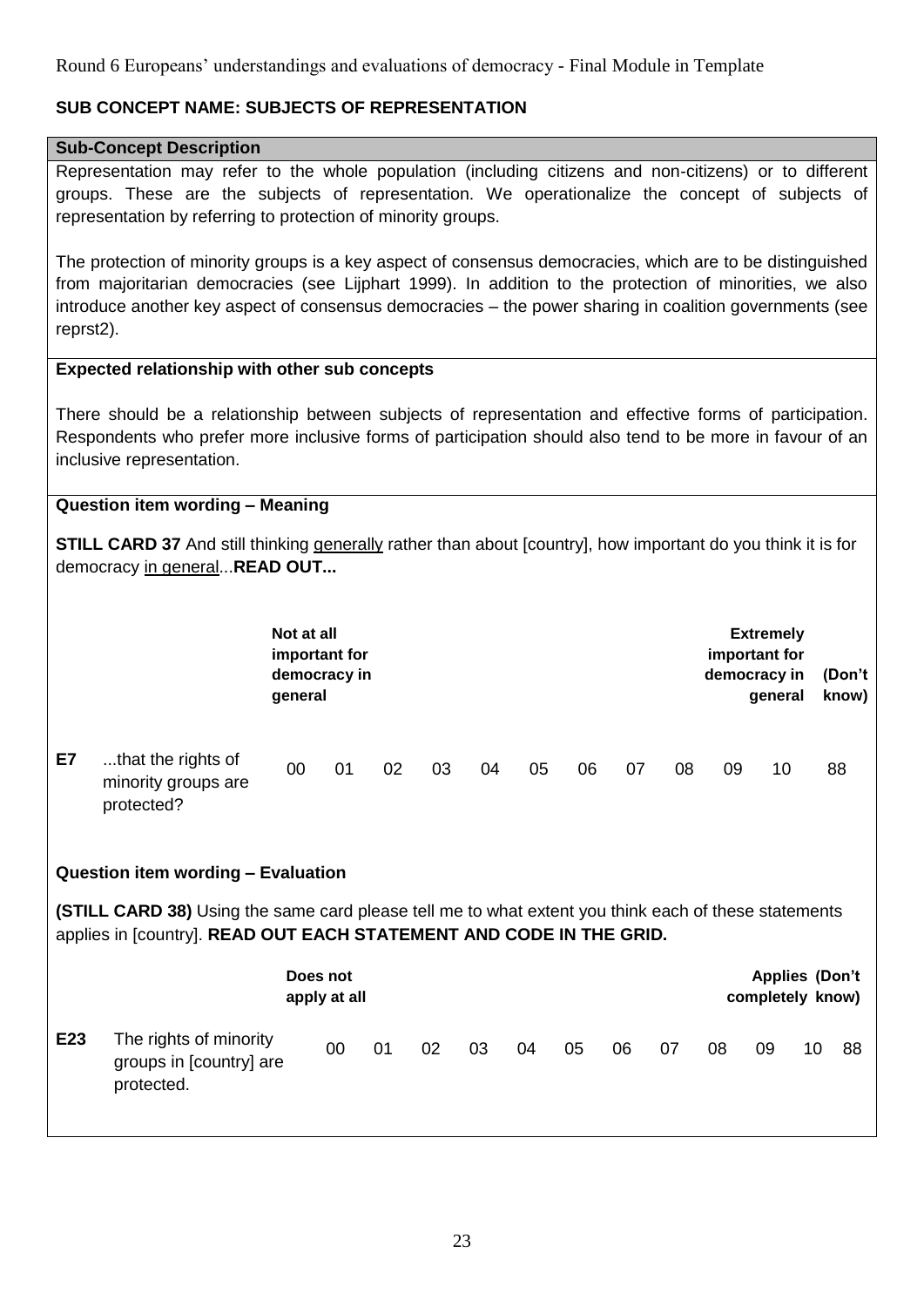# **SUB CONCEPT NAME: TYPE OF GOVERNMENTAL COALITION**

#### **Sub-Concept Description**

There are different possible types of governmental coalitions, but the main distinction is between single party governments and coalition governments that include more than one party. This distinction is closely related to the distinction between consensus and majoritarian democracies introduced above. Single party governments concentrate power, while coalition governments divide power between two or more parties.

# **Question item wording – Meaning AND Evaluation**

## **ASK ALL**

**E41 CARD 45** The government in some countries is formed by<sup>35</sup> a single party; in other countries by two or more parties in coalition. Which option on this card describes what you think is best for democracy in general?

# **INTERVIEWER: CODE ONE ANSWER ONLY.**

# **IF CODE 1, 2 OR 8 NOT MENTIONED EXPLICITLY, PROBE ONCE: 'PLEASE TRY TO CHOOSE AN ANSWER FROM THIS CARD THAT BEST MATCHES YOUR OPINION'.**

| A single party forms the government                                                                                                                                                      | 1              | <b>ASK E42</b>                    |
|------------------------------------------------------------------------------------------------------------------------------------------------------------------------------------------|----------------|-----------------------------------|
| Two or more parties in coalition form the<br>government                                                                                                                                  | $\overline{2}$ | <b>GO TO E44</b>                  |
| (It depends on the circumstances)                                                                                                                                                        | 5              | <b>GO TO E45</b>                  |
| (Don't know)                                                                                                                                                                             | 8              |                                   |
| <b>ASK IF CODE 1 AT E41</b><br><b>CARD 46</b> How important do you think it is for democracy in general that the<br>E42<br>government is formed by a single party? Please use this card. |                |                                   |
| Not at all<br>imnariani far                                                                                                                                                              |                | <b>Extremely</b><br>imnariani far |

| Not at all<br>important for<br>democracy in<br>general |    |    |    |    |    |    |    |    |    | <b>Extremely</b><br>important for<br>democracy in<br>general | (Don't<br>Know) |
|--------------------------------------------------------|----|----|----|----|----|----|----|----|----|--------------------------------------------------------------|-----------------|
| 00                                                     | 01 | 02 | 03 | 04 | 05 | 06 | 07 | 08 | 09 | 10                                                           | 88              |

<sup>1</sup>  $35$  'formed by' in the sense of 'made up of'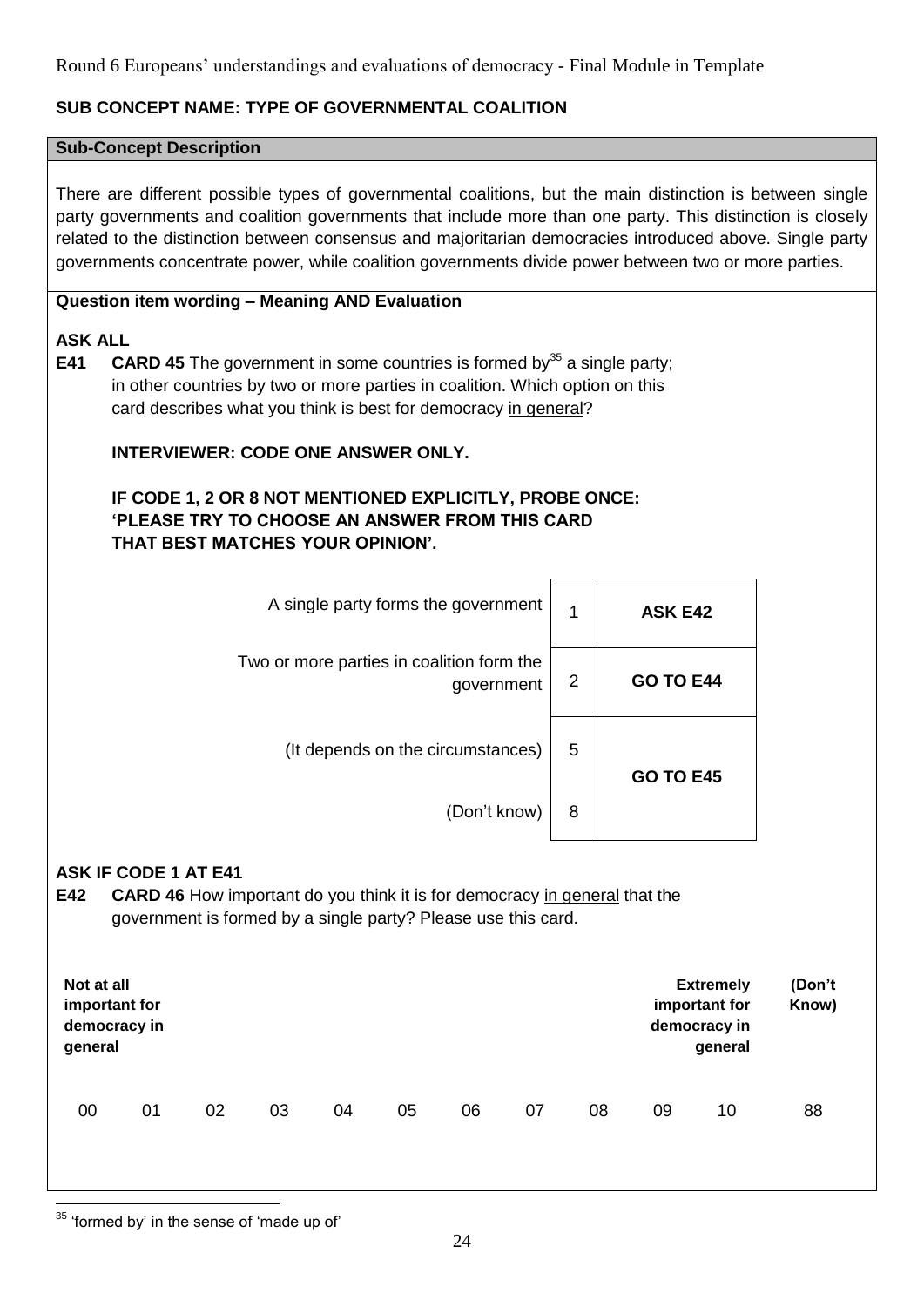# **E43 CARD 47 Now for the last question on this topic.** Using this card, please tell me how often you think the government in [country] is formed by a single party? **Never Always (Don't Know)** 00 01 02 03 04 05 06 07 08 09 10 88 **GO TO END TIME SECTION E ASK IF CODE 2 AT E41 E44 CARD 46** How important do you think it is for democracy in general that the government is formed by two or more parties in coalition? Please use this card. **Not at all important for democracy in general Extremely important for democracy in general (Don't Know)** 00 01 02 03 04 05 06 07 08 09 10 88 **ASK IF CODE 2, 5 OR 8 AT E41 E45 CARD 47 Now for the last question on this topic.** Using this card, please tell me how often you think the government in [country] is formed by two or more parties in coalition? **Never Always (Don't Know)** 00 01 02 03 04 05 06 07 08 09 10 88

# Round 6 Europeans' understandings and evaluations of democracy - Final Module in Template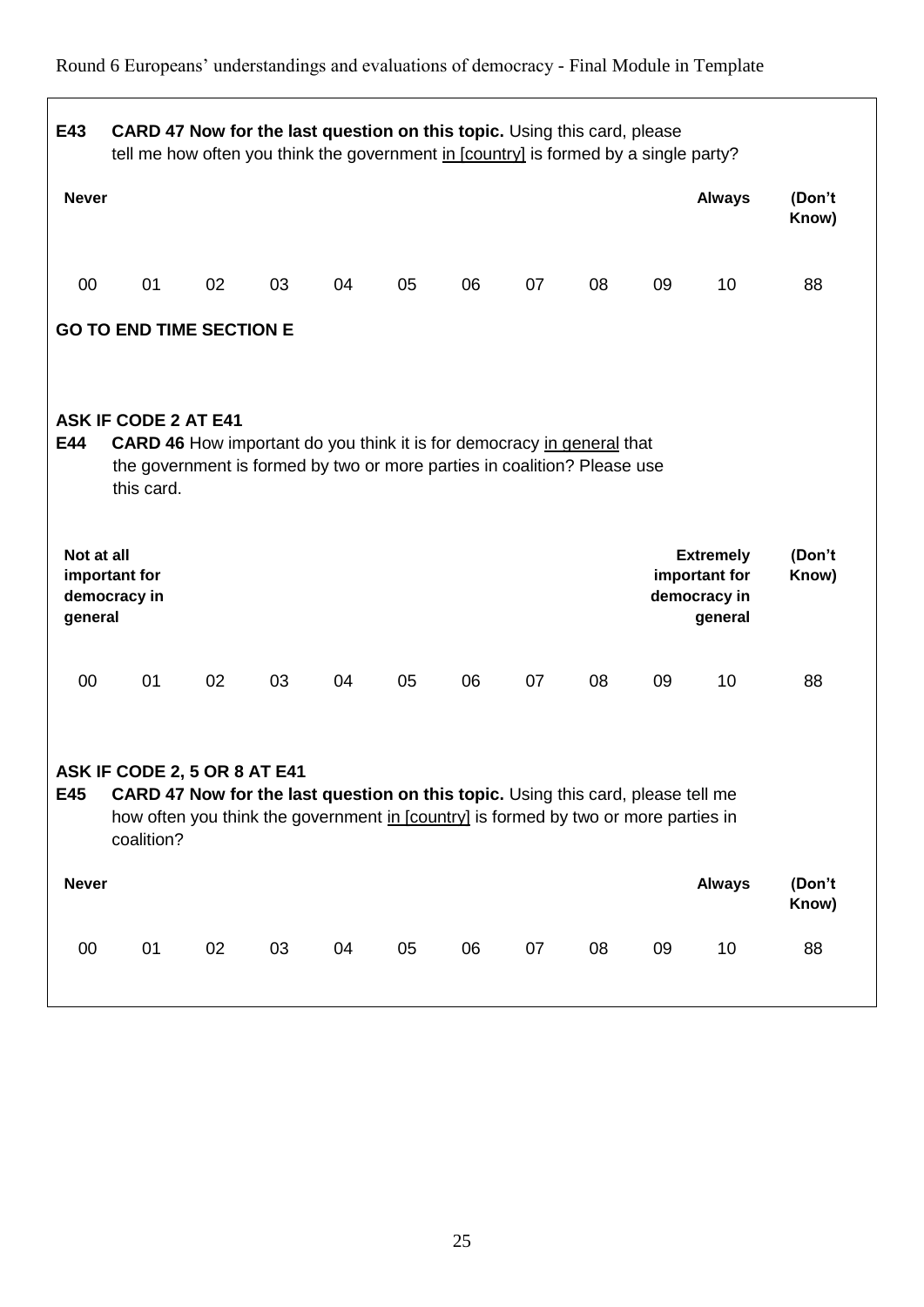# **COMPLEX CONCEPT NAME: RESPONSIVENESS (responsv)**

#### **Complex Concept Description**

Responsiveness is an extremely important dimension in any democracy. Democratic *responsiveness* occurs when the democratic process induces the government to form and implement policies that citizens want (Powell 2004a: 91). If citizens perceive that they are not listen to by the government, vertical accountability is the mechanism that helps to correct for this, by punishing the government that did not sufficiently listen to them. However, citizens are not the only stakeholders that governments have to take into account: as representatives of the national populations, the mainstream parties, i.e. the parties who routinely govern, are expected to be responsive and accountable to their voters; as responsible governments, they are expected to take into account an increasing number of principals constituted by the many veto players who now surround government in its dispersed multi-level institutional setting (Mair 2009): the central banks and other independent regulatory agencies, the courts, the European Commission, the Council of Europe, the WTO, the UN and its various offshoots and so on.

The concept of responsiveness is therefore divided into two sub concepts: responsiveness to the citizens (responsv1) and responsiveness to other stakeholders (responsv2).

#### **Expected relationship with other complex and simple concepts**

A positive relationship is expected between responsiveness and representation (representation is better if responsiveness is better), and between responsiveness and vertical accountability (responsiveness is better if vertical accountability is better).

# **SUB CONCEPT NAME: RESPONSIVENESS TO THE CITIZENS**

## **Sub-Concept Description**

Responsiveness refers in the first place to the citizens as a whole. The government should listen to their preferences and take them into account in the decision-making process). The 'chain of responsiveness' links the citizens' preferences to the results of policy-making. Democratic *responsiveness* occurs when the democratic process induces the government to form and implement policies that citizens want (Powell 2004: 91). The final link in the chain of responsiveness concerns the *implementation* of public policies. An adequate translation of preferences into seats is only one necessary condition for responsiveness. 'Doing what the citizens want' must eventually be reflected in the decisions adopted by the political representatives, i.e. substantive representation is most important for the idea of responsiveness. 'Democratic representation means that the actions of these policy makers are supposed to be responsive to the wishes of the people' (Powell 2004b: 273).

# **Expected relationship with other sub concepts**

A positive relationship is expected between responsiveness to the citizens and retrospective accountability.

# **Question item wording – Meaning AND Evaluation**

# **ASK ALL**

**E36 CARD 42** Sometimes the government disagrees with what most people think is best for the country. Which one of the statements on this card describes what you think is best for democracy in general?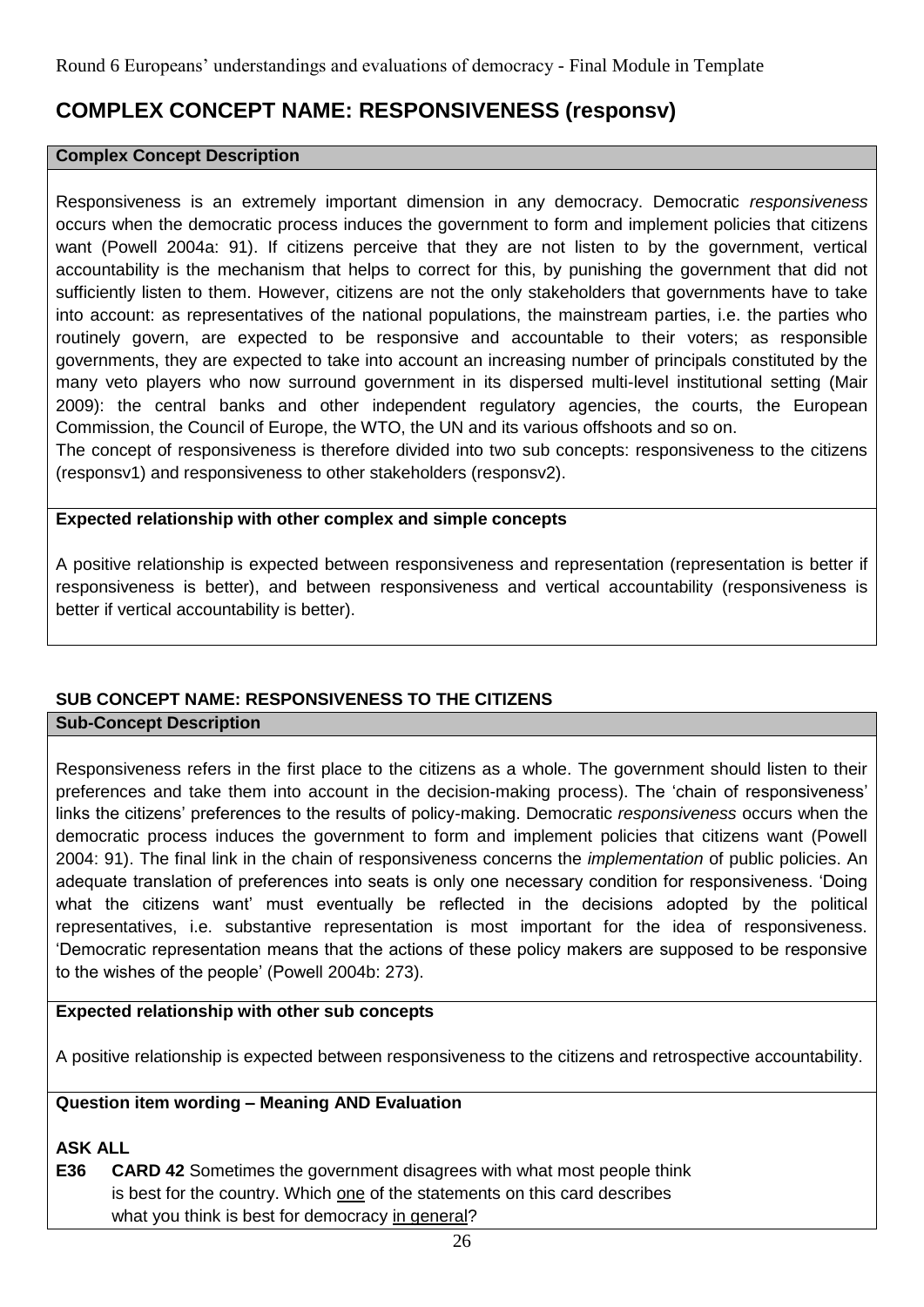|                       | <b>INTERVIEWER: CODE ONE ANSWER ONLY.</b>                                                                                                                                                                                   |    |                                                                                      |    |                                   |              |       |                |          |                                                              |                 |
|-----------------------|-----------------------------------------------------------------------------------------------------------------------------------------------------------------------------------------------------------------------------|----|--------------------------------------------------------------------------------------|----|-----------------------------------|--------------|-------|----------------|----------|--------------------------------------------------------------|-----------------|
|                       | IF CODE 1, 2 OR 8 NOT MENTIONED EXPLICITLY, PROBE ONCE:<br><b>'PLEASE TRY TO CHOOSE AN ANSWER</b><br>FROM THIS CARD THAT BEST MATCHES YOUR OPINION'.                                                                        |    |                                                                                      |    |                                   |              |       |                |          |                                                              |                 |
|                       |                                                                                                                                                                                                                             |    | The government should change its planned<br>policies in response to what most people |    |                                   |              | think | $\mathbf{1}$   |          | <b>ASK E37</b>                                               |                 |
|                       |                                                                                                                                                                                                                             |    | The government should stick to <sup>36</sup> its planned                             |    | policies regardless of what most  | people think |       | $\overline{2}$ |          | <b>GO TO E39</b>                                             |                 |
|                       |                                                                                                                                                                                                                             |    |                                                                                      |    | (It depends on the circumstances) |              |       | 5              |          | <b>GO TO E38</b>                                             |                 |
|                       |                                                                                                                                                                                                                             |    |                                                                                      |    |                                   | (Don't know) |       | 8              |          |                                                              |                 |
| E37                   | <b>ASK IF CODE 1 AT E36</b><br><b>CARD 43</b> How important do you think it is for democracy in general that<br>the government changes its planned policies in response to what most<br>people think? Please use this card. |    |                                                                                      |    |                                   |              |       |                |          |                                                              |                 |
| Not at all<br>general | important for<br>democracy in                                                                                                                                                                                               |    |                                                                                      |    |                                   |              |       |                |          | <b>Extremely</b><br>important for<br>democracy in<br>general | (Don't<br>Know) |
| 00                    | 01                                                                                                                                                                                                                          | 02 | 03                                                                                   | 04 | 05                                | 06           | 07    |                | 08<br>09 | 10                                                           | 88              |
| E38                   | ASK IF CODE 1, 5 OR 8 AT E36<br><b>CARD 44</b> Using this card, please tell me how often you think the government<br>in [country] today changes its planned policies in response to what most<br>people think?              |    |                                                                                      |    |                                   |              |       |                |          |                                                              |                 |
| <b>Never</b>          |                                                                                                                                                                                                                             |    |                                                                                      |    |                                   |              |       |                |          | <b>Always</b>                                                | (Don't<br>Know) |
| 00                    | 01                                                                                                                                                                                                                          | 02 | 03                                                                                   | 04 | 05                                | 06           | 07    |                | 08<br>09 | 10                                                           | 88              |
| <b>GO TO E41</b>      |                                                                                                                                                                                                                             |    |                                                                                      |    |                                   |              |       |                |          |                                                              |                 |

<sup>1</sup>  $36$  'stick to' in the sense of 'not change'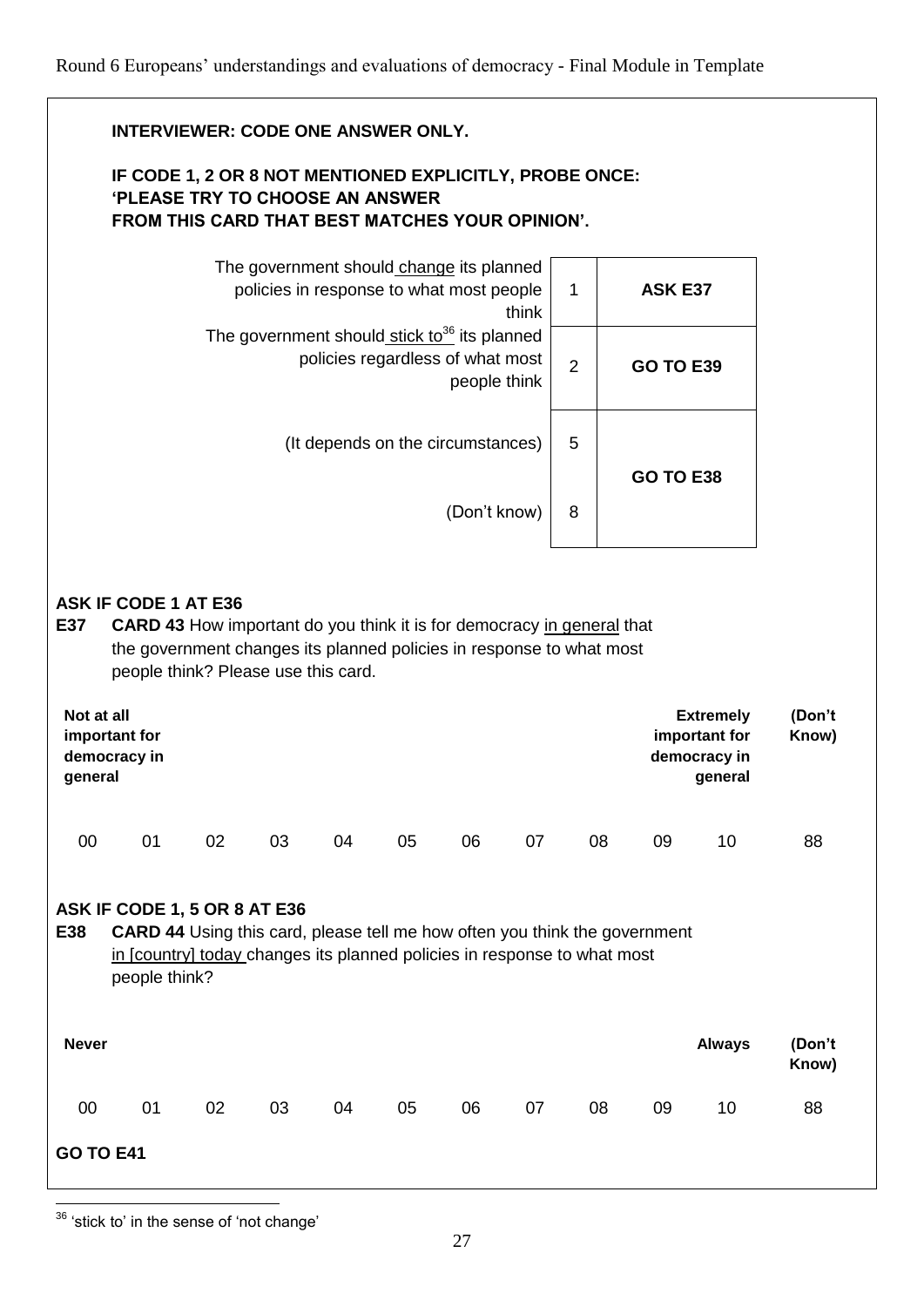|                       | <b>ASK IF CODE 2 AT E36</b>                                                                                                                                                                   |    |    |    |    |    |    |    |    |                                                              |                 |
|-----------------------|-----------------------------------------------------------------------------------------------------------------------------------------------------------------------------------------------|----|----|----|----|----|----|----|----|--------------------------------------------------------------|-----------------|
| E39                   | <b>CARD 43</b> How important do you think it is for democracy in general that<br>the government sticks to its planned policies regardless of what most<br>people think? Please use this card. |    |    |    |    |    |    |    |    |                                                              |                 |
| Not at all<br>general | important for<br>democracy in                                                                                                                                                                 |    |    |    |    |    |    |    |    | <b>Extremely</b><br>important for<br>democracy in<br>general | (Don't<br>Know) |
| $00\,$                | 01                                                                                                                                                                                            | 02 | 03 | 04 | 05 | 06 | 07 | 08 | 09 | 10                                                           | 88              |
| E40                   | <b>CARD 44</b> Using this card, please tell me how often you think the government<br>in [country] today sticks to its planned policies regardless of what most people<br>think?               |    |    |    |    |    |    |    |    |                                                              |                 |
| <b>Never</b>          |                                                                                                                                                                                               |    |    |    |    |    |    |    |    | <b>Always</b>                                                | (Don't<br>Know) |
| 00                    | 01                                                                                                                                                                                            | 02 | 03 | 04 | 05 | 06 | 07 | 08 | 09 | 10                                                           | 88              |

# **SUB CONCEPT NAME: RESPONSIVENESS TO OTHER STAKEHOLDERS**

# **Sub-Concept Description**

Responsiveness can also be applied to particular groups in a society. Indeed, it is the mechanism through which the government takes into account the interests of organised groups in a society. It is also important that the government pays attention to these groups.

In a multi-level governance structure such as the EU, as Mair (2009) has observed, the parties who routinely govern are exposed to the increasing tension between their *role as representatives* of the national citizen publics, and their *role as responsible governments*. As representatives of the national citizen publics, they are expected to be responsive and accountable to their voters; as responsible governments, they are expected to take into account the increasing number of principals constituted by the many veto players who now surround government in its multi-level institutional setting. Key stakeholders who need to be taken into account in such a context are the governments of other member states.

# **Expected relationship with other sub concepts**

No expectations regarding the relationship between responsiveness to the citizens and responsiveness to other stake holders. A positive relationship is expected between responsiveness to other stake holders and representation of a diversity of interests.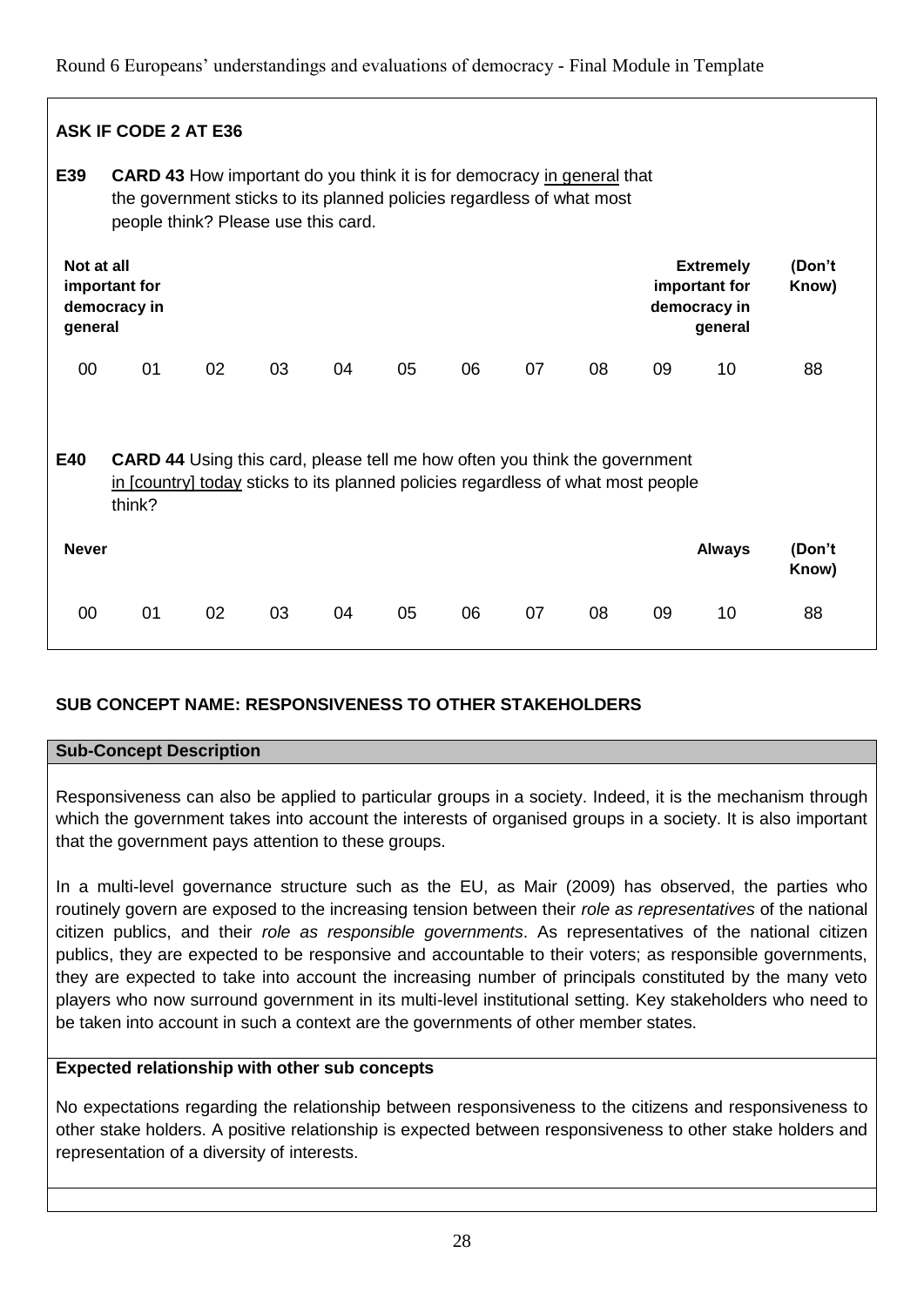|     | <b>Question item wording - Meaning</b>                                                                                                |                                                        |                          |    |    |    |    |    |    |    |    |                               |                             |                                           |
|-----|---------------------------------------------------------------------------------------------------------------------------------------|--------------------------------------------------------|--------------------------|----|----|----|----|----|----|----|----|-------------------------------|-----------------------------|-------------------------------------------|
|     | (STILL CARD 37) And how important do you think it is for democracy in general READ OUT                                                |                                                        |                          |    |    |    |    |    |    |    |    |                               |                             |                                           |
|     |                                                                                                                                       | Not at all<br>important for<br>democracy in<br>general |                          |    |    |    |    |    |    |    |    | important for<br>democracy in | <b>Extremely</b><br>general | (Don't<br>know)                           |
| E16 | that politicians take<br>into account the views of<br>other European <sup>37</sup><br>governments before<br>making decisions?         | 00                                                     | 01                       |    | 02 | 03 | 04 | 05 | 06 | 07 | 08 | 09                            | 10                          | 88                                        |
|     | Question item wording - Evaluation                                                                                                    |                                                        |                          |    |    |    |    |    |    |    |    |                               |                             |                                           |
|     | (STILL CARD 38) And to what extent does this statement apply in [country]?                                                            |                                                        |                          |    |    |    |    |    |    |    |    |                               |                             |                                           |
|     |                                                                                                                                       |                                                        | Does not<br>apply at all |    |    |    |    |    |    |    |    |                               |                             | <b>Applies (Don't</b><br>completely know) |
| E30 | Politicians in [country] take<br>into account the views of<br>other European <sup>38</sup><br>governments before<br>making decisions. |                                                        | 00                       | 01 | 02 | 03 | 04 | 05 | 06 | 07 | 08 | 09                            | 10                          | 88                                        |

<sup>&</sup>lt;u>.</u>  $37$  'European' in the sense of geographically, not only EU countries

 $38$  'European' in the sense of geographically, not only EU countries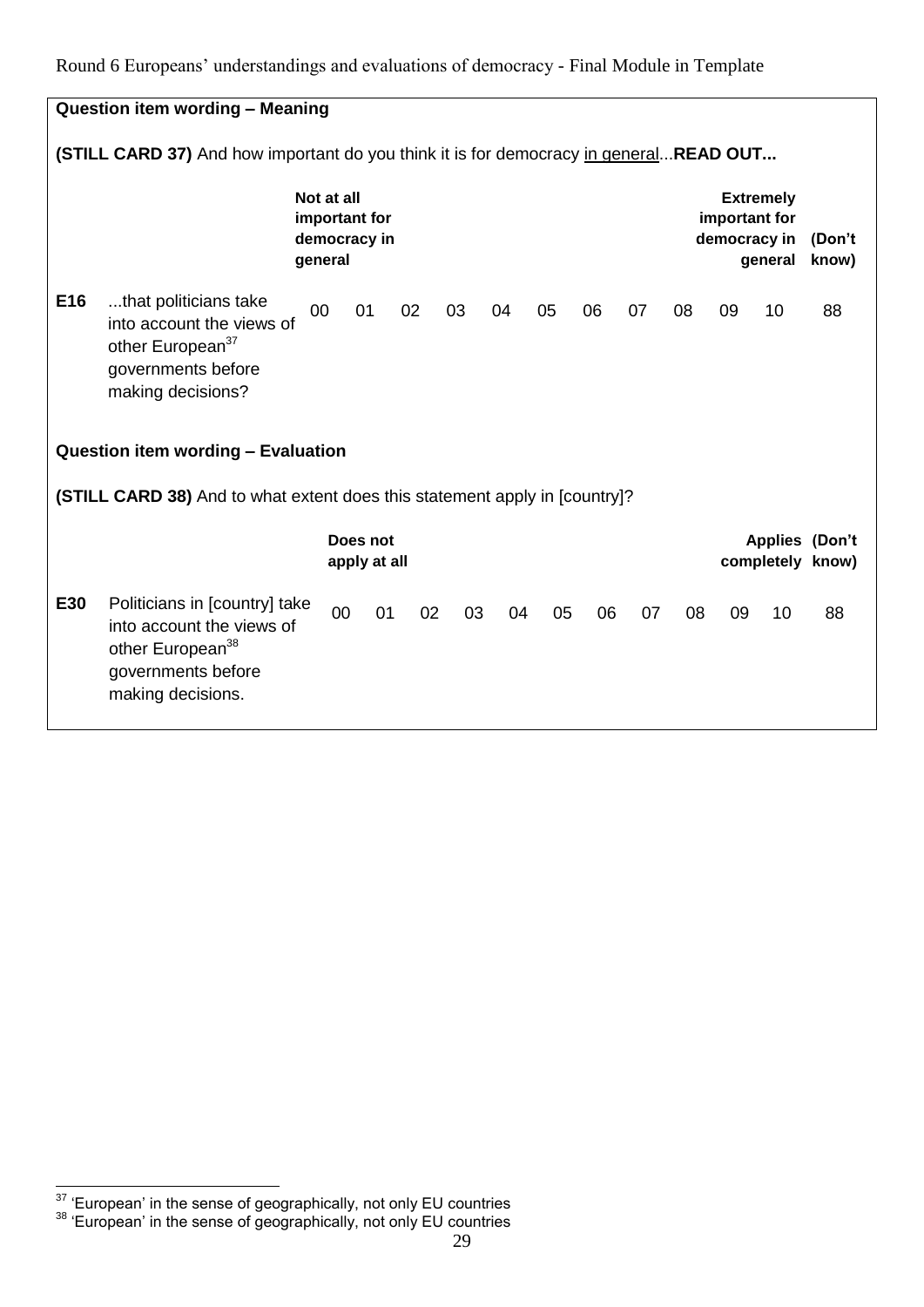# **COMPLEX CONCEPT NAME: FREEDOM (free)**

#### **Complex Concept Description**

Civil rights above all are rights that protect an individual against infringements by the state. Historically, the most important aspects are the right to own property and the protection of private property against state power. Over time, the list of civil rights has grown and the protection and guarantee of these rights have become one of the minimal conditions for democratic regimes (e.g. freedom of opinion, freedom of association, freedom of information; see Merkel et al. 2003). Two items are expected to operationalize the concept of freedom.

## **Expected relationship with other complex and simple concepts**

A positive relationship is expected between rule of law and freedom.

## **SUB CONCEPT NAME: FREEDOM OF EXPRESSION**

#### **Sub-Concept Description**

Freedom of expression is one of the basic liberties a democracy should ensure, basic parts of a complete democratic regime (Dahl 1989). It is the right for every citizen to express ones' own opinion both in the private and public sphere. It is well known that the distribution of the answers to a question about the freedom of expression in the abstract is highly skewed. Thus, Sniderman et al. (1996: 19-23) proposed to ask about freedom of expression for extreme groups, and for most disliked groups. While questions about most disliked groups give even better (i.e. more discriminating) results than extreme groups, such a question was not considered feasible in the present cross-national survey. This is why the second best solution (which asks for freedom to express extreme opinions) was chosen.

#### **Expected relationship with other sub concepts**

A positive relationship is expected between freedom of expression and freedom of association.

# **Question item wording – Meaning AND Evaluation**

**E31 (CARD 39)** There are differing opinions on whether or not everyone should be free to $^{39}$  express their political views openly in a democracy, even if they are extreme<sup>40</sup>. Which one of the statements on this card describes what you think is best for democracy in general?

# **INTERVIEWER: CODE ONE ANSWER ONLY.**

**IF CODE 1, 2 OR 8 NOT MENTIONED EXPLICITLY, PROBE ONCE: 'PLEASE TRY TO CHOOSE AN ANSWER FROM THIS CARD THAT BEST MATCHES YOUR OPINION'.** 

> Everyone should be free to express their political views openly, even if they are extreme  $\begin{vmatrix} 1 & 1 \end{vmatrix}$  **ASK E32**

<sup>&</sup>lt;u>.</u>  $39$  'are free to' in the sense of 'are allowed to'

<sup>40</sup> 'extreme' in the sense of 'far from moderate'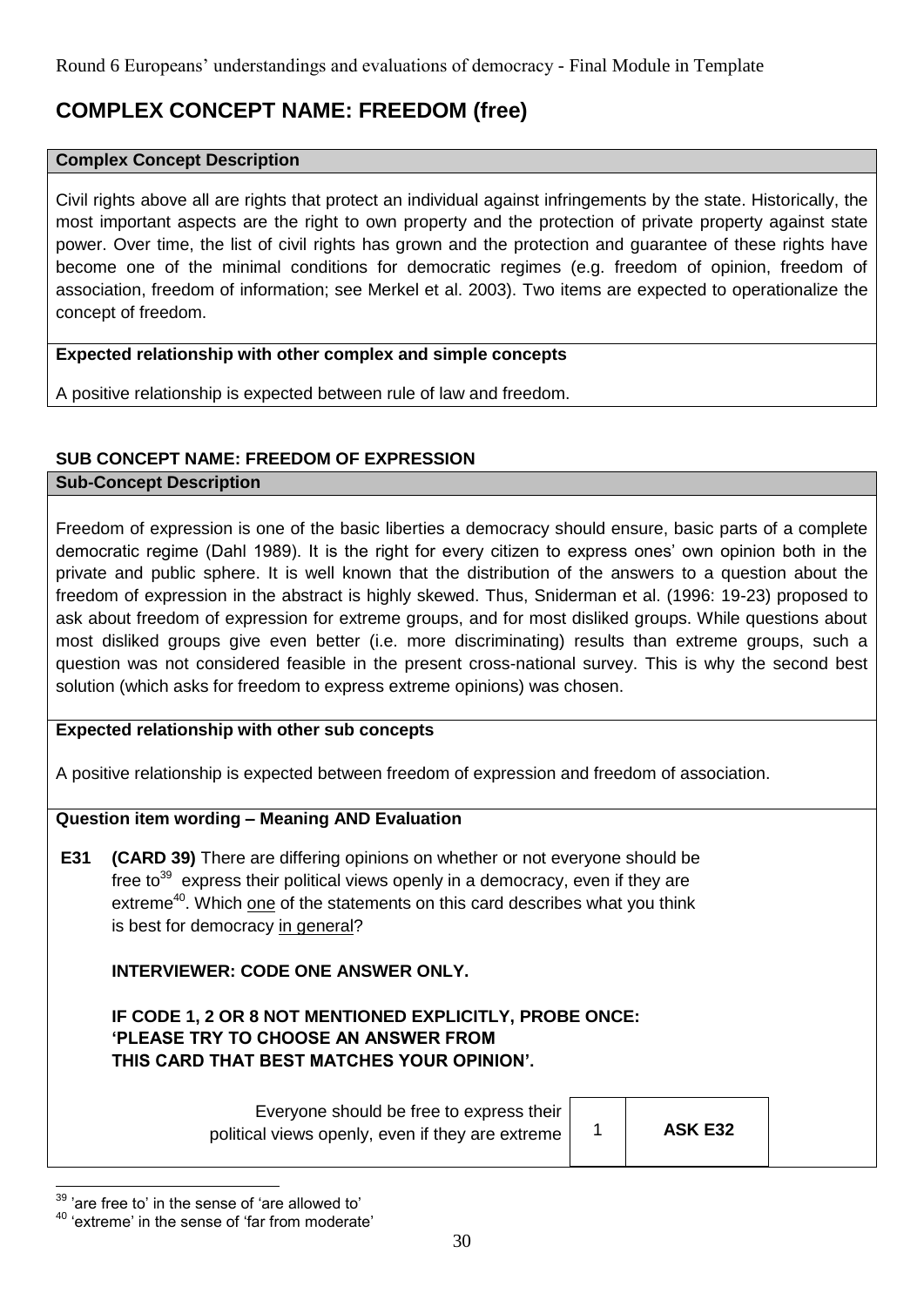|                       |                                                                                                                                                                                                                              |    | Those who hold extreme political views should<br>be prevented from expressing them openly |    |                                   |    |              | $\overline{2}$ |    | <b>GO TO E34</b>                                             |                 |
|-----------------------|------------------------------------------------------------------------------------------------------------------------------------------------------------------------------------------------------------------------------|----|-------------------------------------------------------------------------------------------|----|-----------------------------------|----|--------------|----------------|----|--------------------------------------------------------------|-----------------|
|                       |                                                                                                                                                                                                                              |    |                                                                                           |    | (It depends on the circumstances) |    |              | 5              |    | <b>GO TO E33</b>                                             |                 |
|                       |                                                                                                                                                                                                                              |    |                                                                                           |    |                                   |    | (Don't know) | 8              |    |                                                              |                 |
| E32                   | <b>ASK IF CODE 1 AT E31</b><br><b>CARD 40</b> How important do you think it is for democracy in general that<br>everyone is free to express their political views openly, even if<br>they are extreme? Please use this card. |    |                                                                                           |    |                                   |    |              |                |    |                                                              |                 |
| Not at all<br>general | important for<br>democracy in                                                                                                                                                                                                |    |                                                                                           |    |                                   |    |              |                |    | <b>Extremely</b><br>important for<br>democracy in<br>general | (Don't<br>Know) |
| 00                    | 01                                                                                                                                                                                                                           | 02 | 03                                                                                        | 04 | 05                                | 06 | 07           | 08             | 09 | 10                                                           | 88              |
| E33                   | ASK IF CODE 1, 5 OR 8 AT E31<br><b>CARD 41</b> Using this card, to what extent do you think everyone in<br>[country] today is free to express their political views openly, even if they<br>are extreme?                     |    |                                                                                           |    |                                   |    |              |                |    |                                                              |                 |
| Not at all            |                                                                                                                                                                                                                              |    |                                                                                           |    |                                   |    |              |                |    | <b>Completely</b>                                            | (Don't<br>Know) |
| 00                    | 01                                                                                                                                                                                                                           | 02 | 03                                                                                        | 04 | 05                                | 06 | 07           | 08             | 09 | 10                                                           | 88              |
| <b>GO TO E36</b>      |                                                                                                                                                                                                                              |    |                                                                                           |    |                                   |    |              |                |    |                                                              |                 |
| E34                   | <b>ASK IF CODE 2 AT E31</b><br><b>CARD 40</b> How important do you think it is for democracy in general that those<br>who hold extreme political views are prevented from expressing<br>them openly? Please use this card.   |    |                                                                                           |    |                                   |    |              |                |    |                                                              |                 |
| Not at all<br>general | important for<br>democracy in                                                                                                                                                                                                |    |                                                                                           |    |                                   |    |              |                |    | <b>Extremely</b><br>important for<br>democracy in<br>general | (Don't<br>Know) |
| 00                    | 01                                                                                                                                                                                                                           | 02 | 03                                                                                        | 04 | 05                                | 06 | 07           | 08             | 09 | 10                                                           | 88              |
| E35                   | <b>CARD 41</b> Using this card, to what extent do you think those who<br>hold extreme political views in [country] today are prevented from<br>expressing them openly?                                                       |    |                                                                                           |    |                                   |    |              |                |    |                                                              |                 |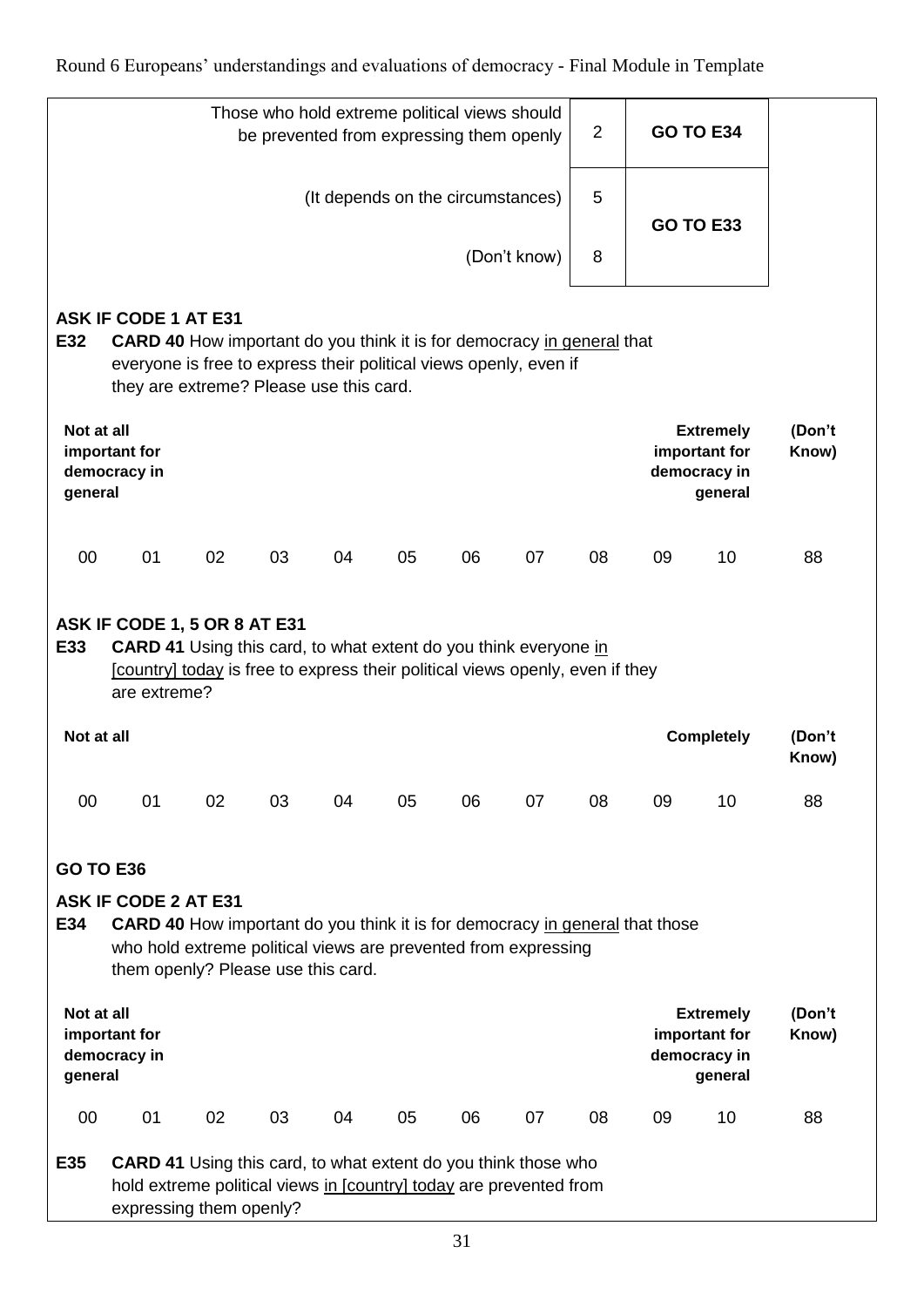| Not at all |    |    |    |    |    |    |    |    |    | <b>Completely</b> | (Don't<br>Know) |
|------------|----|----|----|----|----|----|----|----|----|-------------------|-----------------|
| 00         | 01 | 02 | 03 | 04 | 05 | 06 | 07 | 08 | 09 | 10                | 88              |

# **SUB CONCEPT NAME: FREEDOM OF PRESS**

## **Sub-Concept Description**

Freedom of press refers to the independence of the media from the state to freely inform the people. The media fulfil different functions for democracy: on the one hand, the media have to provide information about the behaviour of the political decision-makers and they have to critically comment on their behaviour, on the other hand, the media have to provide an impartial forum for the debate between the diverse political ideas. In other words, they have to function as a source of information about the government and as a 'watchdog' of the government, and they have to provide a 'market-place' for political ideas. We introduce two questions for the media functions concerning the government. To operationalize 'freedom of press', we opt for the 'watchdog' function: media have to "serve as citizens' eyes and ears to survey the political scene and the performance of politicians and "act as a public watchdog that barks loudly when it encounters misbehavior, corruption, and abuses of power in the halls of government" (Graber 2003: 143). For the information function, we introduce a question with respect to the sub-concept of transparency (see below transp 1.2).

## **Question item wording - Meaning**

# **ASK ALL**

**CARD 37** Using this card, please tell me how important you think it is for democracy in general...**READ OUT...**

|                |                                                                                  | Not at all<br>important for<br>democracy in<br>general |    |    |    |    |    |    |    |    |    | <b>Extremely</b><br>important for<br>democracy in<br>general | (Don't<br>know) |
|----------------|----------------------------------------------------------------------------------|--------------------------------------------------------|----|----|----|----|----|----|----|----|----|--------------------------------------------------------------|-----------------|
| E <sub>5</sub> | that the media<br>are free to <sup>41</sup><br>criticise $42$ the<br>government? | 00                                                     | 01 | 02 | 03 | 04 | 05 | 06 | 07 | 08 | 09 | 10                                                           | 88              |

# **Question item wording – Evaluation**

**CARD 38** Using this card, please tell me to what extent you think each of the following statements applies in [country]. 0 means you think the statement does not apply at all and 10 means you think it applies completely. **READ OUT EACH STATEMENT AND CODE IN THE GRID.**

<sup>41</sup> 'are free to' in the sense of 'are allowed to'

<sup>42</sup> 'criticise' in the sense of 'contest' or 'dispute' rather than 'being able to disrupt'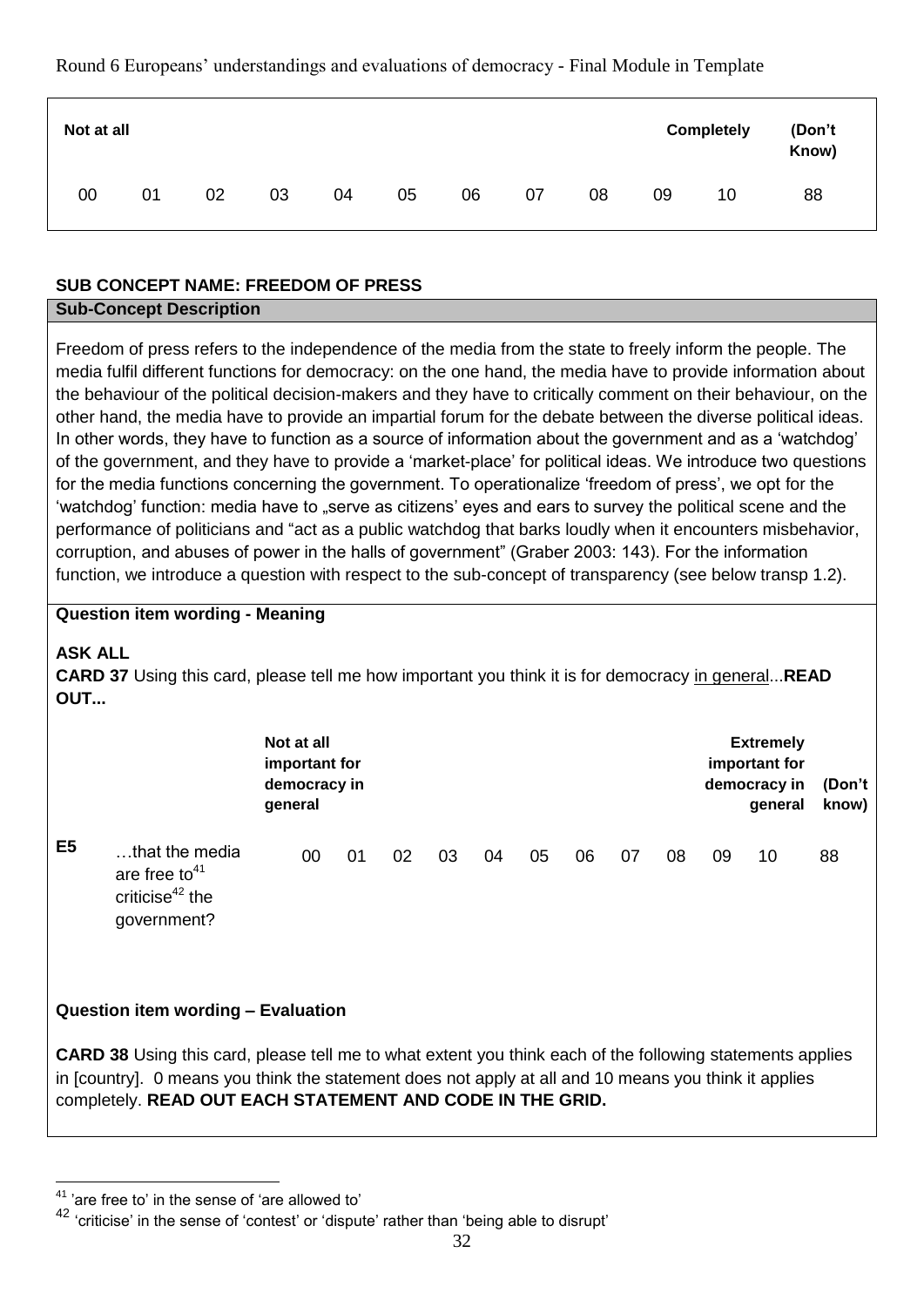|     |                                                                              | Does not<br>apply at<br>all |    |    |    |    |    |    |    |    | <b>Applies</b><br>completely |    | (Don't<br>know) |
|-----|------------------------------------------------------------------------------|-----------------------------|----|----|----|----|----|----|----|----|------------------------------|----|-----------------|
| E21 | The media in [country]<br>are free to $43$ criticise $44$<br>the government. | 00                          | 01 | 02 | 03 | 04 | 05 | 06 | 07 | 08 | 09                           | 10 | 88              |

# **COMPLEX CONCEPT NAME: EQUALITY (equal)**

# **Complex Concept Description**

There are two different traditions in the definition of equality, which we try to include in our module. In order to do so, we distinguish three sub concepts as constituents of equality: political equality; social equality (equal1); and welfare (equal2). We assume that political equality can be measured through 'accessibility and equality of the judicial system', and we drop this concept due to space constraints.

# **Expected relationship with other complex and simple concepts**

A negative relationship is expected between equality and rule of law and between equality and freedom. Previous literature has indeed found that there tend to be different conceptions of democracy, especially in ex-communist countries: the liberal vs. the social conception of democracy (Thomassen 1995; Fuchs 1999; Hoffertbert and Klingemann 2001).

# **SUB CONCEPT NAME: SOCIAL EQUALITY**

# **Sub-Concept Description**

Social equality means that every citizen has a similar income, that there are no big differences among rich and poor in a society. Social democratic models of democracy emphasize social equality as the essential characteristic of democracy (Held 2006).

# **Expected relationship with other sub concepts**

A positive relationship is expected between social equality and welfare.

# **Question item wording - Meaning**

**STILL CARD 37** And still thinking generally rather than about [country], how important do you think it is for democracy in general...**READ OUT...**

1

<sup>&#</sup>x27;are free to' in the sense of 'are allowed to'

<sup>44</sup> 'criticise' in the sense of 'contest or dispute' rather than 'being able to disrupt'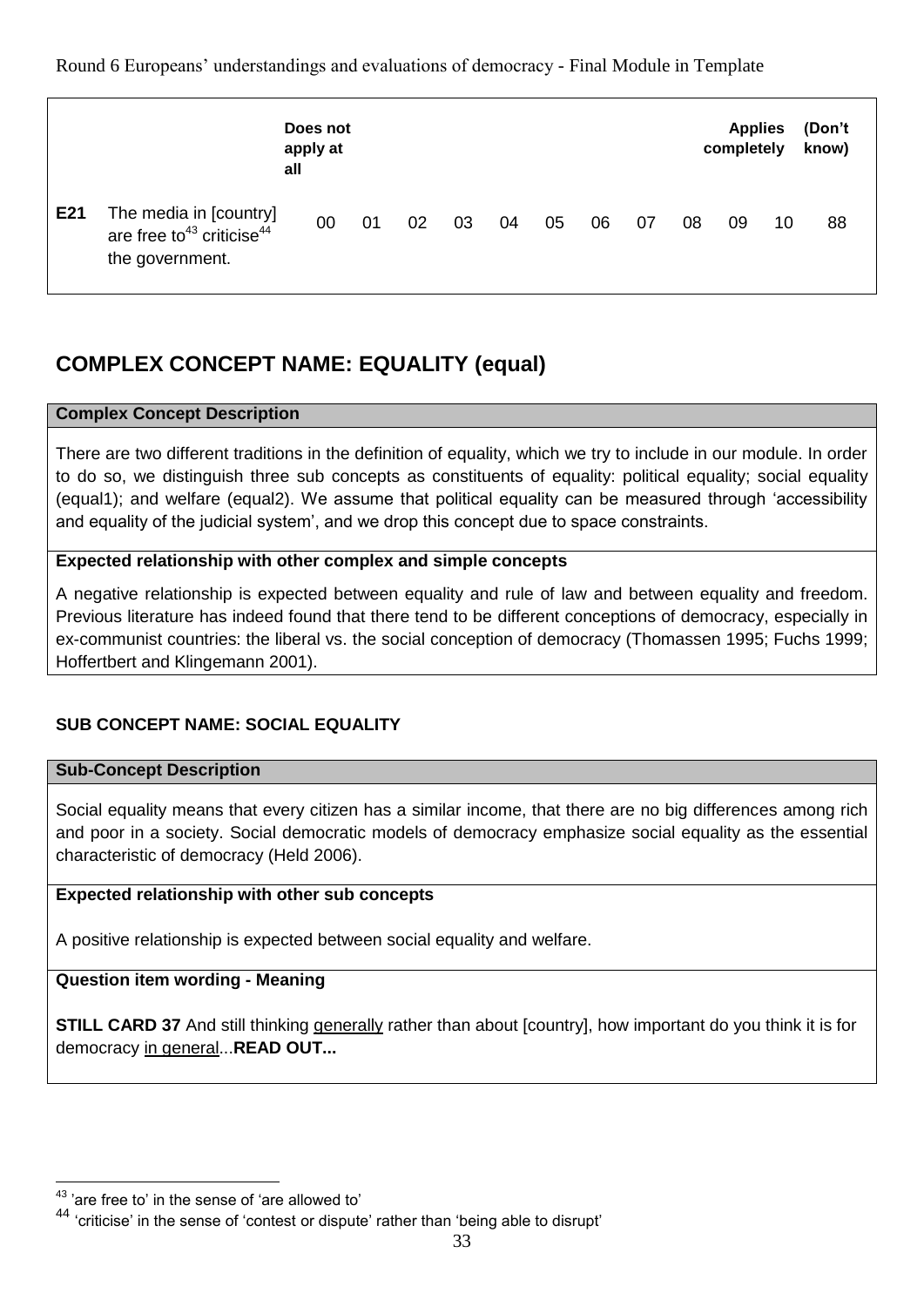|                 |                                                                                                                                                                                        | Not at all<br>important for<br>democracy in<br>general |    |    |    |    |    |    |    |    |    | <b>Extremely</b><br>important for<br>democracy in<br>general | (Don't<br>know)       |
|-----------------|----------------------------------------------------------------------------------------------------------------------------------------------------------------------------------------|--------------------------------------------------------|----|----|----|----|----|----|----|----|----|--------------------------------------------------------------|-----------------------|
| E <sub>15</sub> | that the government<br>takes measures to<br>reduce differences in<br>income levels?                                                                                                    | 00                                                     | 01 | 02 | 03 | 04 | 05 | 06 | 07 | 08 | 09 | 10                                                           | 88                    |
|                 | Question item wording - Evaluation                                                                                                                                                     |                                                        |    |    |    |    |    |    |    |    |    |                                                              |                       |
|                 | <b>(STILL CARD 38)</b> And using the same card please tell me to what extent you think each of these<br>statements applies in [country]. READ OUT EACH STATEMENT AND CODE IN THE GRID. |                                                        |    |    |    |    |    |    |    |    |    |                                                              |                       |
|                 |                                                                                                                                                                                        | Does not<br>apply at all                               |    |    |    |    |    |    |    |    |    | completely know)                                             | <b>Applies (Don't</b> |
| E29             | The government in<br>[country] takes measures<br>to reduce differences in<br>income levels.                                                                                            | $00\,$                                                 | 01 | 02 | 03 | 04 | 05 | 06 | 07 | 08 | 09 | 10                                                           | 88                    |

# **SUB CONCEPT NAME: WELFARE**

**Sub-Concept Description**

The welfare sub concept of equality is an extension of both the social and political equality. On the one hand, welfare is needed so that everybody can effectively participate in political life. Indeed, political equality is not enough to ensure that people can participate in politics, because people need the means (economic, but also educational) to be able to participate in politics. A minimum standard of life is therefore necessary. On the other hand, ensuring a minimum welfare to the people helps to reduce differences between poor and rich and therefore is a step towards social equality.

# **Question item wording – Meaning**

**STILL CARD 37** And still thinking generally rather than about [country], how important do you think it is for democracy in general...**READ OUT...**

|                 |                                                                  | Not at all<br>important for<br>democracy in<br>general |    |    |    |    |    |    |    |    |    | <b>Extremely</b><br>important for<br>democracy in<br>general | (Don't<br>know) |
|-----------------|------------------------------------------------------------------|--------------------------------------------------------|----|----|----|----|----|----|----|----|----|--------------------------------------------------------------|-----------------|
| E <sub>13</sub> | that the government<br>protects all citizens<br>against poverty? | 00                                                     | 01 | 02 | 03 | 04 | 05 | 06 | 07 | 08 | 09 | 10                                                           | 88              |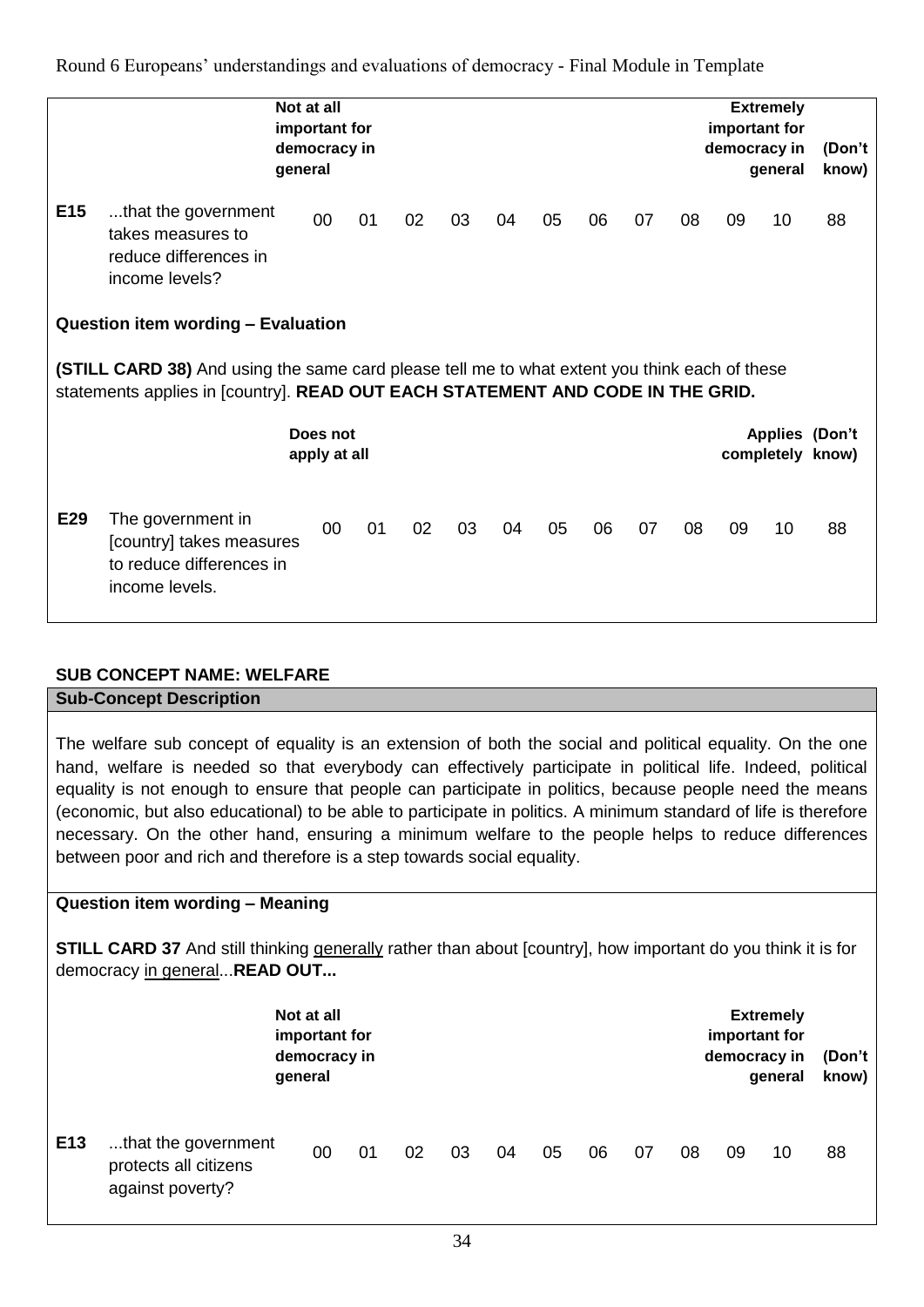# **Question item wording – Evaluation**

**(STILL CARD 38)** And using the same card please tell me to what extent you think each of these statements applies in [country]. **READ OUT EACH STATEMENT AND CODE IN THE GRID.**

|     |                                                                          | Does not<br>apply at all |    |    |    |    |    |    |    |    |    |    | <b>Applies (Don't</b><br>completely know) |
|-----|--------------------------------------------------------------------------|--------------------------|----|----|----|----|----|----|----|----|----|----|-------------------------------------------|
| E27 | The government in<br>[country] protects all<br>citizens against poverty. | 00                       | 01 | 02 | 03 | 04 | 05 | 06 | 07 | 08 | 09 | 10 | 88                                        |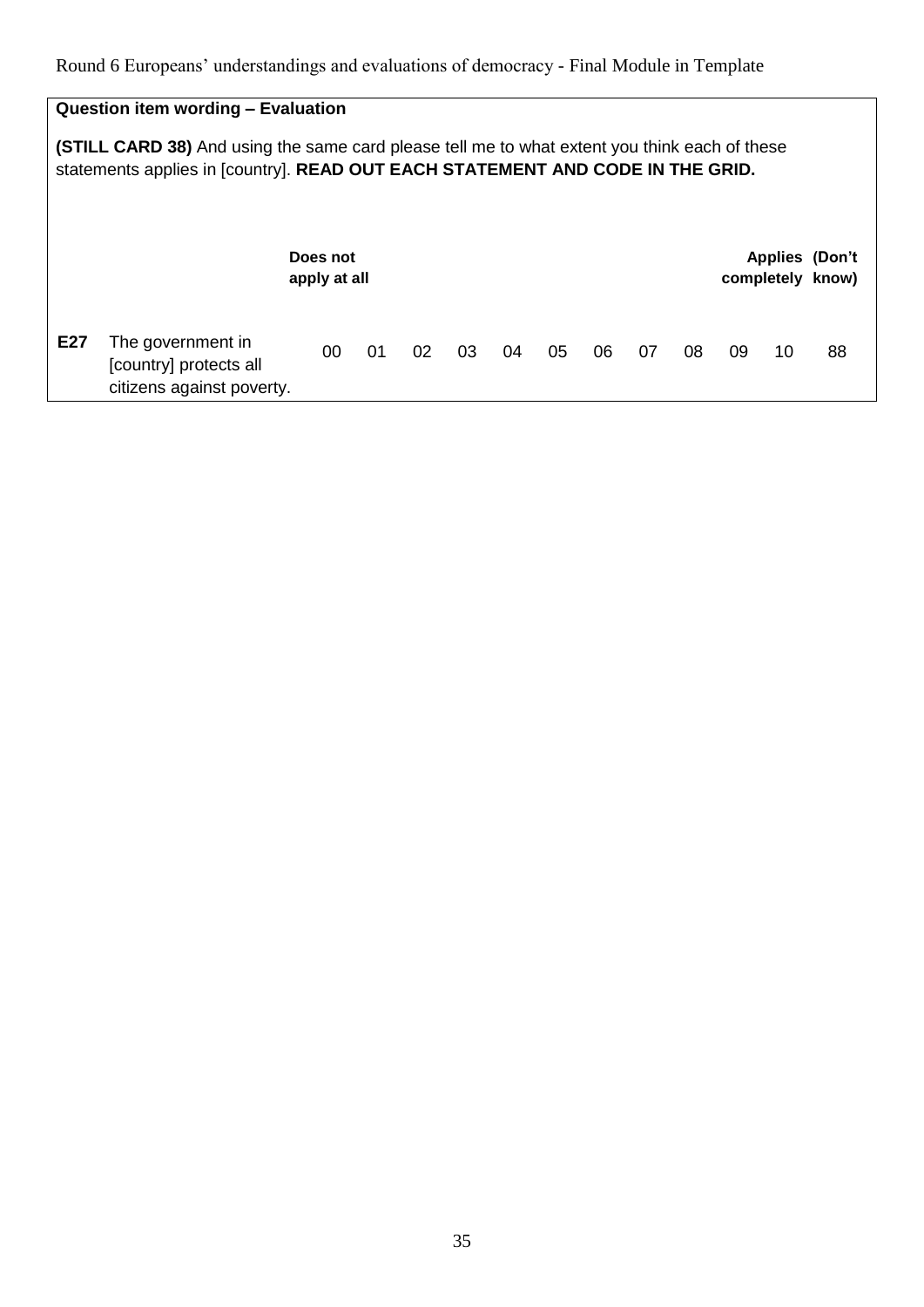# **SECTION D: Simple Concepts**

# **SIMPLE CONCEPT NAME: HORIZONTAL ACCOUNTABILITY (horacc)**

#### **Simple Concept Description**

Horizontal accountability refers to the traditional division of power between the executive, legislative and judiciary, and the capacity of these institutions to control each other. By horizontal accountability we understand, in accordance with O'Donnell (1994: 61), that elected authorities are surveyed by a network of relatively autonomous institutions and can be pinned down to constitutionally defined, lawful action. Horizontal accountability of power concerns the structure of power. The term includes lawful government action that is checked by division of power between mutually interdependent and autonomous legislative, executive, and judiciary bodies. Courts have to serve as an independent body authorised to execute judicial review of legislative (surveillance of norms) and executive (surveillance of bureaucracy) acts. The guarantee of institutional horizontal autonomy accountability does not imply that the three powers are strictly separated from each other. Horizontal accountability rather means that the three bodies check each other reciprocally, without dominating or interfering with the functional sphere of another power. One item is used to measure horizontal accountability.

The second dimension of Lijphart's (1999) typology of democracies refers to these horizontal checks and balances. He includes five possible criteria: federalism, symmetrical bicameralism, rigid constitution, judicial review and independent central bank. We have chosen judicial review as the criterion, because we believe that it is most likely to be universally applicable and comprehensible across countries.

A relationship is expected to be positive between horizontal accountability and the rule of law. It is indeed part of the rule of law that institutions control each other in the fulfilment of the law. Therefore, a person who puts an emphasis on the rule of law should equally emphasize the existence of horizontal accountability.

# **Question item wording – Meaning**

**STILL CARD 37** And still thinking generally rather than about [country], how important do you think it is for democracy in general...**READ OUT...**

|     |                                                                                          | Not at all<br>important for<br>democracy in<br>general |    |    |    |    |    |    |    |    | important for<br>democracy in | <b>Extremely</b><br>general | (Don't<br>know) |
|-----|------------------------------------------------------------------------------------------|--------------------------------------------------------|----|----|----|----|----|----|----|----|-------------------------------|-----------------------------|-----------------|
| E11 | that the courts<br>are able to stop<br>the government<br>acting beyond its<br>authority? | 00                                                     | 01 | 02 | 03 | 04 | 05 | 06 | 07 | 08 | 09                            | 10                          | 88              |
|     | There is no corresponding evaluation item for this sub-concept.                          |                                                        |    |    |    |    |    |    |    |    |                               |                             |                 |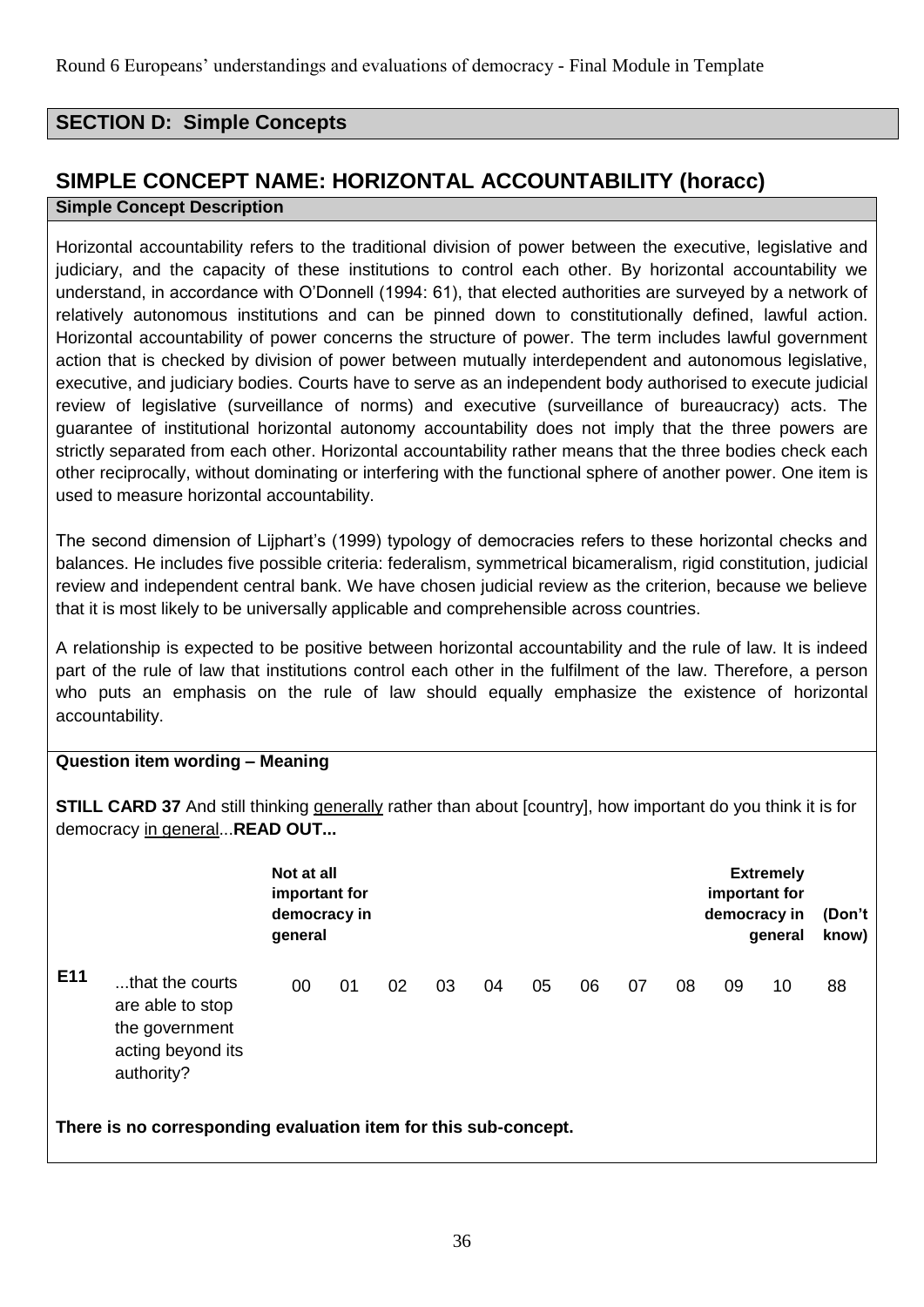# **SIMPLE CONCEPT NAME: SUPPORT FOR DEMOCRACY (support)**

#### **Simple Concept Description**

This overall assessment of the importance of democracy should positively correlate with all the concepts characterizing specific aspects of the democracy. Also, the evaluation item is expected to positively correlate with the core ESS item measuring overall satisfaction with democracy.

# **Question item wording – Meaning**

# **ASK ALL**

**B18d CARD 6** How important is it for you to live in a country that is governed democratically? Choose your answer from this card where 0 is not at all important and 10 is extremely important.

| Not at all | <b>Extremely</b> | (Don't |
|------------|------------------|--------|
| important  | important        | Know)  |
|            |                  |        |

00 01 02 03 04 05 06 07 08 09 10 88

# **Question item wording - Evaluation**

**B18e CARD 7** How democratic do you think [country] is overall? Choose your answer from this card where 0 is not at all democratic and 10 is completely democratic.

| Not at all |    |    |    |    |    |    |    | <b>Completely</b> |    | (Don't |    |
|------------|----|----|----|----|----|----|----|-------------------|----|--------|----|
| democratic |    |    |    |    |    |    |    | democratic        |    | Know)  |    |
| 00         | 01 | 02 | 03 | 04 | 05 | 06 | 07 | 08                | 09 | 10     | 88 |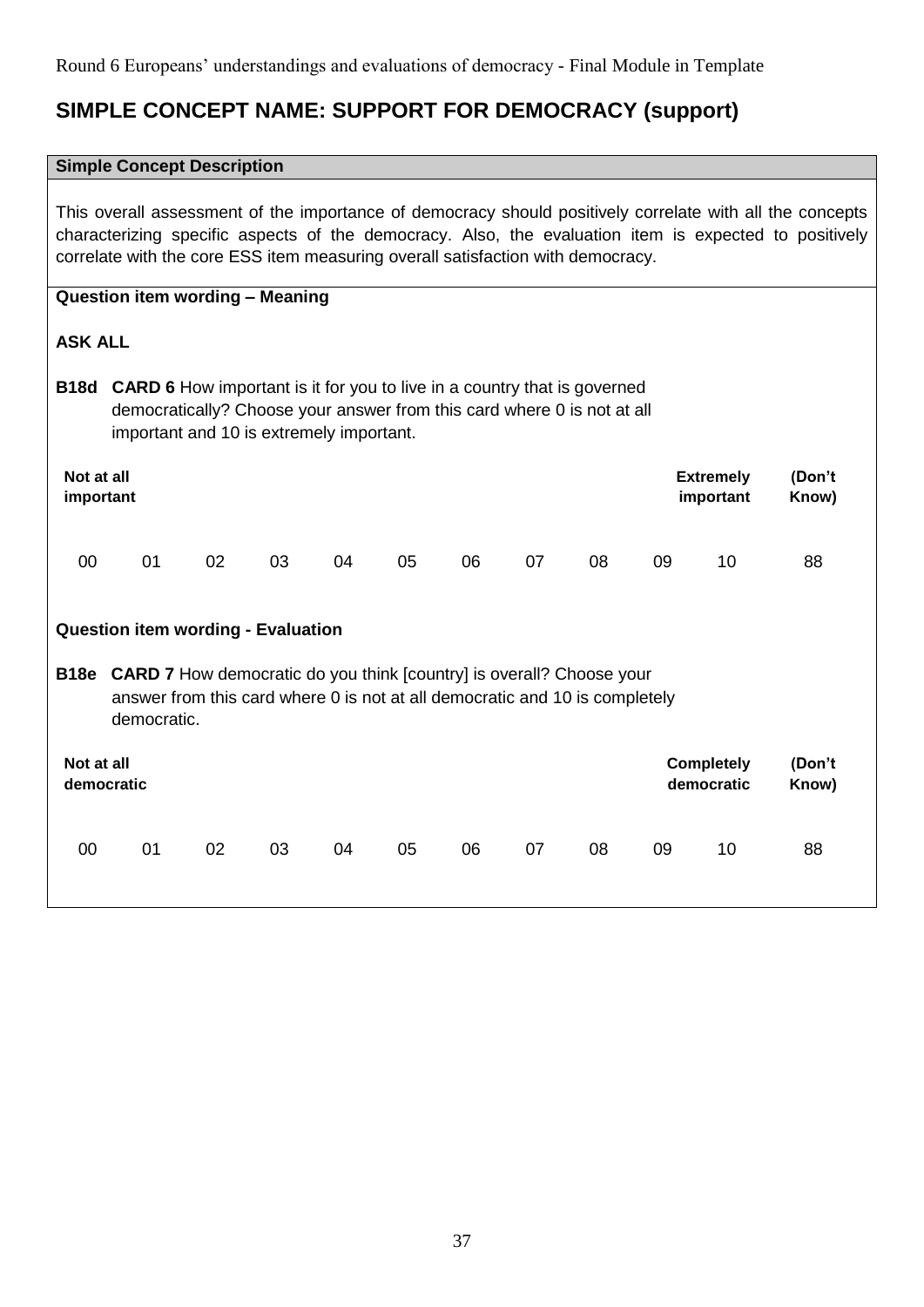#### **References**

Ai Camp, R. (1998). "Province Versus the Center: Democratizing Mexico's Political Culture". In Kelly, P. (ed.) *Assessing Democracy in Latin America*. Boulder, Westview Press.

Almond, G. A. and Verba, S. (1963). *The Civic Culture*. Princeton, Princeton University Press.

- Anderson, C. J. and Guillory, C.A. (1997). "Political Institutions and Satisfaction with Democracy: A Cross-National Analysis of Consensus and Majoritarian Systems". *The American Political Science Review*  91(1): 66-81
- Bartolini, S. (1999). 'Collusion, Competition, and Democracy', *Journal of Theoretical Politics* 11, 4: 435-470.
- Bartolini, S. (2000). Collusion, Competition and Democracy: Part II, *Journal of Theoretical Politics* 12, 1: 33- 65.
- Baviskar, S. and Malone, M.F.T (2004). "What Democracy Means to Citizens and Why it Matters". *European Review of Latin American and Caribbean Studies* 76: 3-24.
- Bovens, M. (2007). Analysing and Assessing Accountability: A Conceptual Framework. *European Law Journal*, 13(4): 447-468.
- Bratton, M. and Mattes, R. (2000). "Support for Democracy in Africa: Intrinsic or Instrumental". *Afrobarometer Working Papers* (1).
- Bratton, M., Mattes, R. and Gyimah-Boadi, E. (2005). *Public opinion, democracy, and market reform in Africa*. Cambridge. Cambridge University Press.
- Bratton, M. (2010). "Citizen Perceptions of Local Government Responsiveness in Sub-Saharan Africa". Retrieved from http://www.afrobarometer.org/papers/AfropaperNo119\_2.pdf.
- Bühlmann, M., Merkel, W. and Wessels, B. (2008). "The Quality of Democracy. Democracy Barometer for Established Democracies." *Working Paper, National Centre of Competence Research (NCCR)* (10a).
- Canache, D., Mondak, J.J. and Selingson, M.A. (2001). "Meaning and Measurement in Cross-National Research on Satisfaction with Democracy." *The Public Opinion Quarterly* 65(4): 506-528.
- Chu, Y.H., et al. (2008). "Public Opinion and Democratic Legitimacy." *Journal of Democracy* 19(2): 74-87.
- Chu, Y.H. and Chang, Y. (2009). "The Widening Gap Between Promises and Realities: How East Asian Democracies Failed to Live Up to Popular Expectation," *Paper prepared for delivery at the 21st World Congress of Political Science" organized by International Political Science Association*, July 12-16, 2009, Santiago, Chile.
- Converse, P. E. (1963). "The Nature of Belief Systems in Mass Publics". *Ideology and Discontent.* D. E. Apter. Toronto, The Free Press of Glencoe.
- Coppedge, M. and Reinicke, W. (1991). "Measuring Polyarchy". In Inkeles, A. (ed.) *On Measuring Democracy: its Consequences and Concomitants*. New Brunswick, Transaction Publishers.
- Dahl, Robert A. 1989. *Democracy and its Critics*. New Haven: Yale University Press.
- Dalton, R.J. (1999). "Political Support in Advanced Industrial Democracies". In Norris, P. *Critical Citizens*. Oxford, Oxford University Press.
- Dalton, R. J. (2004). *Democratic Challenges. Democratic Choices*. New York, Oxford University Press.
- Diamond, L., Morlino, L. (2005). *Assessing the Quality of Democracy*. Baltimore, The Johns Hopkins University Press.
- Diamond, L. and Plattner, M.F., (Ed.) (2008). *How People View Democracy*. Baltimore, The Johns Hopkins University Press.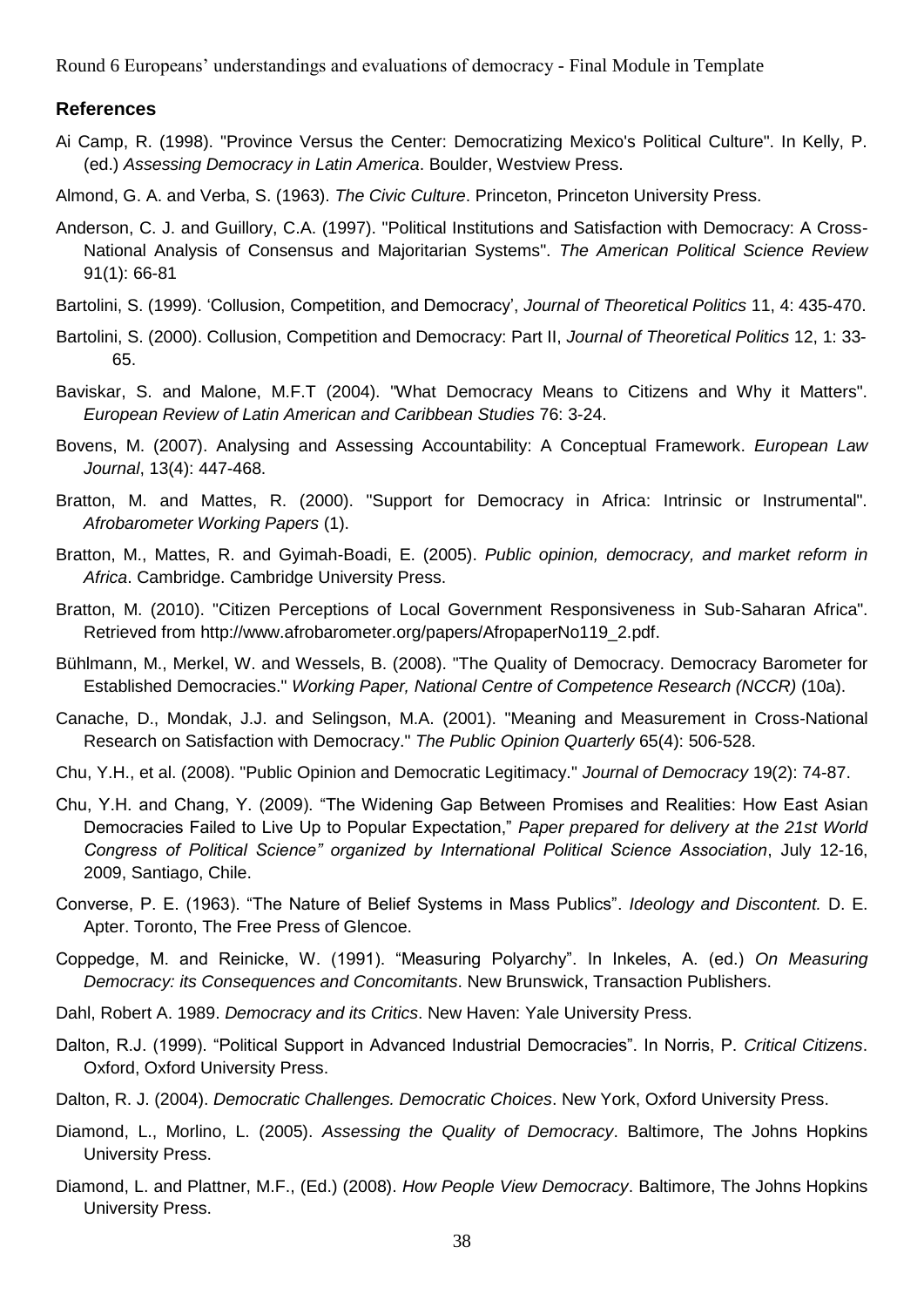Dogan, M. (2005). *Political Mistrust and the Discrediting of Politicians*. Leiden, Koninklijke Brill NV.

- Easton, D. (1965). *A Systems Analysis of Political Life*. New York, John Wiley & Sons, Inc.
- Easton, D. (1975). "A Re-Assessment of the Concept of Political Support." *British Journal of Political Science* 5(4): 435-457
- Ferree, Myra Marx, William A. Gamson, Jürgen Gerhards, Dieter Rucht. (2002*). Shaping Abortion Discourse: Democracy and the Public Sphere in Germany and the United States*. Cambridge: Cambridge University Press.
- Fiorini, A. (2005). *The Coming Democracy. New Rules for Running a New World*. Washington, D.C.: Brookings Institution.
- Fuchs, D., Guidorossi, G., Svensson, P. (1995). "Support for the Democratic System". In Klingemann, H.D. and Fuchs, D. (eds.) *Citizens and the State*. New York, Oxford University Press Inc.
- Fuchs, D. (1999). The Democratic Culture of Unified Germany. *Critical Citizens. Global Support for Democratic Governance.* P. Norris. Oxford, Oxford University Press.
- Gastil, R.D. (1991). "The Comparative Survey of Freedom: Experiences and Suggestions". In Inkeles, A. (ed.) *On Measuring Democracy: its Consequences and Concomitants*. New Brunswick, Transaction Publishers.
- Gibson, J.L., Duch, R. and Tedin, K. (1992). "Democratic Values and the Transformation of the Soviet Union". *Journal of Politics* 54: 329-371.
- Gibson, J.L. (1997). "A Sober Second Thought: Experiments in Persuading Russians to Tolerate. *Paper presented at the annual meeting of the Midwest Political Science Association*, Chicago.
- Gómez Fortes, B., Palacios, I. and Vargas-Machuca, R. (2009), *Una Auditoría Ciudadana de la Calidad de la Democracia en España.* Internal documentation, IESA, Córdoba.
- Graber, D. (2003). The Media and Democracy: Beyond Myths and Stereotypes. *Annual Review of Political Science* 6: 139-160.
- Gunther, R., Montero, J. R. and Torcal, M. (1997). "Democracy in Spain: Legitimacy, Discontent, and Disaffection." *Estudios Working papers, Centro de Estudios Avanzados en Ciencias Sociales* (100).
- Gunther, R. and Mughan, A. (2000). The Political Impact of the Media: A Reassessment pp. 402-447 in Gunther, Richard and Mughan, Anthony (eds.): Democracy and the Media: A Comparative Perspective. Cambridge: Cambridge University Press.
- Gutmann, A. and Thompson, D. (1996). *Democracy and Disagreement*. Cambridge, Mass: Belknap Press.
- Held, David (2006). *Models of Democracy*. 3rd edition. Stanford U Press.
- Hofferbert, R. I., Klingemann, R.-D. (2001). "Democracy and Its Discontents in Post-Wall Germany." *International Political Science Review,* 22(4): 363-378.
- Inglehart, R. (1997). *Modernization and Postmodernization: Cultural, Economic and Political Change in 43 Societies*. Princeton: Princeton University Press.
- Inglehart, R., Welzel, C (2005). *Modernization, Cultural Change, and Democracy*. New York, Cambridge University Press.
- Kaase, M. (1971). "Demokratische Einstellung in der Bundesrepublik Deutschland". In Wildenman, R. (ed.) *Sozialwissenshaftliches Jahrbuch für Politik*, Münich, Günter Olzog Verlag.

Klingemann, H.D. and Fuchs, D. (eds.) (1995). *Citizens and the State*. Oxford, Oxford University Press Inc.

Klingemann, H. D. (1999). "Mapping Political Support in the 1990s: A Global Analysis" in P.Norris (ed.)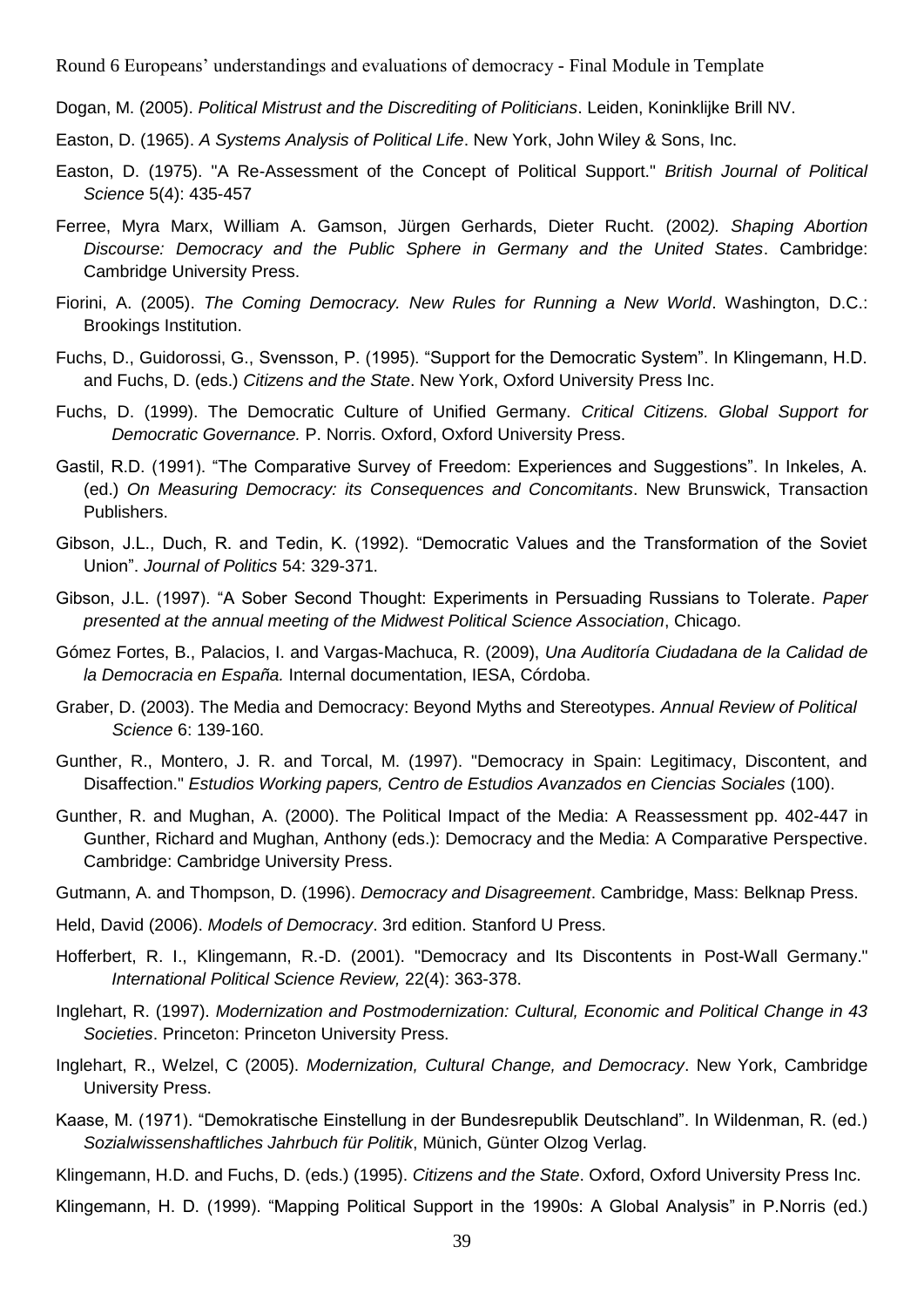*Critical Citizens*. Oxford, Oxford University Press.

- Kornberg, A. and Clarke, H.D. (1994). "Beliefs about Democracy and Satisfaction with Democratic Government: The Canadian Case." *Political Research Quarterly* 47(3): 537-563.
- Lagos, M. (2005). *Latinobarómetro 2004, América Latina y Unión Europea*. Latinobarómetro.
- Lijphart, A. (1999). *Patterns of Democracy – Government Forms and Performance in Thirty-Six Countries.* New Haven: Yale University Press.
- Linde, J., Ekman, J. (2003). "Satisfaction with Democracy: A Note on a Frequently Used Indicator in Comparative Politics." *European Journal of Political Research* 42: 391-408.
- Linz, J. and Stepan, A. (1996). *Problems of democratic transition and consolidation*. Baltimore, Johns Hopkins University Press.
- Listhaug, O. (2006). "Political Disaffection and Political Performance: Norway, 1957-2001". Montero, R., Torcal, M. (eds.). *Political Disaffection in Contemporary Democracies: Social Capital, Institutions and Politics*. London, Routledge.
- Magalhâes, P. (2009). *A Qualidade da Democracia en Portugal: A Perspectiva dos Cidadâos*. Lisboa, SEDES.
- Mair, P. (2009). Representative versus Responsible Government. MplfG Working Paper 09/8. Köln: Max-Planck-Institut für Gesellschaftsforschung.
- Manin, B. (1987). On Legitimacy and Deliberation. *Political Theory*, 15(3): 338-68.
- Manin, B. (1995). *Principes du gouvernement représentatif*. Paris: Calman-Lévy.
- Mansbridge, J. (2003). 'Rethinking Representation' *American Political Science Review* 97(8): 515-528.
- Mansbridge, J. (2009). 'A "Selection Model" of Political Representation', *The Journal of Political Philosophy* 17(4): 369-398.
- Marshall, Monty G., & Jaggers, Keith. (2001). *Polity IV project: Political regime characteristics and transitions, 1800-1999. The Polity IV dataset*. Retrieved from http://www.bsos.umd.edu/cidcm/polity/
- Mattes, R. (dir.) (2010). *Afrobarometer 2000-2009*. Retrieved from http://www.afrobarometer.org/newsupdates.html.
- McAllister, I. (1999). "The Economic Performance of Governments". *Critical Citizens*. P. Norris. Oxford, Oxford University Press.
- McClosky, H. and Zaller, J. (1984). *The American Ethos: Public Attitudes Toward Capitalism and Democracy*. Cambridge, Harvard University Press.
- Miller, A. H., Hesli, V.L., Reisinger, W.M. (1997). "Conceptions of Democracy among Mass and Elite in Post-Soviet Societies." *British Journal of Political Science* 27(2): 157-190.
- Miller, A. and Listhaug, O. (1999). "Political Performance and Institutional Trust". In Norris, P. *Critical Citizens*. Oxford, Oxford University Press.
- Montero, R., Torcal, M. (2006). *Political Disaffection in Contemporary Democracies: Social Capital, Institutions and Politics*. London, Routledge.
- Morlino, L. (2009). "Qualities of Democracy. How to Analyse them?" Istituto Italiano di Scienze Umane, Florence.
- Munck, G.L. and Verkuilen, J. (2002). Conceptualizing and Measuring Democracy: Evaluating Alternative Indices". *Comparative Political Studies* 35(1): 5-32.